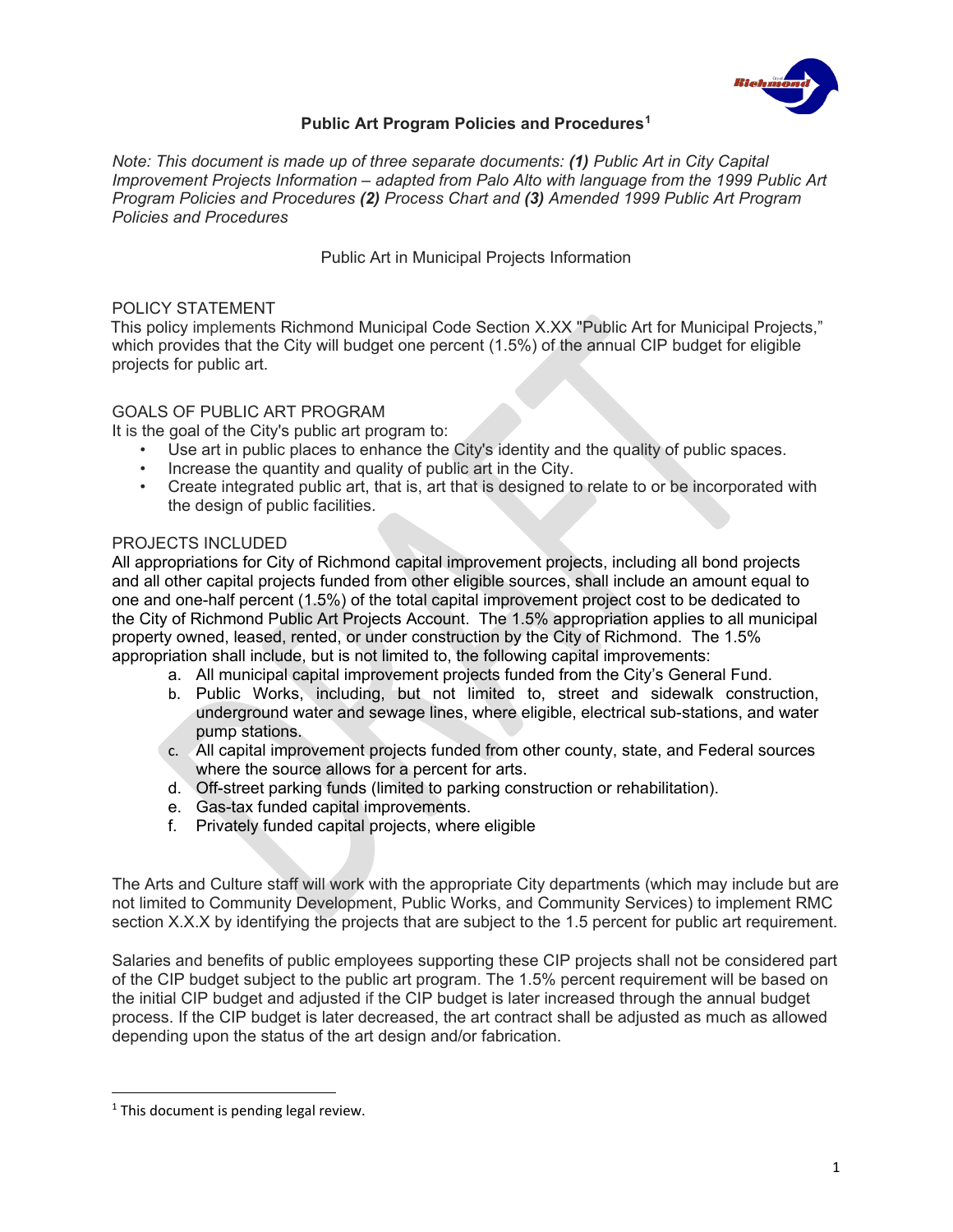

#### EXEMPTIONS TO POLICY

If the project is deemed ineligible for a public art appropriation, the Finance Director and Participating Bodies must submit a letter of explanation to the Arts and Culture Commission explaining

(i) why the project has been deemed ineligible, or why funds must be restricted to a specific site.

#### TRANSFER OF FUNDS

Within 30 days after approval of the City's annual operating budget, the Finance Director shall submit the authorized annual budget for capital improvements to the Richmond Arts and Culture Commission, specifying the total appropriation to be made to the City's "Public Art Projects Account." The minimal amount to be appropriated for art shall be based upon a 1.5% appropriation of the total City-funded portion of the construction costs, including architectural and engineering fees, and site work expenses.

#### PROCEDURE FOR IDENTIFYING AND SELECTING PUBLIC ART PROJECT SITES

- A. The Arts and Culture Manager shall have the authority to pool funds, and may propose funds for use at a current CIP site or any other public or publicly-accessible site.
- B. The City Manager or designee, in consultation with the Public Art Advisory Committee, shall identify sites for public art funded by this program. CIP or other sites that merit further consideration for integration of artwork will be presented to the Public Art Advisory Committee. Consideration will include, but not be limited to:
	- Visibility and public access
	- Public safety
	- Interior and exterior traffic patterns.
	- The relationship of the proposed public art project to the site's existing or future architectural features and to its natural features.
	- The function and uses of the facility or site.
	- The nature of the site's surrounding neighborhood and potential impact of the public art project on residences or businesses.
	- Future development plans for the area which may affect the public art project.
	- The relationship of the proposed public art project to existing works of art or design elements within the site's vicinity.
	- The proposed public art project's impact on the surrounding environment.
	- The social or cultural context of the proposed artwork or design element relative to the site and its surrounding environment.
- C. Identification of project sites and establishment of an art budget early in the process allows the artist to be hired at an early stage of design so that the art can be better incorporated with the design. For projects in which art will be integrated on site, the project manager, in consultation with the Arts and Culture Manager, will determine the final public art plan for the site.
- D. For projects in which it is determined that artwork will not be incorporated on site, the Arts and Culture staff will coordinate with the Richmond Arts and Culture Commission to determine the allocation of those funds to another municipal public art site or publiclyaccessible site.
- E. Every effort should be made to identify and select projects in a timely manner.
- F. Arts and Culture Staff shall solicit review, comment, and/or approvals for works of art from appropriate City departments relative to safety and maintenance.
- G. Some projects may not have a public art requirement but may voluntarily choose to include a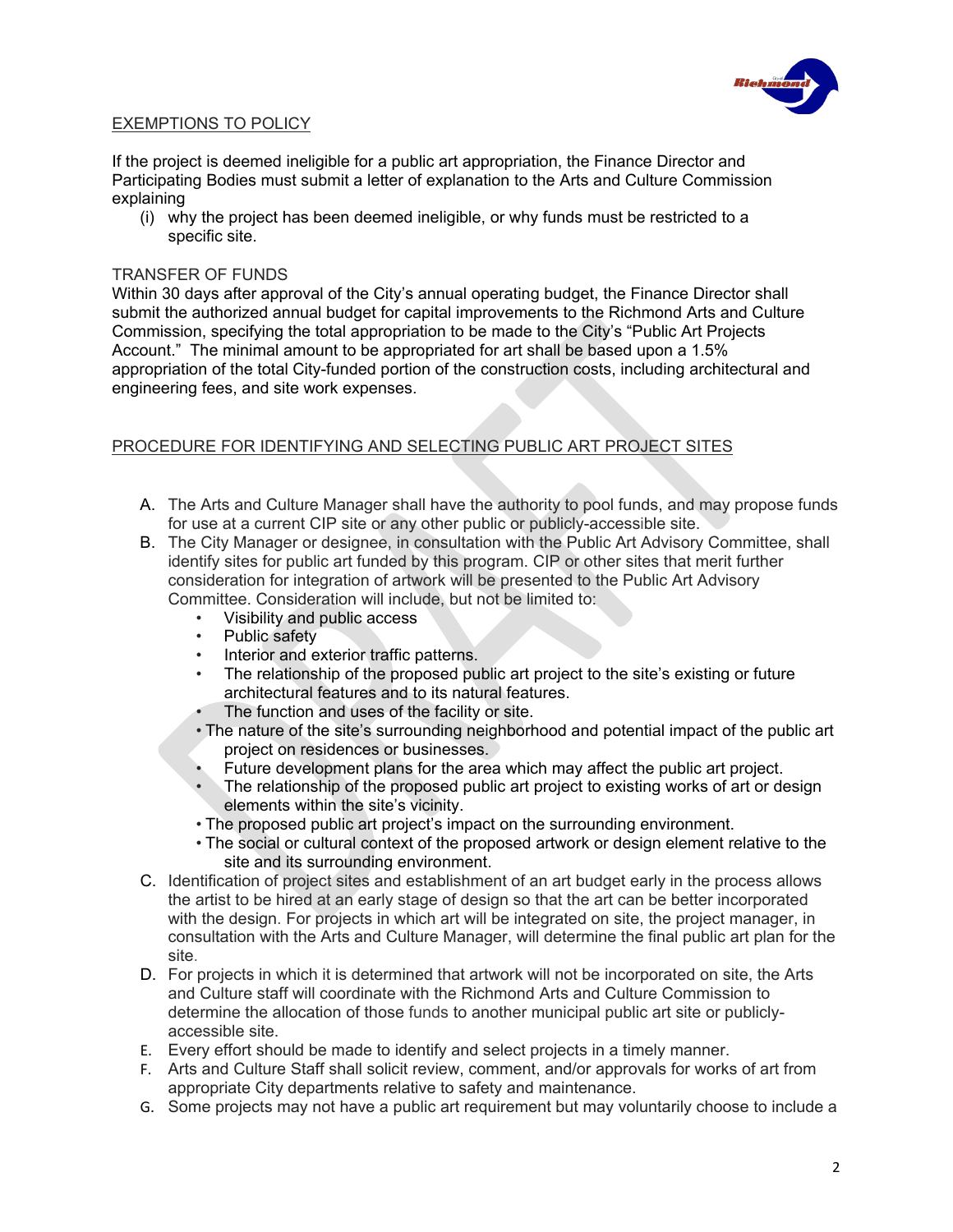

public art element.

#### PROCEDURE FOR IDENTIFYING AND SELECTING ART WORKS

Artworks may include permanent or temporary art, including performance-based and experiential art.

The Arts and Culture staff will develop the RFP or RFQ for the artwork, with input from the Commission, Project Manager and designer/architect. The 1.5% percent will be subject to change during the design phase with the determination of final cost estimates for construction. The RFP/RFQ will include, but not be limited to:

- A description of the project, including its goals; the project parameters, including the site's physical description, potential approaches to the project, and any physical or legal restrictions which may apply to the project.
- The artist's potential scope of work.
- Application procedures, including materials requested eligibility factors, and timelines.
- Selection procedures (if appropriate).
- Criteria for the selection of artist(s) and artwork(s)
- Project budget.
- A. Selection of the artist and artworks will fall into one of three processes:
	- Direct selection: artist(s) or completed artwork(s) chosen directly by the Public Art Advisory Committee or by a Selection Panel.
	- Limited competition or invitational: artists are invited by the Public Art Advisory Committee or by a Selection Panel to submit proposals, a completed artwork, or otherwise participate in a public art project.
	- Open competition: any professional artist is eligible to participate, subject to limitations established by the Public Art Advisory Committee.
- B. Selection of the artists and artworks will be made through submittals reviewed by a selection panel composed of representatives of the Public Art Advisory Committee, arts professionals, community representatives and appropriate City department representatives or architect/designer. Considerations in selecting the artist and/or proposed work of art will include:
	- **Context**
	- **Artistic quality**
	- Media
	- **Permanence**
	- Public Safety
	- Diversity of artists represented in Richmond
- C. The Public Art Advisory Committee will recommend the selected artist and artist's proposal to the Richmond Arts and Culture Commission, who will then decide on approval.
- D. The selected artist will work with the appropriate department(s) and project manager as noted in the RFP/RFQ and contract.
- E. Every effort should be made to conduct the artist selection and contract process in a timely manner to optimize coordination during the construction phase.
- F. The Arts and Culture Manager will work closely with the Project Manager to coordinate efforts and ensure smooth management of the art installation.

#### OWNERSHIP AND MAINTENANCE

The City of Richmond owns and maintains all art in City projects and has sole fiscal and legal responsibility for the artworks and the maintenance of the works, including graffiti removal. Project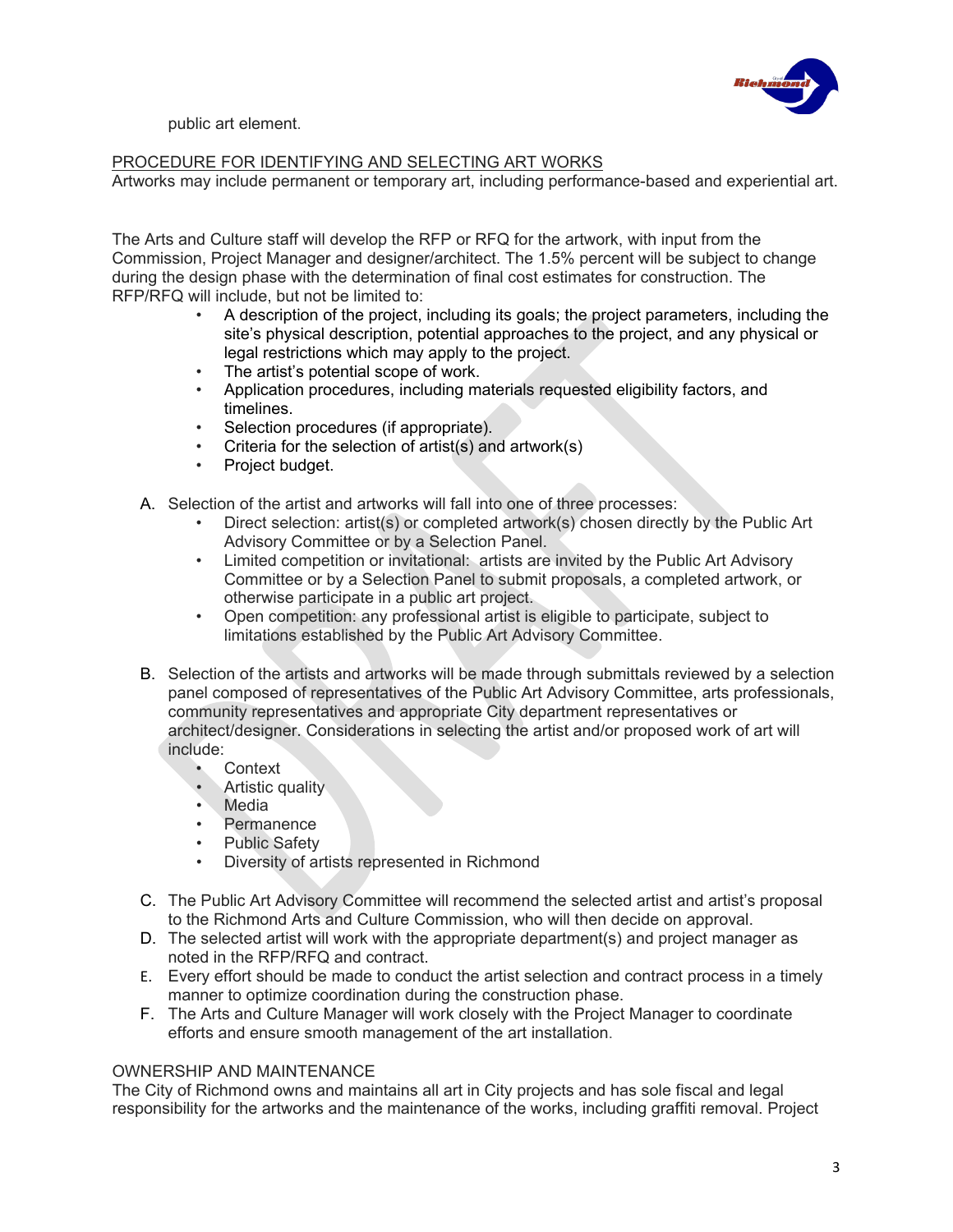

managers with existing art, including murals, sculpture or land art, within their project site or within 100 feet of their project site must contact the Arts and Culture staff to ensure the proper precautions are taken for the care and protection of the artwork. A comprehensive inventory of all art shall be maintained and updated by the City going forward and will be made available for review. Copyright shall be maintained by the artist. For more information, visit [Americans for the Arts.](https://www.americansforthearts.org/by-program/networks-and-councils/public-art-network/faq/who-owns-the-copyright-for-a-public-artwork#:%7E:text=a%20public%20artwork%3F-,Who%20owns%20the%20copyright%20for%20a%20public%20artwork%3F,the%20author%2C%20plus%2070%20years)

NOTE: Questions and/or clarification of this policy should be directed to the Arts and Culture Manager. The Public Art Program is a program of the City Manager's Office, Arts and Culture Division.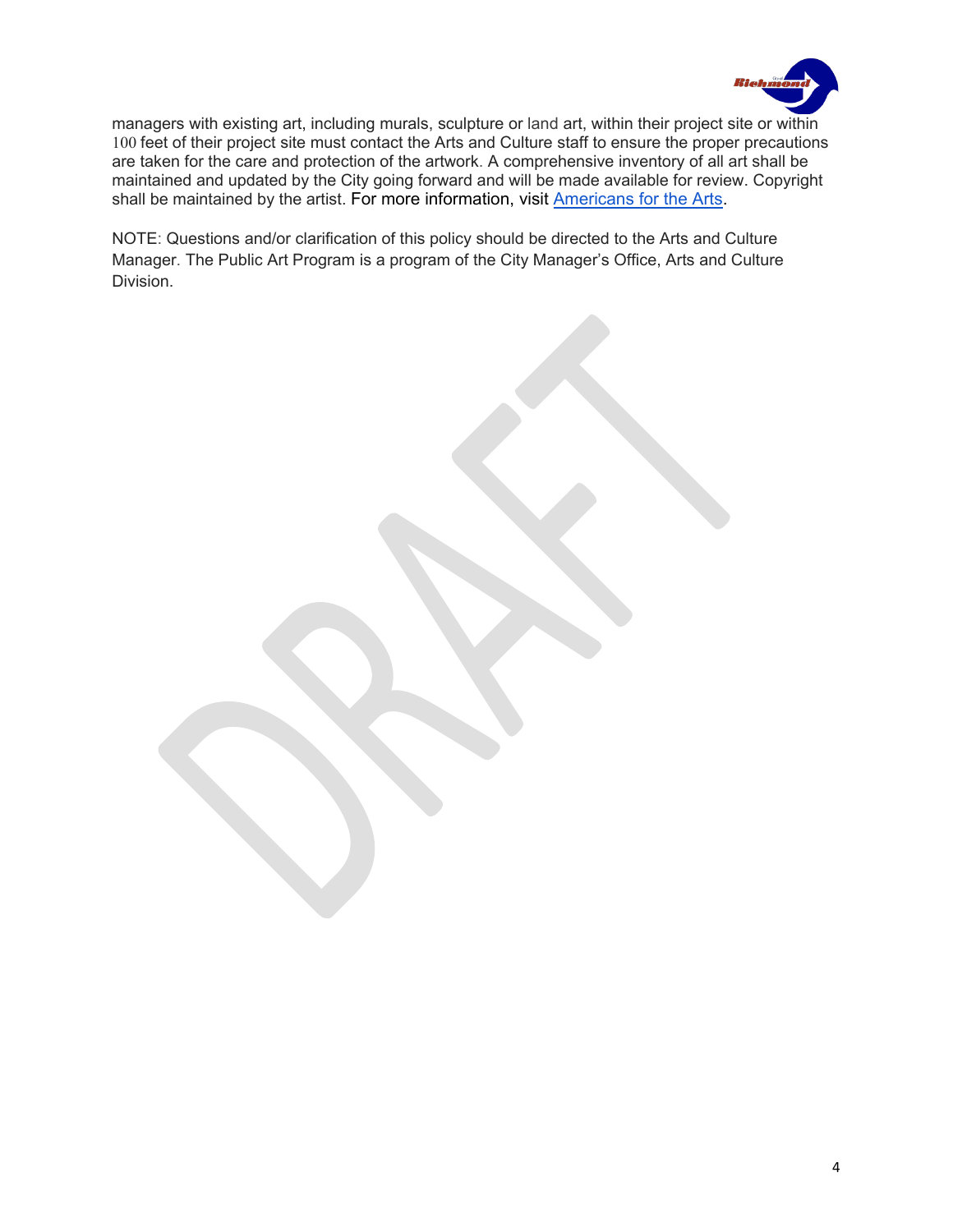

# **PUBLIC ART SELECTION AND APPROVAL PROCESS Percent for Art in Municipal Projects**

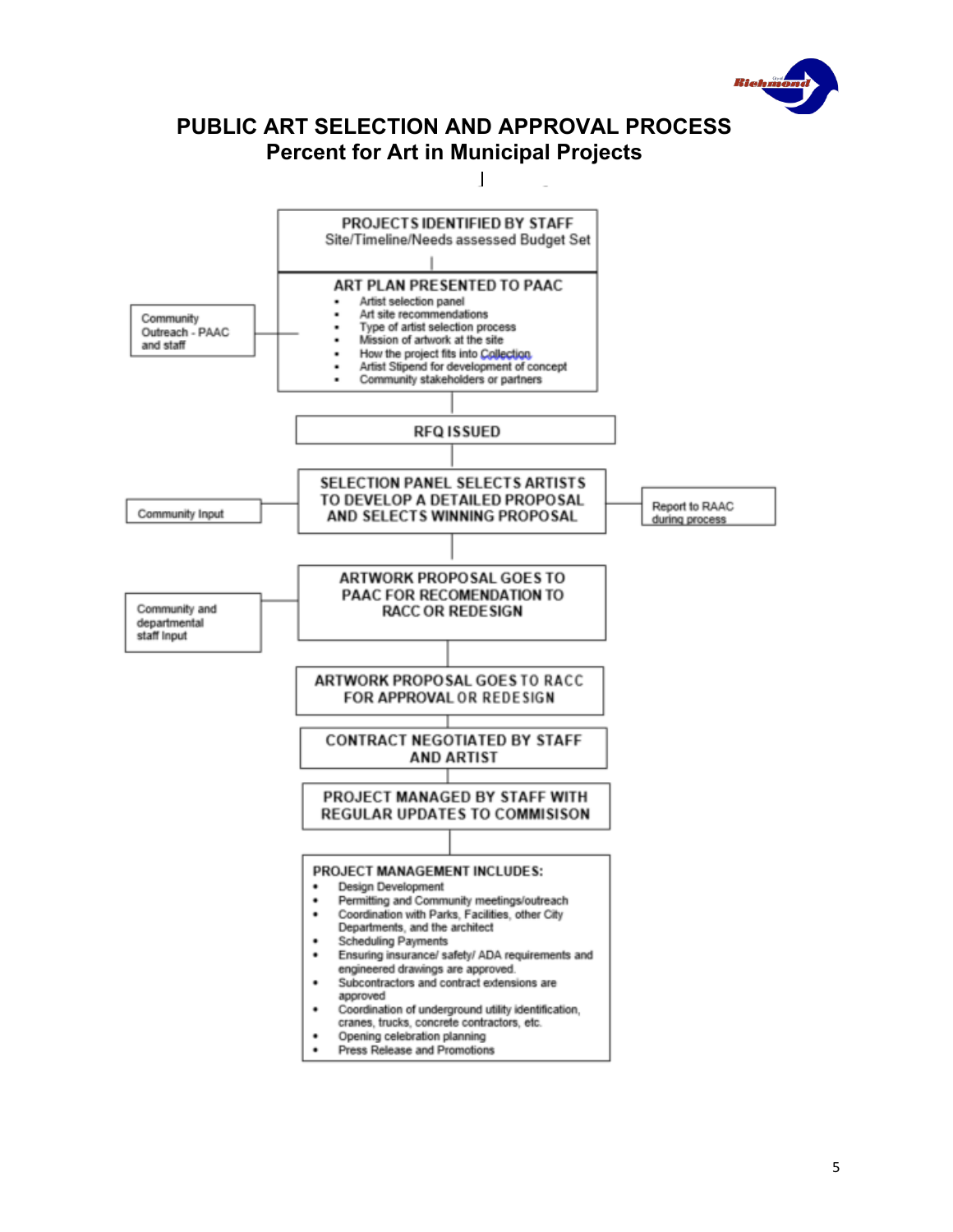

# **CITY OF RICHMOND, ARTS AND CULTURE COMMISSION PUBLIC ART PROGRAM POLICIES AND PROCEDURES**

**Amended X, XX, 2021**

## **SECTION ONE: ENABLING LEGISLATION**

On May 13, 1997 the City of Richmond adopted a "Percent for Art" Resolution 70-97 authorizing the allocation of 1.5% of the City's capital improvement project costs for the commissioning of public artworks and artists' services in the construction of public works; establishing a method for calculating public art appropriations for capital improvement projects; establishing a Public Art Projects Account; establishing methods of administering the resolution; and establishing general guidelines for the administration of a Public Art Program.

The intent of the Public Art Resolution was to establish a Public Art Program in order to create a diverse and stimulating cultural environment for citizens of, and visitors to, the City of Richmond, and to promote greater economic vitality through the aesthetic enhancement of the City's public spaces, thereby making Richmond a more attractive environment for regional and local businesses. The purpose of this Resolution was to increase public access to such works of art in Richmond by the imposition of a requirement that certain public development projects within the City of Richmond include or provide such works of art in areas on public property that are accessible and visible to the general public.

On , Casset , 2021, RMC X.XX Public Art Program ordinance was adopted by City Council and replaced the 1997 "Percent for Art" Resolution. On July 18, 2017, the One Percent for Public Art on Private Development ordinance was adopted by the City Council (RMC 12.62) and on , , 2021, the Public Art in Private Development Policies and Procedures was established.

# **SECTION TWO: MISSION STATEMENT**

Mission Statement: The City of Richmond Public Art Program will enliven and beautify the City environment, creating community pride for city residents. The program will encourage and promote awareness of the City's rich ethnic, social, and cultural diversity as expressed through visual, literary, performing, and design arts.

## **SECTION THREE: FUNDING SOURCES**

## 3.1 APPROPRIATIONS

All appropriations for City of Richmond capital improvement projects, including all bond projects and all other capital projects funded from other eligible sources, shall include an amount equal to one and one-half percent (1.5%) of the total capital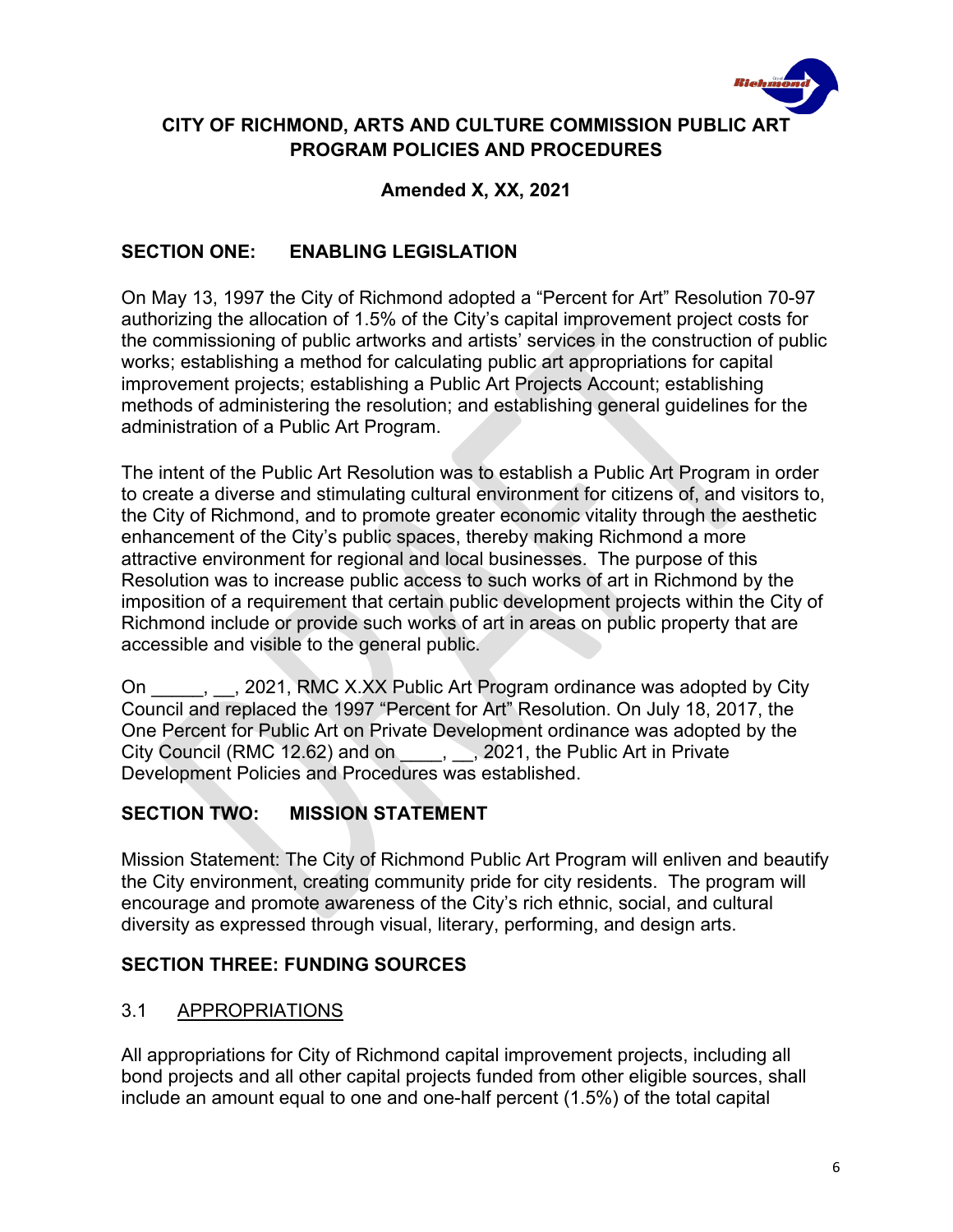

improvement project cost to be dedicated to the City of Richmond Public Art Projects Account. The 1.5% appropriation applies to all municipal property owned, leased, rented, or under construction by the City of Richmond. The 1.5% appropriation shall include, but is not limited to, the following capital improvements:

- a. All municipal capital improvement projects funded from the City's General Fund.
- b. Public Works, including, but not limited to, street and sidewalk construction, underground water and sewage lines, where eligible, electrical sub-stations, and water pump stations.
- c. All capital improvement projects funded from other county, state, and Federal sources where the source allows for a percent for arts.
- d. Off-street parking funds (limited to parking construction or rehabilitation).
- e. Gas-tax funded capital improvements.
- f. Privately funded capital projects, where eligible

## 3.2 METHOD OF CALCULATION

a. The minimum amount to be appropriated to the Public Art Projects Account to fund artists' services and/or artworks, maintenance, conservation, education, and program administration, shall be the total capital project appropriation, including all construction costs, architectural and engineering fees, and site work expenses, multiplied by .015, excluding amounts budgeted for real property acquisition, demolition, and financing costs.

### 3.3 ONE PERCENT PUBLIC ART ON PRIVATE DEVELOPMENTS IN-LIEU **CONTRIBUTION**

a. All in-lieu contributions for the One Percent Public Art on Private Development program, as described in RMC 12.62.100, unless specified for specific use, shall be deposited into the Public Art Projects Account and the process for selecting art shall follow the process described in this Public Art Program Policies and Procedures.

# **SECTION FOUR: BUDGETING PROCEDURES**

### 4.1 FUNDING DESIGNATIONS

a. City of Richmond Public Art Projects Account

Within 30 days after approval of the City's annual operating budget, the Finance Director shall submit the authorized annual budget for capital improvements to the Richmond Arts and Culture Commission, specifying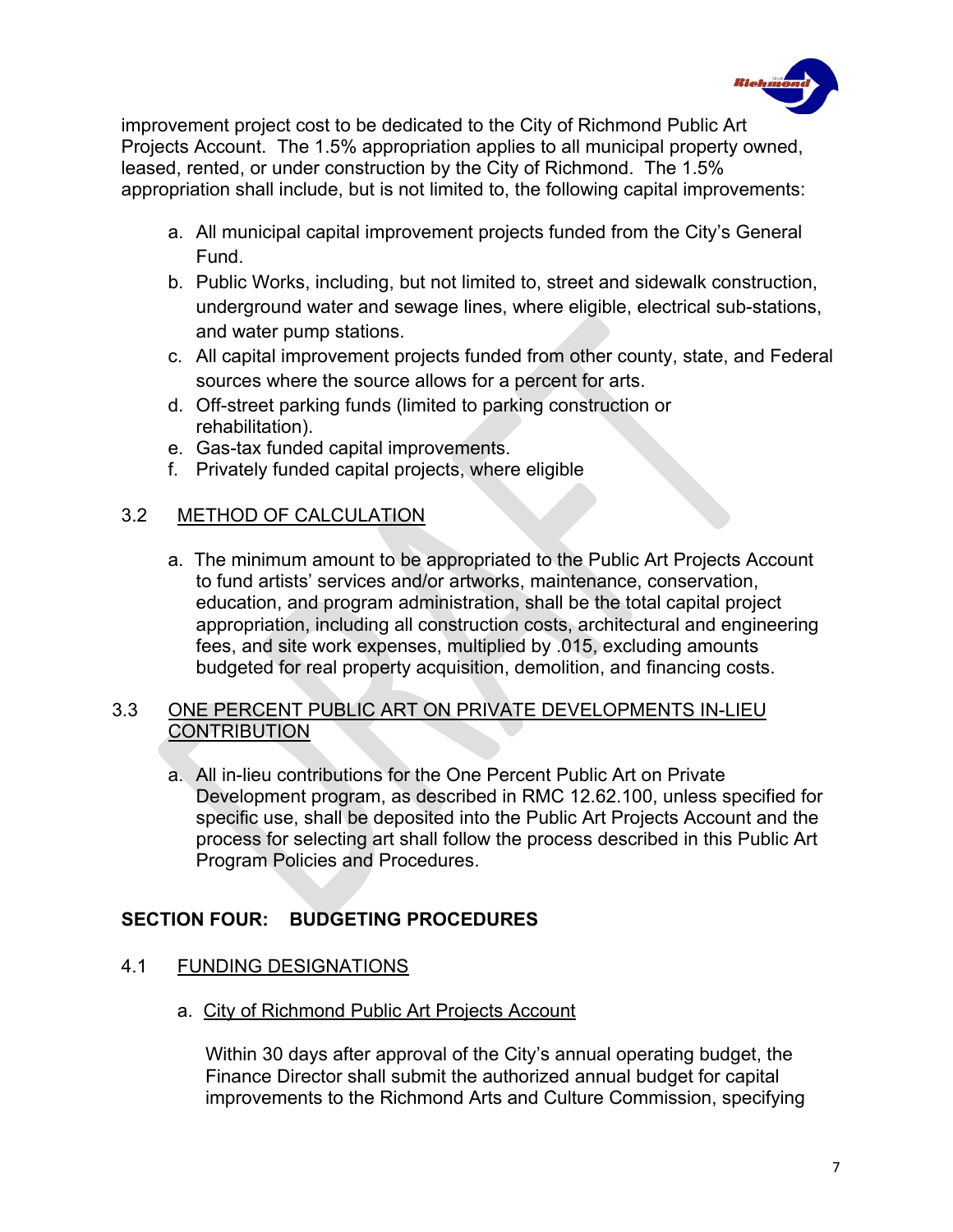

the total appropriation to be made to the City's "Public Art Projects Account." The minimal amount to be appropriated for art shall be based upon a 1.5% appropriation of the total City-funded portion of the construction costs, including architectural and engineering fees, and site work expenses as defined herein.

- (i) Concurrent with the appropriation to fund eligible City construction projects, the City shall deposit the one and one-half percent (1.5%) appropriation in the Public Art Projects Account. If the transfer of monies from one project to another is not authorized, or if legal restrictions on the source of the fund prohibit such transfers, the one and one-half percent (1.5%) appropriation shall be restricted to a specific City project and the monies shall be placed in a project fund so designated for that project.
- (ii) On an annual basis, the Public Art Advisory Committee and the Richmond Arts and Culture Commission shall develop a PUBLIC ART ANNUAL PLAN that will identify specific public art projects to be implemented with the City's public art allocations.
- (iii) All in-lieu contributions from the One Percent for Public Art on Private Development program, as described in RMC 12.62.100, unless specified for a specific use, may be utilized for all eligible use of funds described below.
- (iv)Exemptions: If the project is deemed ineligible for a public art appropriation, the Finance Director and Participating Bodies must submit a letter of explanation to the Arts and Culture Commission explaining why the project has been deemed ineligible, or why funds must be restricted to a specific site.

# 4.2 FUNDING AGGREGATIONS

Funds appropriated as part of any project, including City projects, but deemed not necessary or appropriate in total or in part for public art at said project site, by the Richmond Arts and Culture Commission in consultation with the Public Art Advisory Committee (PAAC) and the capital improvement project manager(s), may be expended on other projects approved under the Public Art Annual Plan when such funds are eligible to be so used.

## 4.3 EXCLUSIONS

If any applicable laws or regulations with respect to any particular capital improvement project or portion thereof prohibits or restricts the use of the 1.5% dedication of such funds for public art, this ordinance shall not apply to the project expenses so prohibited or restricted.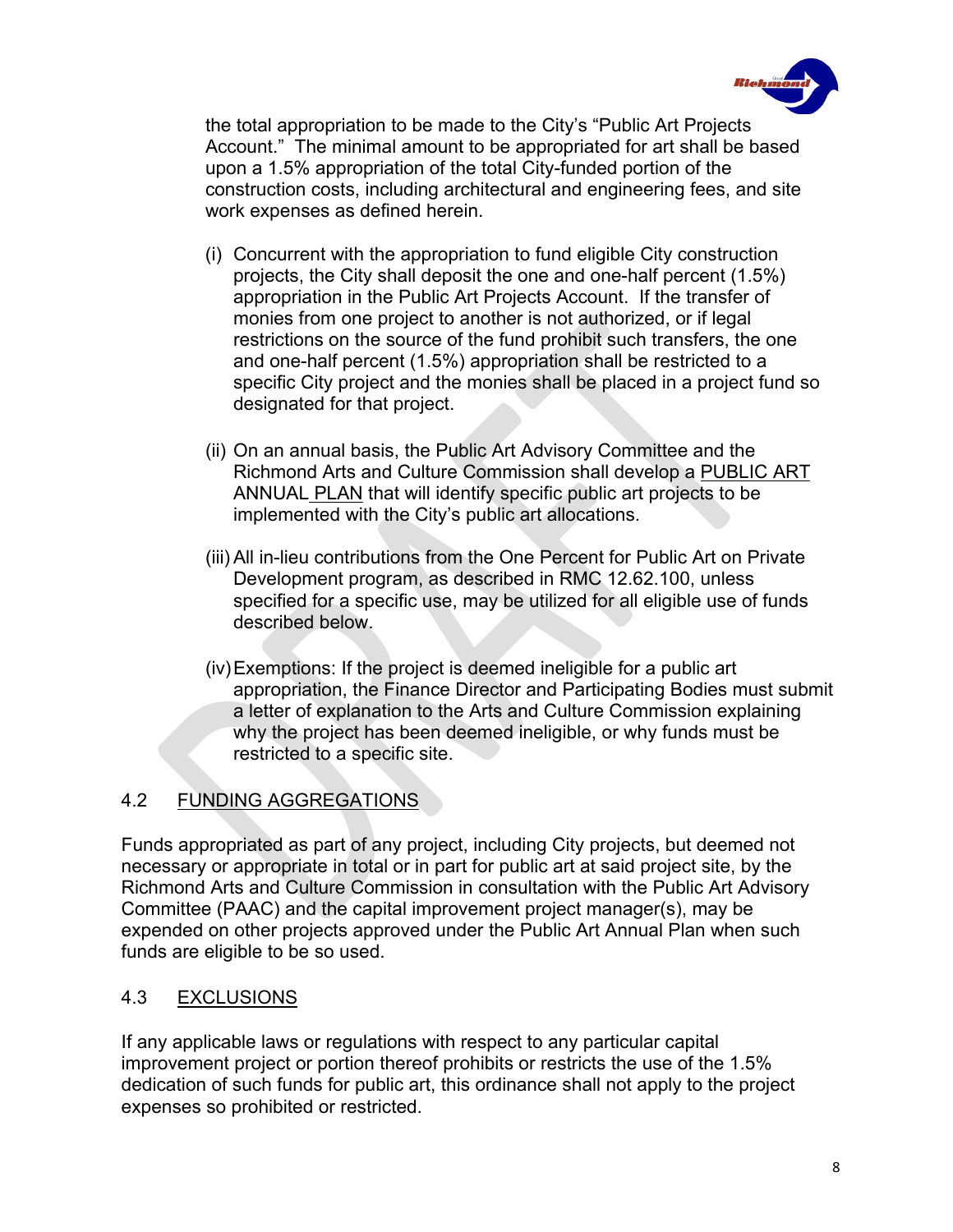

## 4.4 USE OF FUNDS

It is the intent of the Public Art Resolution that the Public Art Projects Account will be appropriated in the annual budget of the City to purchase or commission works of art or design elements created by artists to enhance Richmond's public spaces; to maintain, repair, or relocate public art or design elements; to fund staffing, administrative costs, and contingency costs for the implementation of the Public Art Program, and to defray such other expenses which are, or may become, an integral part of the Public Art Program, including community education and outreach. The funds may also be utilized for inclusion of space that is generally open to the public during regular business hours and is dedicated for regular use as a rotating art gallery, free of charge and/or space within the project, to be made available to the public for the primary use of arts and cultural programming. This does not include those items which contribute to the asset base and normal operating expenses of a resident agency, such as a city museum or gallery, or a private cultural institution.

# 4.5 ELIGIBLE COSTS

In general, after administrative expenses, including funding staffing for the Public Art Program, have been appropriated, public art allocations may be used for the following:

- a. Approximately two-thirds of funds shall be earmarked for artist(s) fees and costs directly related to the selection of artists or artwork, for the fabrication and installation of artwork, and for costs associated with displaying and identifying the artwork. Public Art funds in this category may be expended on, but are not limited to use for, the following:
	- (i) honorarium fee to develop the artist's design concepts
	- (ii) the purchase or commissioning of artwork
	- (iii) costs associated with the placement, installation, and display of artwork
	- (iv) costs related to the selection of artists or artwork

(v) selection panelist fees (not including City of Richmond staff or PAAC or RACC members)

(vi) Inclusion of space that is generally open to the public during regular business hours and is dedicated for regular use as a rotating art gallery, free of charge and/or space within the project, to be made available to the public for the primary use of arts and cultural programming

b. Approximately one-third of funds shall be earmarked for maintenance and conservation of the City's public artwork, community outreach and education, and documentation, publicity, promotion, and contingency costs. Contingency costs, which account for unplanned expenses, shall not exceed 10% of the total budget. Any remaining contingency at the completion of the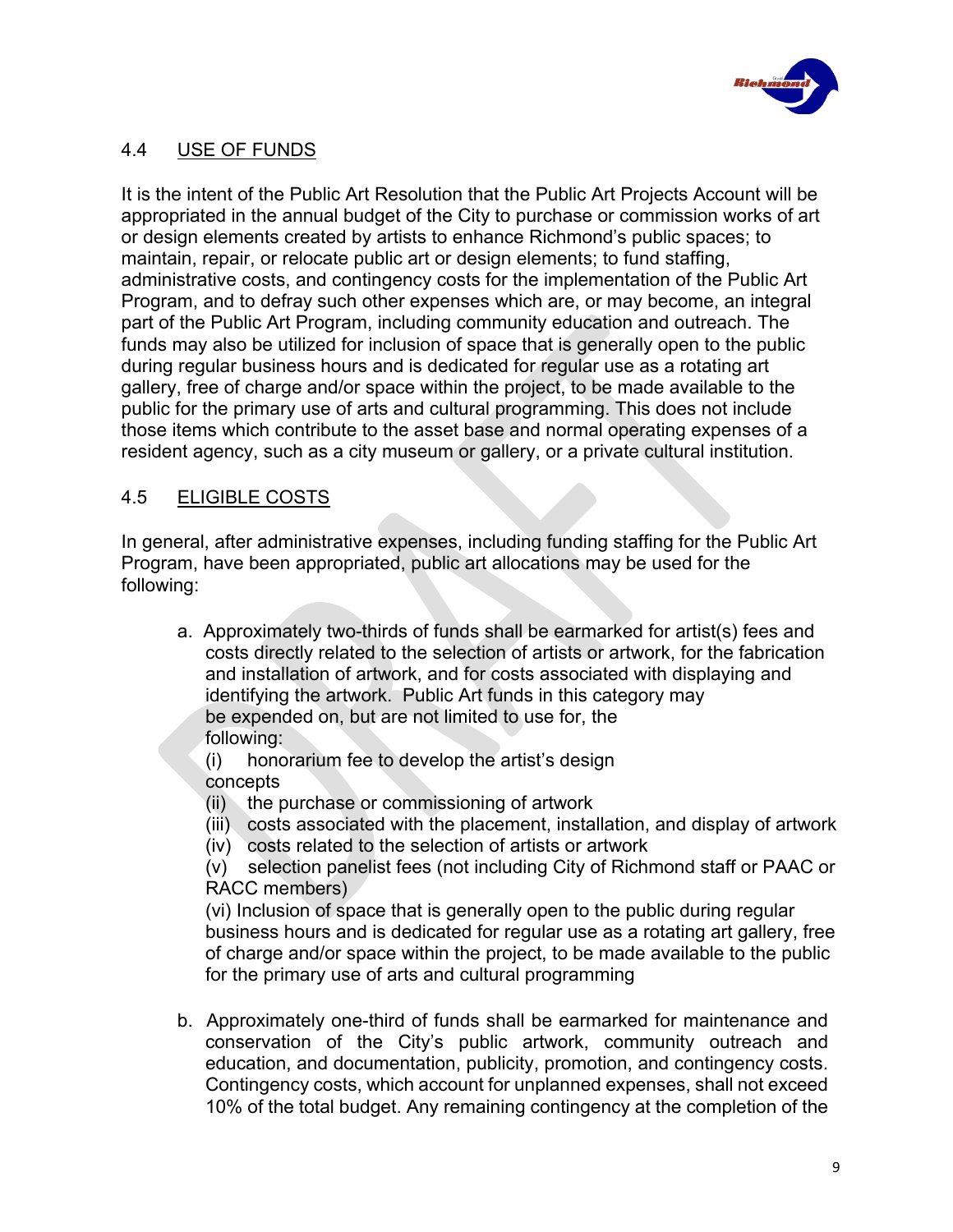

project will revert to the City.

## 4.6 INELIGIBLE COSTS

Monies appropriated under this ordinance may not be used for the following:

- a. Directional elements such as supergraphics, signage, or color coding except where these elements are integral parts of a public art project or are executed by artists in unique or limited editions.
- b. Art objects which are mass produced and of standard design, such as playground equipment or fountains.
- c. Reproduction, by mechanical or other means, of original works of art, except in cases of film, video, photography, printmaking or other media arts.
- d. Decorative or functional elements that are designed by the building architect or landscape architect.
- e. Landscape architecture, except when deemed to be an integral part of an artist's work and relevant to a project under consideration.
- f. Those items which contribute to the asset base and normal operating expenses of a resident agency, such as a city museum or gallery, or a private cultural institution.
- g. Artwork acquired through third party owners, such as private collectors or auction houses.
- h. Architects' fees, except in such cases where the public art component significantly changes a project architect's scope of services.

# **SECTION FIVE: ADMINISTRATION**

## 5.1 RICHMOND CITY COUNCIL

The Richmond City Council shall:

- a. Appropriate 1.5% of all eligible capital improvement project costs to the Public Art Projects Account on an annual basis.
- b. Review and approve the Public Art Program Policies and Procedures.
- c. Review and approve the Public Art Annual Plan.
- d. Approve contracts over \$10,000.
- e. Approve appointments to the Arts and Culture Commission
- f. Approve acceptance of gifts or loans of artwork to the City, and approve loans of City-owned artwork to other organizations or institutions.

### 5.3 RICHMOND ARTS AND CULTURE COMMISSION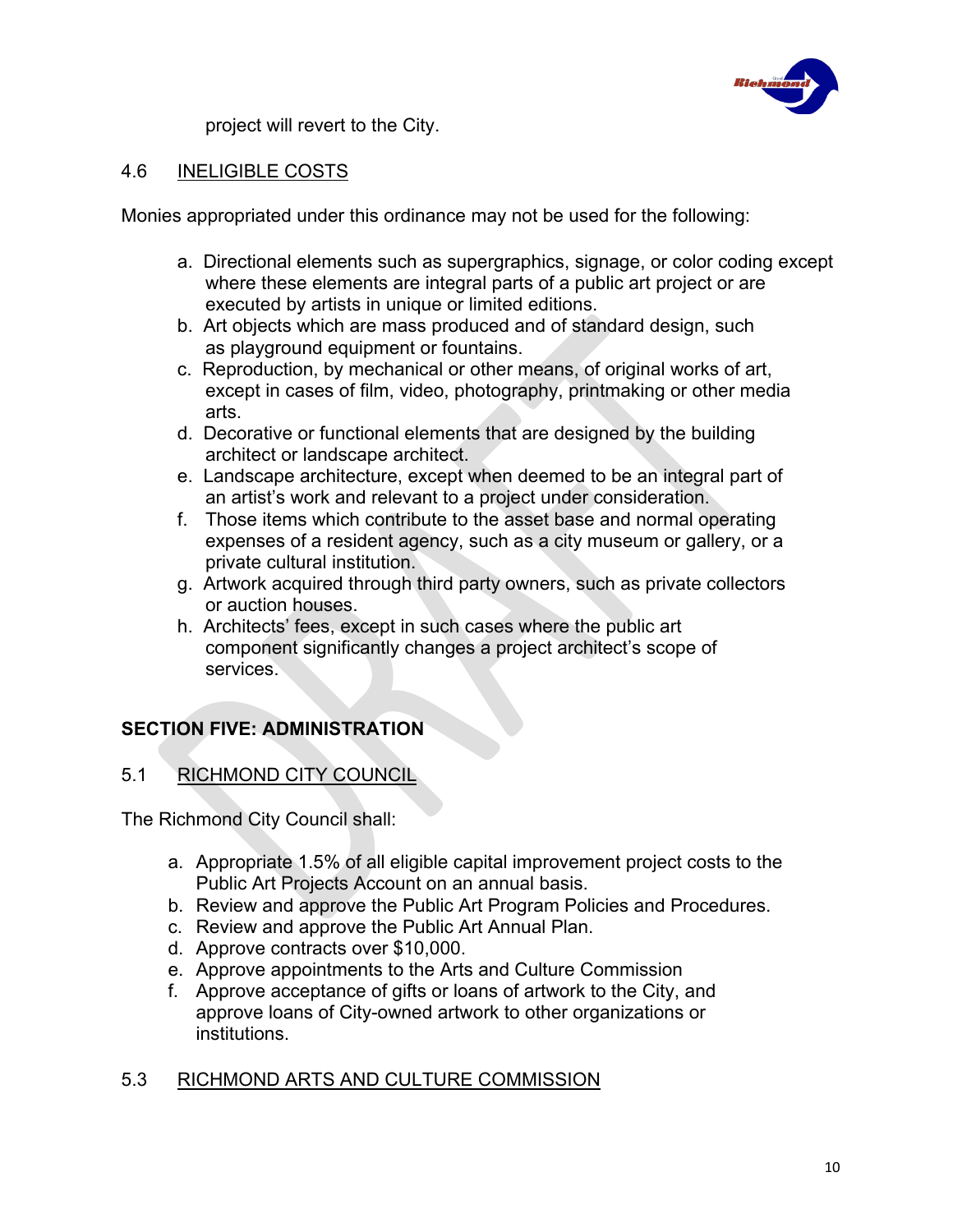

The Richmond Arts and Culture Commission shall administer the Public Art Program and shall be responsible for reporting Public Art Program activities to the Richmond City Council. The Commission shall:

- a. Recommend Public Art Program policies and procedures to the City Council.
- b. Submit the Public Art Annual Plan to the City Council after review and approval of the plan as submitted by the Public Art Advisory Committee.
- c. Administer all aspects of the Public Art Program.
- d. Review and accept (or reject) proposals for public art acquisitions, as recommended by the Public Art Advisory Committee, and forward a recommendation to the City Council if over \$10,000 .
- e. Review and recommend to the City Council the acceptance or rejection of all proposed gifts or loans of artwork to the City, and make recommendations for the lending of City-owned artwork to other organizations or institutions.
- f. Solicit funds from foundations, corporations, public agencies, and other appropriate sources.
- g. Revise Public Art Program policies and procedures as necessary.
- h. Administer and coordinate the Neighborhood Public Art mini-grant program designated to stimulate arts and culture in the Richmond community, help emerging artists of all ages and ethnicities, and fund local visual, literary and performing arts projects.
- i. Administer and coordinate the appointment of a Richmond Poet Laureate who provides a focus for the appreciation and dissemination of poetry in Richmond, promotes the appreciation and knowledge of poetry among our youth, and acts as a spokesperson for the growing number of poets and writers in Richmond.

## 5.4 PUBLIC ART ADVISORY COMMITTEE

The Public Art Advisory Committee (PAAC) shall be a subcommittee of the Richmond Arts and Culture Committee composed of a maximum of seven members. Volunteers may be added to assist as needed. Terms shall be staggered to ensure a degree of continuity. The Commission shall strive for ethnic, social, and professional diversity in the PAAC's membership.

The Public Art Advisory Committee shall:

- a. Recommend program policies and procedures to the Arts and Culture Commission.
- b. Recommend public art projects and budgets, in the form of a Public Art Annual Plan, to the Arts and Culture Commission.
- c. Review for acceptance (or rejection) proposals for public art acquisitions, as recommended by selection panels, and forward a recommendation for acceptance or rejection to the Arts and Culture Commission.
- d. Review and recommend to the Arts and Culture Commission the acceptance or rejection of all proposed gifts or loans of artwork to the City, and make recommendations for the lending of City-owned artwork to other organizations or institutions.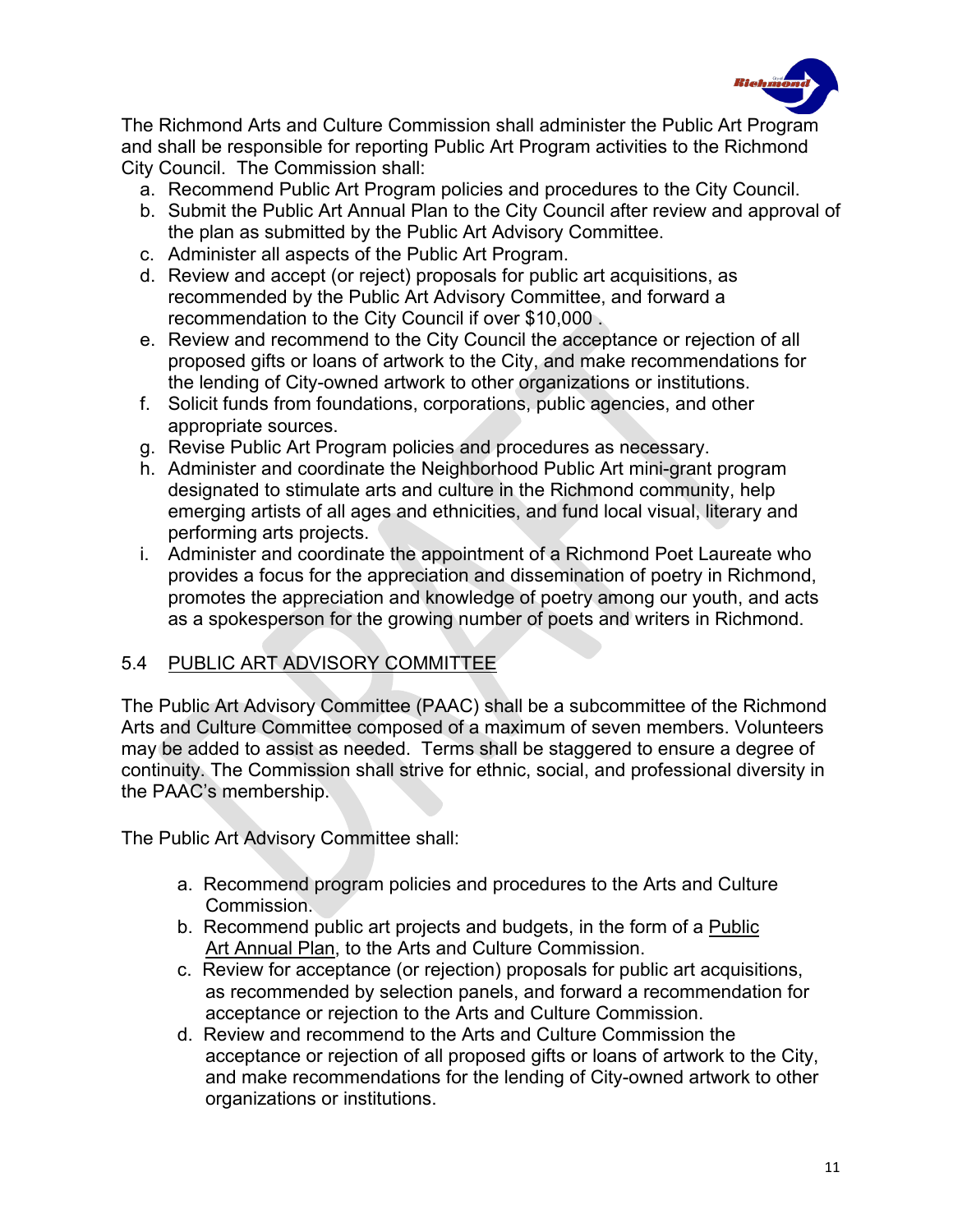

- e. Serve as community liaisons and provide advocacy for the Public Art Program and its activities in all of Richmond's neighborhoods.
- f. Review for acceptance (or rejection) proposals for public art in private development, as recommended by selection panels, and forward a recommendation for acceptance or rejection to the Arts and Culture Commission.

### 5.5 ARTS AND CULTURE STAFF

Arts and Culture staff shall be responsible for the overall management and administration of the public art program. The Arts and Culture Manager shall be responsible for managing, or overseeing the management of, public art projects from inception to completion. The Arts and Culture Manager's responsibilities shall include, but are not limited to, the following:

- a. Review and evaluate the City Annual Capital Improvement Projects list and identify potential projects to be implemented in conjunction with projects described therein. Maintain ongoing contact with, and if possible attend meetings of, all City Agencies that may have projects generating Public Art funds.
- b. Review other planned or existing City projects to determine other appropriate public art project opportunities.
- c. Prepare and submit, with the Public Art Advisory Committee, a Public Art Annual Plan to the Arts and Culture Commission, and the City Council.
- d. Develop project parameters, budgets, and timelines for each adopted project.
- e. Develop and implement an artist recruitment plan, including writing and disseminating Requests for Proposals/Qualifications, and identify appropriate methods for the artist selection process.
- f. For selection processes involving a selection panel, identify and recommend to the PAAC qualified panelists, drawing from City agencies and organizations such as the Richmond Neighborhood Coordinating Council, Chamber of Commerce, City Council, PAAC, and the community at large.
- g. Review artists' application materials and pre-screen the applicant pool to select a slate of qualified candidates for review by the selection panel.
- h. Maintain an artists' pool of qualified and interested artists
- i. Prepare artists' materials for presentation to the panel.
- j. Schedule, facilitate, and oversee the artist selection process.
- k. Submit panel's recommendations to the PAAC and Commission.
- l. Solicit review, comment, and/or approvals for works of art from appropriate City departments relative to safety and maintenance.
- m. Solicit and submit appropriate comments or recommendations made by other City agencies to the PAAC for review, and, if required, for resolution.
- n. Convene and facilitate any public meetings related to the project.
- o. Negotiate and administer contracts; review and approve general contractor bid documents as they pertain to the implementation of the public art project.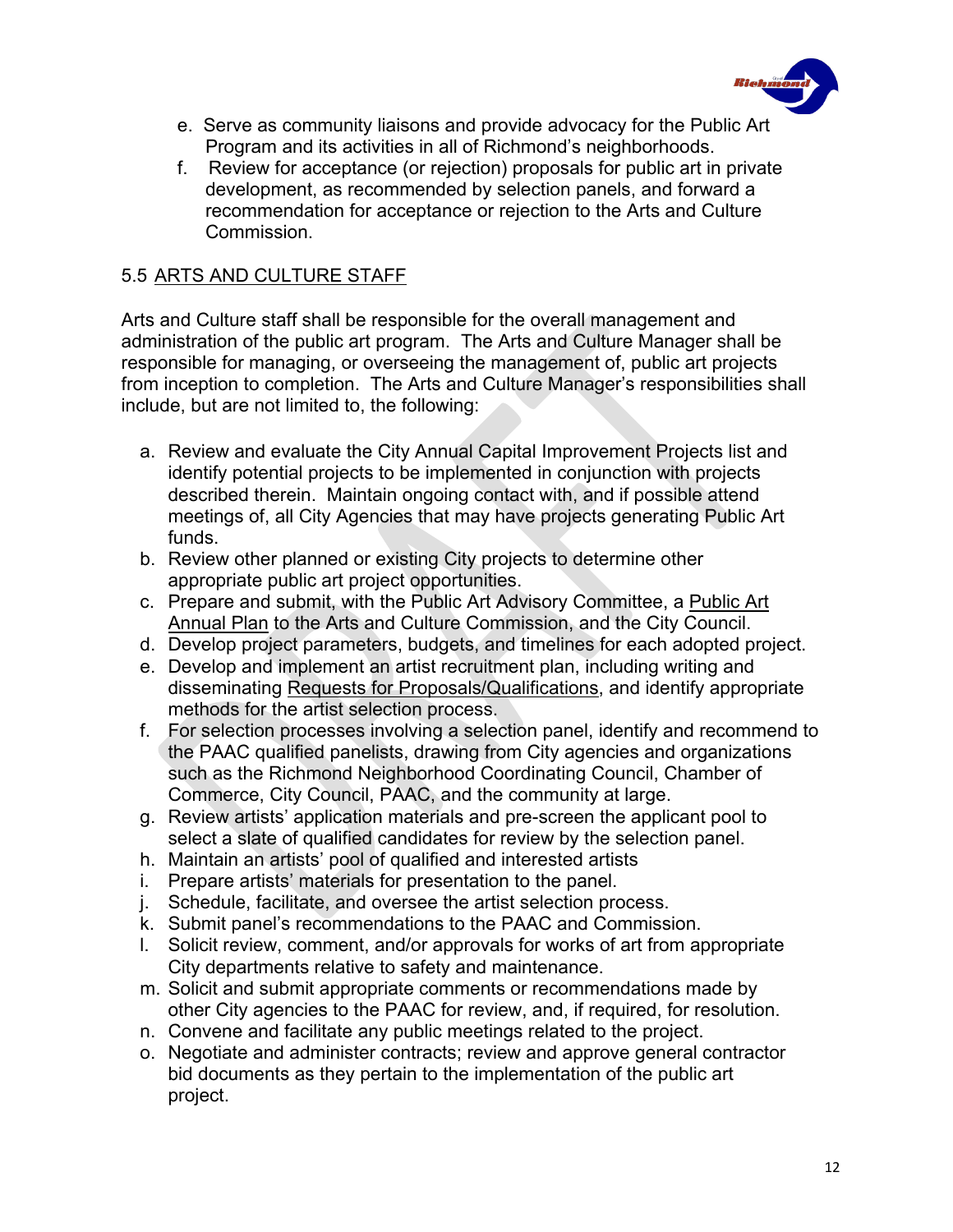

- p. Collaborate with the Client Agency and other City departments to coordinate the roles and responsibilities of the artist, architect, engineers, general contractor, and other professionals involved in the project.
- q. Prepare and distribute press and publicity materials related to the Public Art Program.
- r. Prepare and maintain project files. This includes a comprehensive inventory, a database of artists, as well as ongoing records of maintenance.
- s. Prepare grant requests to outside funding sources, as appropriate.
- t. Review the Public Art collection to evaluate and make recommendations for maintenance or conservation needs.

## 5.6 CITY DEPARTMENTS/CLIENT AGENCIES

All City Agencies and Departments collaborating on public art projects with the Arts and Culture Commission and the Public Art Program shall:

- a. Deposit public art allocations in the City Public Art Projects Account.
- b. Provide information to the Arts and Culture staff ("staff") identifying existing or planned sites under the Department's jurisdiction that may be appropriate for public art projects.
- c. Include the cost of architectural services related to the coordination and implementation of the Public Art Program in the total construction budget. Incorporate into bid packages and contracts language describing the architect's scope of services relative to the public art project, closely coordinated with the artist's design.
- d. Direct the Project Architect to work within the intent of the program as described in the Public Art Program Ordinance and in these guidelines.
- e. Assist staff in the development and implementation of public art projects at departmental sites, attending and/or requesting meetings as necessary.
- f. Inform staff of the relationship of any advisory groups, neighborhood groups, or other groups which may be impacted by or be interested in the development of a public art project. Collaborate with staff to develop and ensure collegial relationships for each project.
- g. Inform staff of any proposed or planned project involving construction, renovation, or further development of a site or facility at the earliest possible point, in order to allow for adequate review of the project's potential for incorporation of artwork, and for planning of an appropriate artwork project or design team effort. Ensure open lines of communication regarding all projects.
- h. Advise staff of any municipal, division, or departmental ordinances, resolutions, or regulations which may affect or be affected by proposed public art projects.
- i. Inform staff of planning projects for neighborhood improvement, redevelopment area projects, private or public planning studies and/or long- range policy recommendations that have the potential to incorporate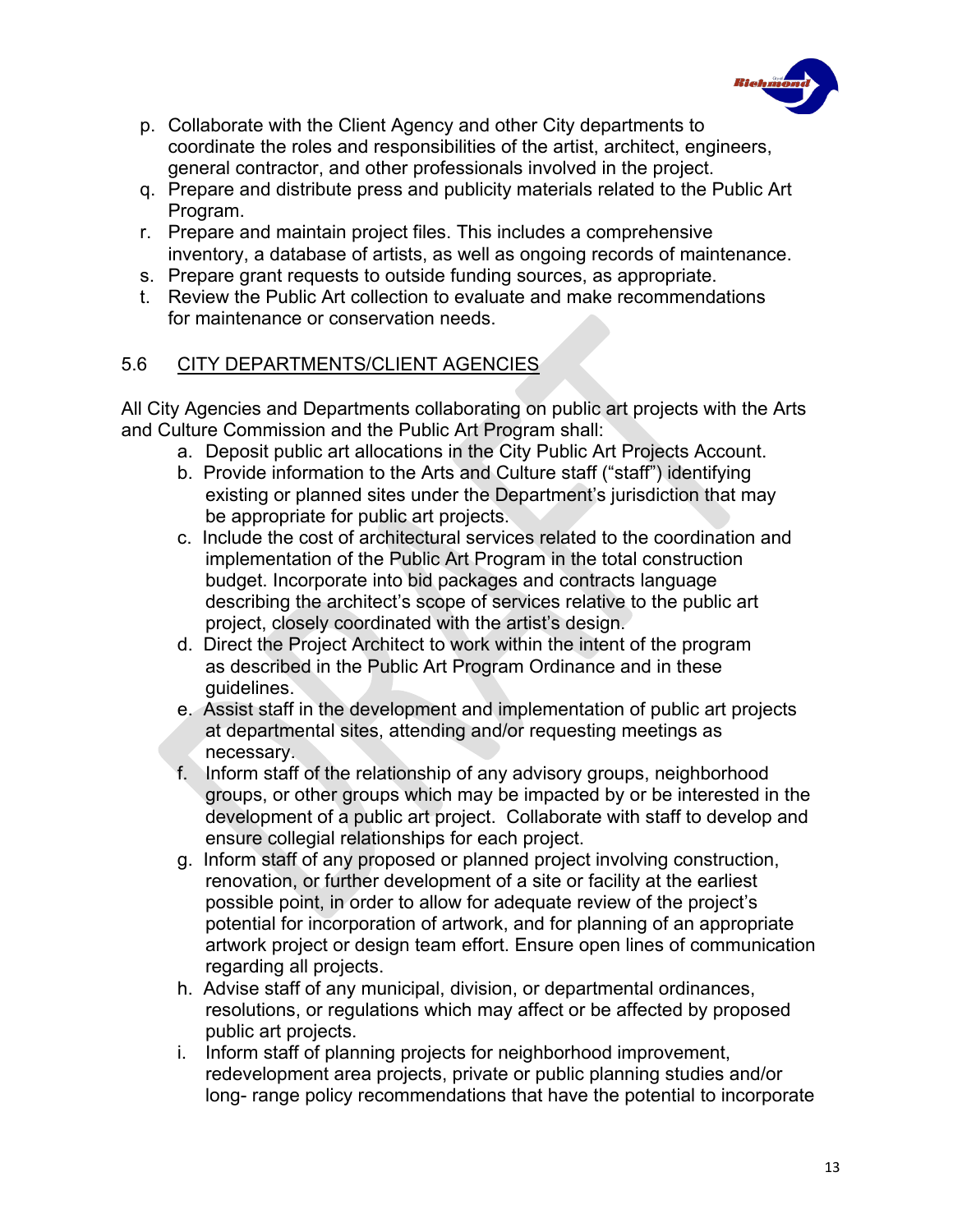

public art.

# **SECTION SIX: ACQUISITION OF PUBLIC ARTWORK**

## 6.1 CRITERIA FOR THE ACQUISITION OF ARTWORK

Criteria to be used in the acquisition of public artwork or design elements, whether by commission, purchase or gift, shall include, but not be limited to, the following:

- a. Context. Works of art must be compatible in scale, materials, form and content with their surroundings. Consideration shall be given to the architectural, historical, geographical, and social/cultural context of the site.
- b. Artistic Quality. Quality shall include excellence in the artwork's craftsmanship, originality in conception and integrity of materials used.
- c. Media. All forms of media may be considered. Works may be portable, permanently affixed, or incorporated in the design and/or function of a public space. Temporary exhibits or installations may also be considered for commissions.
- d. Permanence. For permanent works of art or design elements, due consideration shall be given to the work's structural and surface soundness, and to inherent resistance to theft, vandalism, weathering, and excessive maintenance or repair costs.
- e. Public Safety. All works of art, design elements, or temporary installations shall be evaluated to ensure their compliance with public safety requirements
- f. Diversity. The Public Art Program recognizes the cultural, ethnic, and social diversity of Richmond's population, as well as that of the greater Bay Area, and shall incorporate diversity in every aspect of the Program. Mans by which the Program may realize the goal of cultural and aesthetic diversity shall include, but is not limited to:
	- (i) Achieving an equitable distribution of commissions, acquisitions, and temporary exhibitions from artists who represent Richmond's multi- ethnic, multi-cultural population.
	- (ii) Commissioning artworks, design elements, and temporary exhibitions throughout Richmond's various neighborhoods.
	- (iii) Emphasizing and encouraging the acquisition of artwork and design elements which include a wide variety of styles, scale, and media.
	- (iv) Encouraging community participation in the public art process, when appropriate.
	- (v) Encouraging the exploration and understanding of new and experimental art forms as well as established and traditional art forms.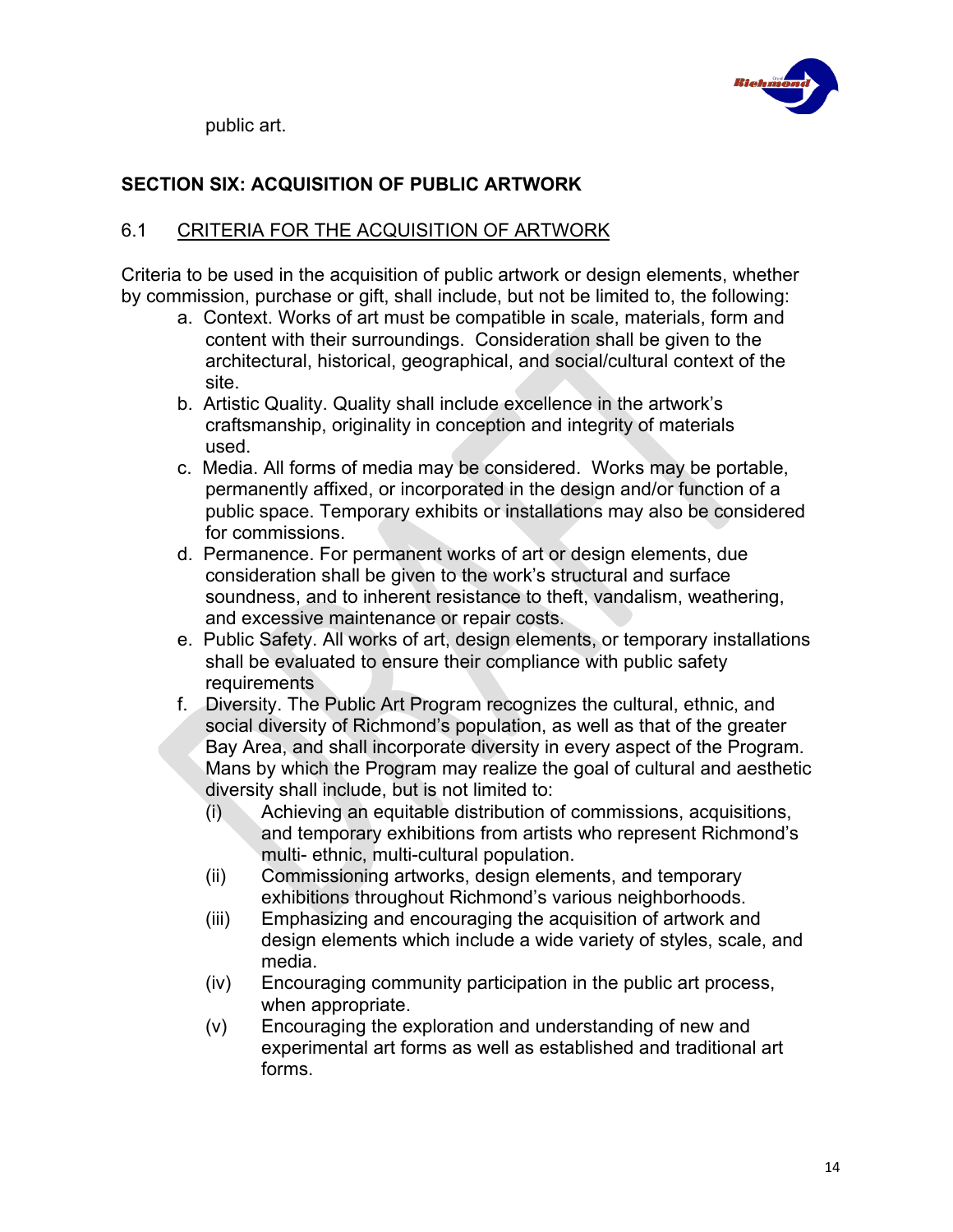

## 6.2 FEASIBILITY

Before a proposal for a public art project is given final approval, it shall be evaluated for its feasibility relative to:

- a. The project budget and its estimated time line.
- b. Convincing evidence that the artist can complete the project on time and within budget.
- c. Approval of the project by the appropriate city agencies, relative to safety, maintenance, and code requirements.

## 6.3 SITE CRITERIA

Prior to recommending a site for a public art project, Arts and Culture staff, in collaboration with appropriate city agencies and the Public Art Advisory Committee, shall evaluate the site for the following factors:

- a. Visibility and public access
- b. Public safety
- c. Interior and exterior traffic patterns.
- d. The relationship of the proposed public art project to the site's existing or future architectural features and to its natural features.
- e. The function and uses of the facility or site.
- f. The nature of the site's surrounding neighborhood and potential impact of the public art project on residences or businesses.
- g. Future development plans for the area which may affect the public art project.
- h. The relationship of the proposed public art project to existing works of art or
- i. design elements within the site's vicinity.
- j. The proposed public art project's impact on the surrounding environment.
- k. The social or cultural context of the proposed artwork or design element relative to the site and its surrounding environment.

# **SECTION SEVEN: SELECTION PROCESSES**

## 7.1 METHODS OF SELECTION

Artists (or artwork) may be selected for public art projects by one of the following methods:

- a. Direct selection: artist(s) or completed artwork(s) chosen directly by the Public Art Advisory Committee or by a Selection Panel.
- b. Limited competition or invitational: artists are invited by the Public Art Advisory Committee or by a Selection Panel to submit proposals, a completed artwork, or otherwise participate in a public art project.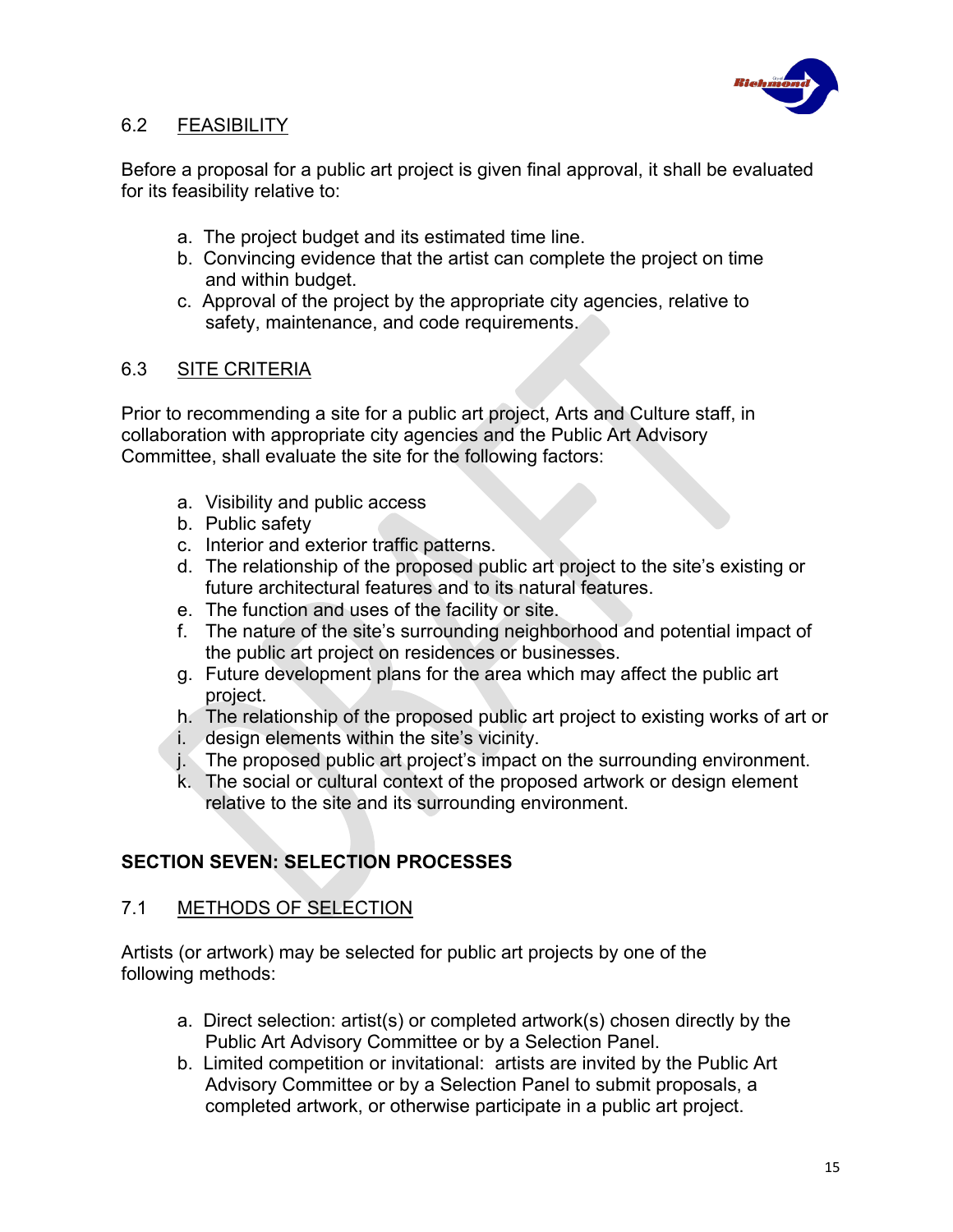

c. Open competition: any professional artist is eligible to participate, subject to limitations established by the Public Art Advisory Committee.

### 7.2 ARTIST RECRUITMENT METHODS

### a. Competitive Processes

For competitive projects, staff shall develop a Request for Qualifications ("RFQ") or a Request for Proposals ("RFP"). The RFQ or RFP shall be disseminated as widely as possible through local media, the arts media, and through direct mailings to artists and arts organizations. The RFQ or RFP shall include the following information.

- (i) A description of the project, including its goals; the project parameters, including the site's physical description, potential approaches to the project, and any physical or legal restrictions which may apply to the project.
- (ii) The artist's potential scope of work.
- (iii) Application procedures, including materials requested eligibility factors, and timelines.
- (iv)Selection procedures (if appropriate).
- (v) Criteria for the selection of artist(s) and artwork(s)
- (vi)Project budget.

### b. Direct Recruitment

The Public Art Program may utilize Direct Recruitment methods to solicit qualified arts for a project. Direct Recruitment shall be defined as the direct solicitation of qualified candidates by means of direct mailings of the RFQ or RFP, or through phone contact with artists, arts organizations, galleries or other sources for the purpose of soliciting names of artists to be considered for a project.

## 7.3 ARTIST SELECTION PROCEDURES

### a. Pre-Screening

Arts and Culture staff shall pre-screen applications, and evaluate them relative to the minimum candidate criteria and qualifications outlined in the RFQ or RFP. Staff shall then present the slate of qualified candidates for review to the selection panel. Along with the candidates recommended for review, the panel will receive a list of all project applicants. Panelists may request the inclusion for review any artist previously eliminated by the staff if they believe that the artist does meet

the stated minimum qualifications.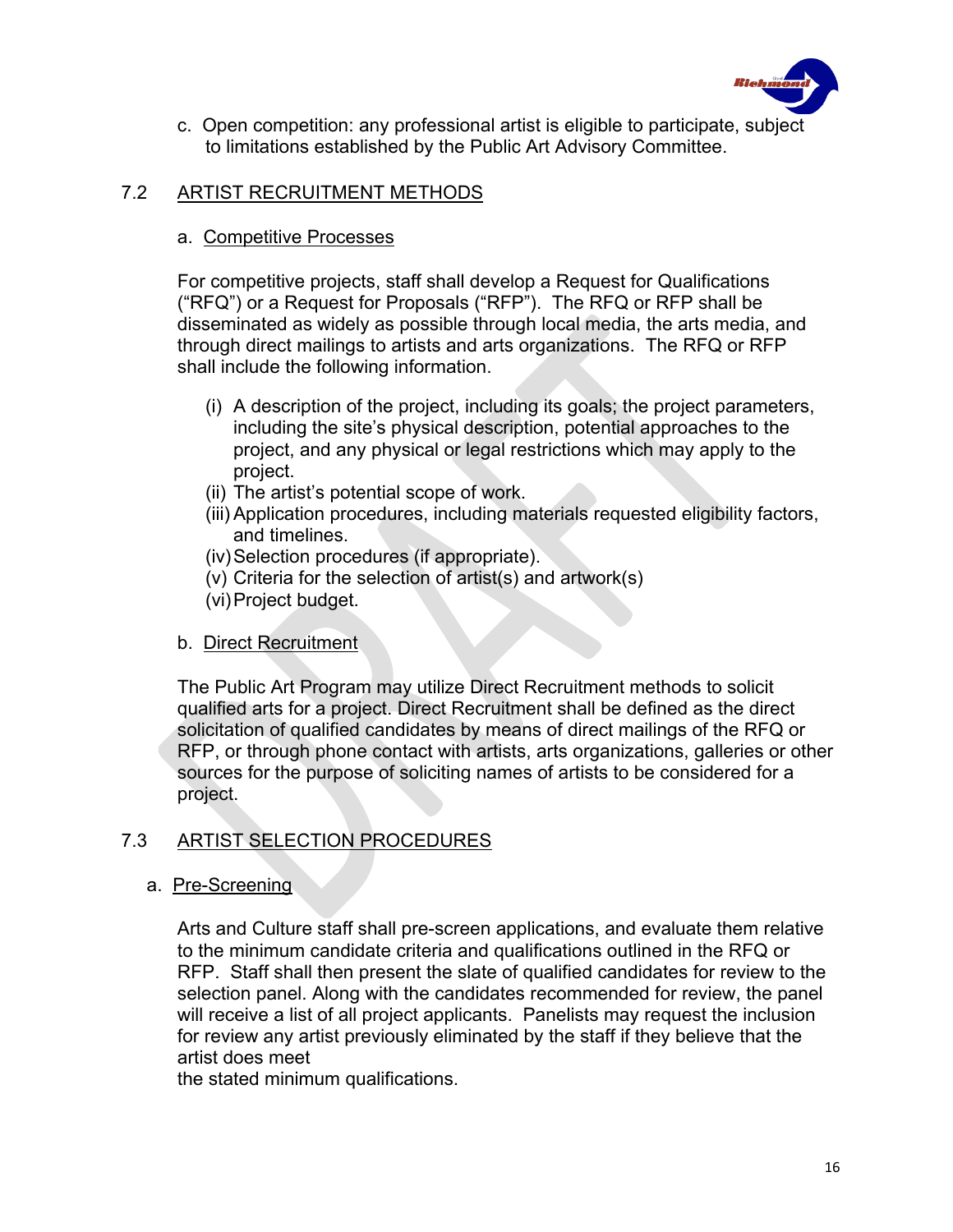

### b. Selection Panel

Selection panels are ad-hoc panels assembled for specific projects. The role of the selection panel is to assist the Public Art Program in identifying qualified artists to be considered for a project. The number of panelists and the composition of the panel appointed for projects will depend upon the size, location, and complexity of each project. In general panels shall comprise a minimum of three persons from the categories listed below. There shall be an odd number of voting members on the panel to remove the possibility of a tie.

- 1. Voting Members
	- a. At least one artist or arts professional (curator, educator, etc.)
	- b. At least one representative of the neighborhood in which the artwork will occur.
- 2. Non-voting advisors.

### c. Project Advisory Committees

For certain projects, the PAAC may elect to establish a project "advisory" committee. An advisory committee is an ad hoc group which provides staff and artists with information regarding the physical parameters of the site, the site's users or audience, the social, historical, or cultural history of the neighborhood where the artwork will occur, and other types of information which may assist the art in preparing a design proposal.

Advisory Committee members shall be identified through existing community organizations and by referrals from other agencies, public or private, which are familiar with the neighborhood in which the art project will occur. The Advisory Committee will represent residents or facility or site users who will be most affected by the art project and who can provide the artist with useful information in the development of his or her project. The Advisory Committee, as a whole, does not retain the right to vote, and should neither advise nor influence the selection panel during their deliberations. However, one or more Advisory Committee members may serve on the selection panel if requested by the PAAC to do so. The Advisory Committee may consist of one or more of the following persons:

- (i) The design architect, if selected. (Note: when the projects calls for an artist or artists to participate on a design team, the project architect may be asked to serve as voting member of the selection panel).
- (ii) The project manager or designee from the City agency collaborating on the project.
- (iii) Other design team members, if appropriate.
- (iv) A member of the Public Art Advisory Committee.
- d. Selection of Panelists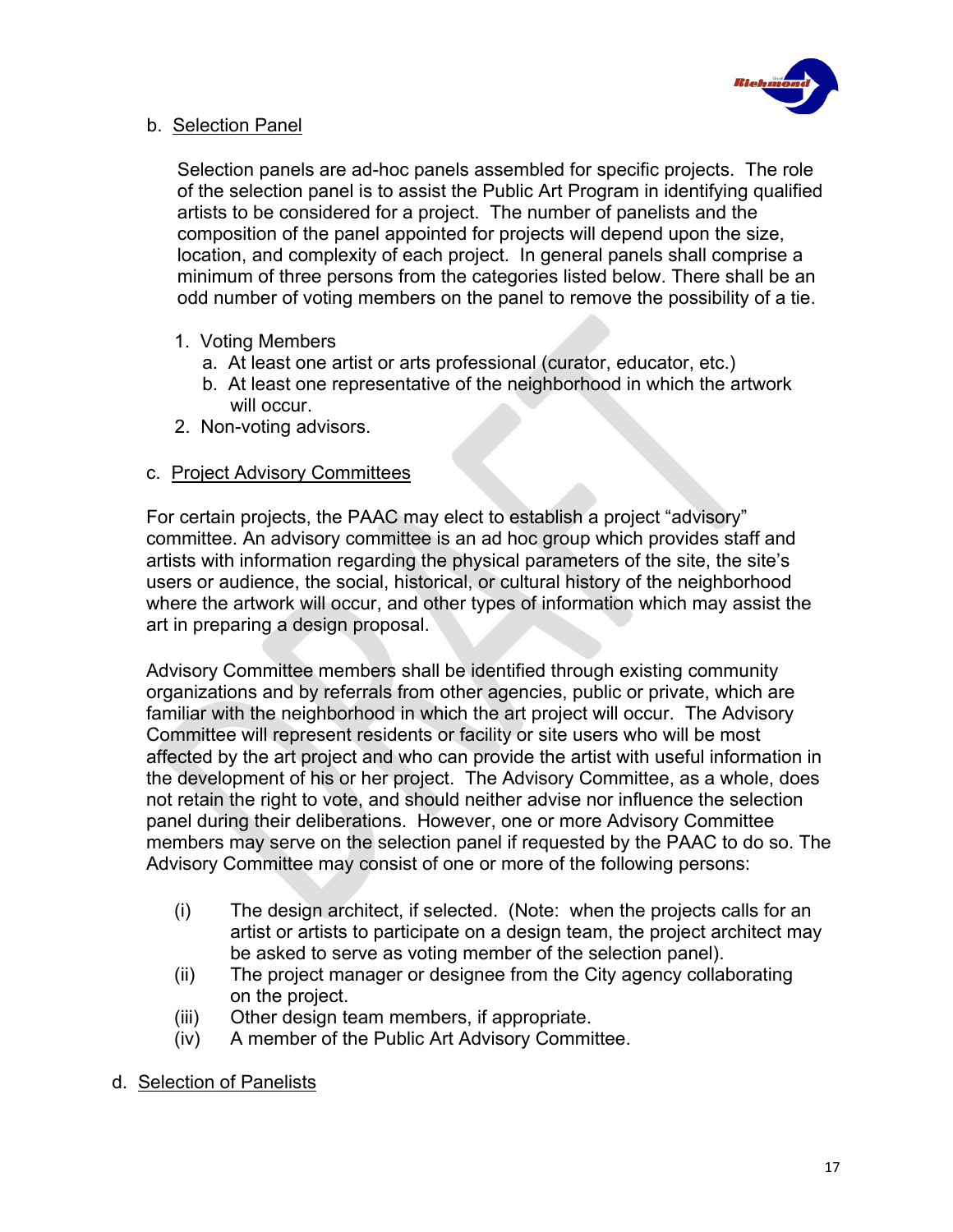

Arts and Culture staff shall recommend panelists for each project and shall submit these recommendations to the PAAC for review. Selection of panelists shall be made based on an analysis of the following: experience in implementing or administering public art projects; knowledge of current trends and issues in public art; knowledge of local, regional and national arts; experience and interest in working with Richmond's multi-cultural community; ability assess the creativity, design skills, and problem-solving abilities of artist under review; knowledge of materials and methods of fabrication used in public art projects and an ability to assess their appropriateness to a particular site, ability to represent a particular neighborhood or area of Richmond in which the artwork will be sited, ability to work cooperatively and effectively in a panel process.

- (i) To expedite the recruitment and approval of panelists, staff shall develop a list of qualified panelists. The panelists list shall be reviewed and approved by the PAAC. Or projects under \$50,000, staff shall be authorized to convene a panel based on this list. Panelists representing the client agency or community representatives shall be included on the panel at the staff's discretion.
- (ii) Any persons who would receive financial gain from the selection of artists or artworks are ineligible to serve on a Selection Panel. Any artist selected to serve on the Selection Panel is precluded from having his/her work considered for any Public Art project during his/her time of service.

### e. Modified Panel Process

For some projects, such as those with budgets of \$50,000 or less, or where time is of the essence in recruiting, selecting, and commissioning an artist, the PAAC shall retain the option of:

- (i) Selecting one or more artists to work on the project through direct invitation.
- (ii) Developing a short list of qualified artists to present to a selection panel and/or convening a selection panel comprised of a staff representative, a representative of the client agency or facility, and one guest panelist. This panel will review the short list of qualified artists and select one or more artists for the project.
- f. Eligibility Criteria

In general, any professional artist may be considered for a public art purchase or commission. Specific eligibility requirements will be established at the initiation of each project and will be described on the RFQ/RFP. In general:

(i) Artists will be considered for commission on the basis of their professional qualifications, as demonstrated by past work, relevant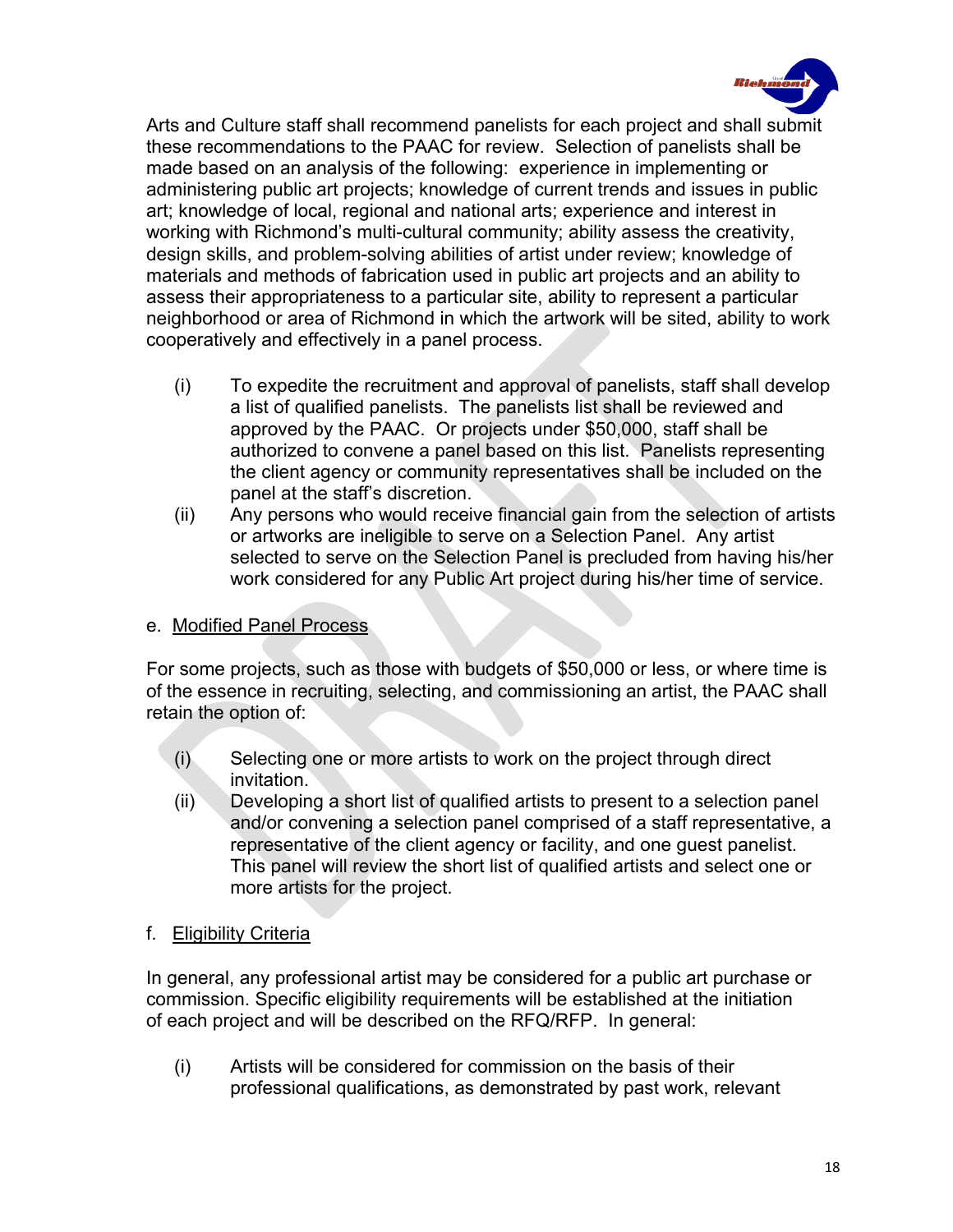

professional experience, the appropriateness of a specific proposal to the project goals and parameters, and the probability that the artist can successfully complete the project.

- (ii) Excluded from consideration are the works of art or proposals submitted by the project architect and/or members of the design team, and artists who are members of or related to the Arts and Culture staff, the PAAC, Commission, or the City Council. There shall be at least a minimum of two years between serving on the RACC or PAAC and consideration of works of art or proposals.
- (iii) Artists shall not receive more than two commissions from the City of Richmond in any five-year period, nor shall artists receive more than one commission in consecutive years. These restrictions shall apply to individual artists, artists who are commissioned as part of a team, and/or any artists who will receive credit for any commissioned project.
- (iv) Artists may be selected on a national or international basis. Though preference may be given to Richmond-based artists for any given project, the Public Art Program shall encourage a wide diversity in style, scale and media in public art, and encourages the exchange of ideas and creative talent from all artists.

## 7.4 Selection Process

When formal selection panels are convened, the Selection Process will be facilitated under the following processes:

- a. The Selection Panel shall meet in open session.
- b. Staff shall issue written instructions to panelists detailing the duties and responsibilities related to the project before the first panel meeting.
- c. The panel shall review credentials, proposals, and/or materials submitted by artists.
- d. The Panel shall recommend to the Public Art Advisory Committee an artist or artists to be commissioned for the project; an artist or artists to develop a design proposal for the project; or recommend an artist or artists whose existing work is to be selected for the project. In the case where an artist or artists have been asked to prepare a specific design proposal, the Panel shall re-convene to review the proposals and shall select the artwork following the same procedures as outlined in steps A, B, and C above.
- e. If a consensus cannot be reached, then a vote shall be taken, with the majority carrying the decision. Panelists shall each have one vote, and no Panelist shall have the right of veto.
- f. The Panel shall have the option of making no selection. In the event that no selection is made, the PAAC shall determine whether to:
	- (i) initiate a new selection process
	- (ii) revise the project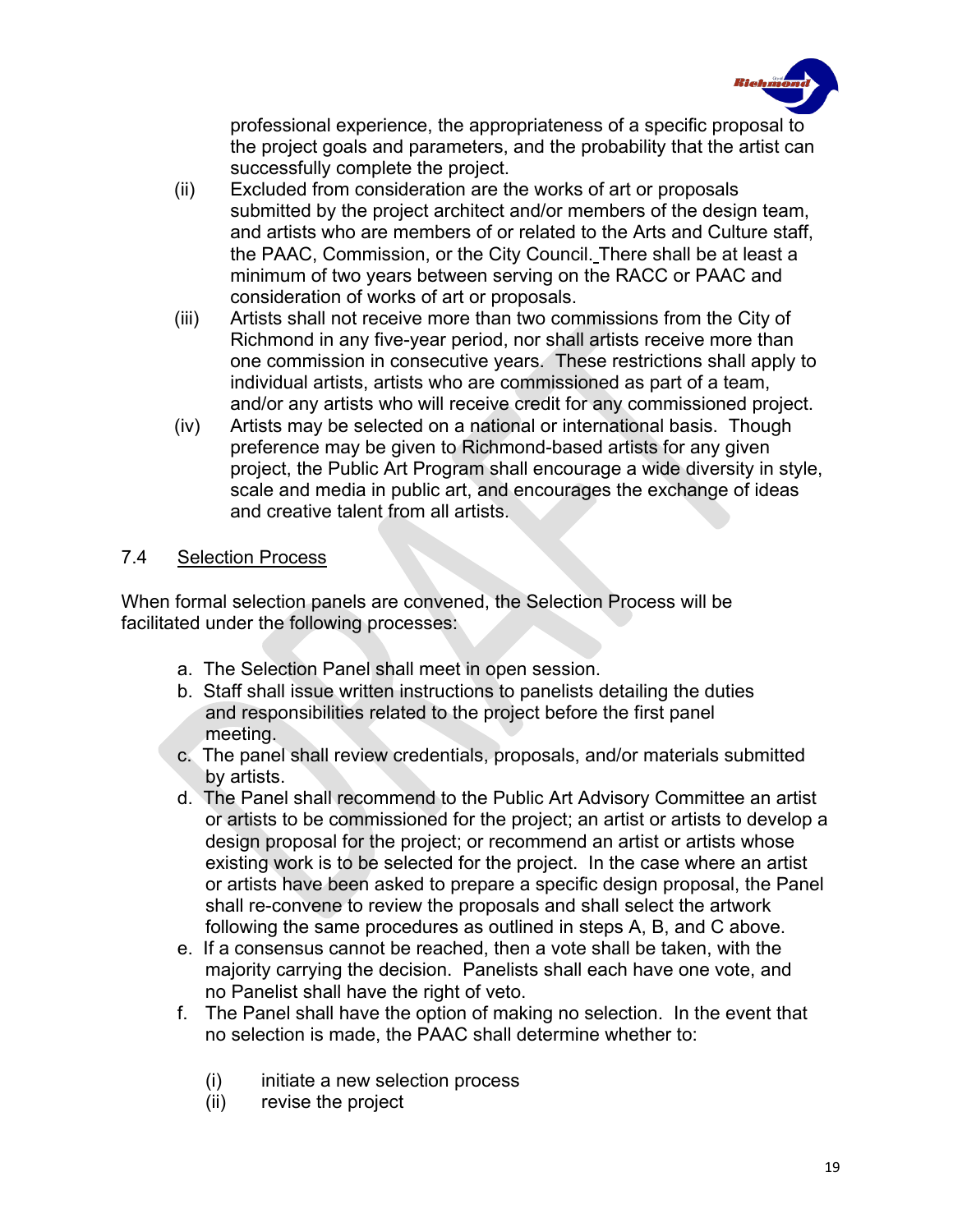

- (iii) abandon the project
- g. The panel's decision shall be recorded by the Arts and Culture Manager in the form of a written record to the Public Art Advisory committee. If approved, the Panel's decision will be given formal approval by resolution of the Committee. If rejected, the decision to reject the Panel's decision will be voted on by the Public Art Advisory Committee and an alternative process for project development will be determined.
- h. Upon approval of the panel's recommendation by the PAAC, the PAAC shall forward a recommendation to the Arts and culture Commission. The Commission shall review and approve or reject the PAAC's recommendation.
- i. If the Commission approves the PAAC's recommendation, it shall forward a recommendation to the City Council (for acceptance of projects over \$10,000).
- j. If the Commission rejects the PAAC's recommendation, it will provide a written report to the PAAC with the reasons for the rejection. The PAAC shall then determine whether to 1) revise or modify the project; 2) initiate a new review and selection process; or 3) abandon the project.
- k. If the City Council accepts the Commission's recommendation, it shall approve the proposals by means of a formal resolution authorizing staff to enter into contract with the selected artist(s).
- l. If the City Council rejects the Commission's recommendation, the PAAC shall determine whether to 1) revise or modify the project; 2) initiate a new review and selection process; or 3) abandon the project.

### 7.5 Artist Selection Criteria

The Panelists shall select artists based on the appropriateness of their proposal to the particular project and the probability of its successful completion, as indicted by the artist's past work or by his/her ability to procure appropriate resources to ensure successful completion of the project. In evaluating proposals for public art projects, panelists shall consider:

- a. Artistic Quality. Quality shall include excellence in the artwork's craftsmanship, originality in conception, and integrity of the materials used.
- b. The Appropriateness of the artwork to the surrounding neighborhood, to include its scale, form, content and design.
- c. An evaluation of the artwork's relationship to the social and cultural identity of the neighborhood where the artwork will occur.
- d. An evaluation of the artist's proposed budget and the artist's ability to successfully complete the project within the proposed budget.
- e. An evaluation of the artist's proposed materials and their appropriateness to the project as regards structural and surface integrity, protection against theft, vandalism, public safety and weathering, and an analysis of long-term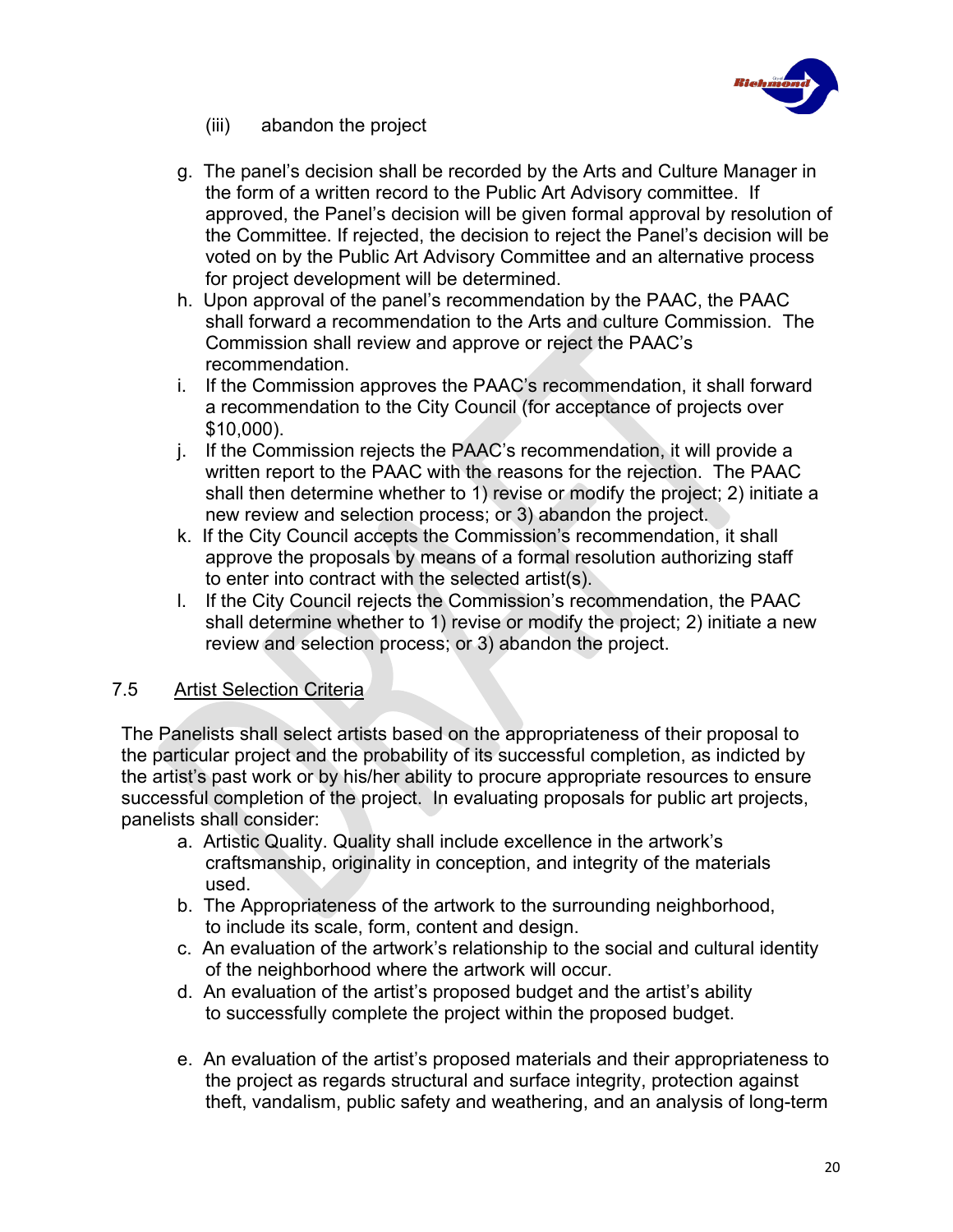

maintenance needs.

f. An analysis of the artist's proposed method of installation of the artwork and an evaluation of safety and structural factors involved in the installation.

## 7.6 Panelist's Compensation

In general, panelists shall be compensated for their time reviewing application materials and attending panel meetings. Compensation shall be paid at the rate of \$100 per day, or \$50 per half-day. City employees and members of the PAAC and the Commission shall not be compensated for participation in the review and selection process.

## 7.7 Conflict of Interest

Any persons who would receive financial gain from the selection of artists or artworks are ineligible to serve on a selection panel. Such persons include gallery dealers, artist's agents, brokers, etcetera; relatives of Public Art Advisory Committee members, Commission members, and the City Council are not eligible to serve on selection panel. There shall be at least a minimum of two years between serving on the RACC or PAAC and serving on a selection panel.

### 7.8 Role of the Arts and Culture Commission and the City Council in reviewing artist's design proposals.

In general, the Commission and the City Council shall reject the PAAC's recommendation for the selection of an artist, artwork, or design proposal only if there are compelling reasons to do so. Compelling reasons shall be if the Commission or Council determines and substantiates that the artwork or design proposal:

- a. constitutes a public safety threat
- b. presents long-term maintenance problems
- c. creates a negative image or depiction of Richmond's residents, visitors, or neighborhoods

## **SECTION EIGHT: PROJECT MANAGEMENT**

- 8.1 Inter-Agency Procedures
	- a. The Arts and Culture Commission will negotiate the contract with the artist and with other consultants as necessary, for the purchase or design, fabrication, and installation of the artwork. Contracts will be executed by the City Manager, or his designee.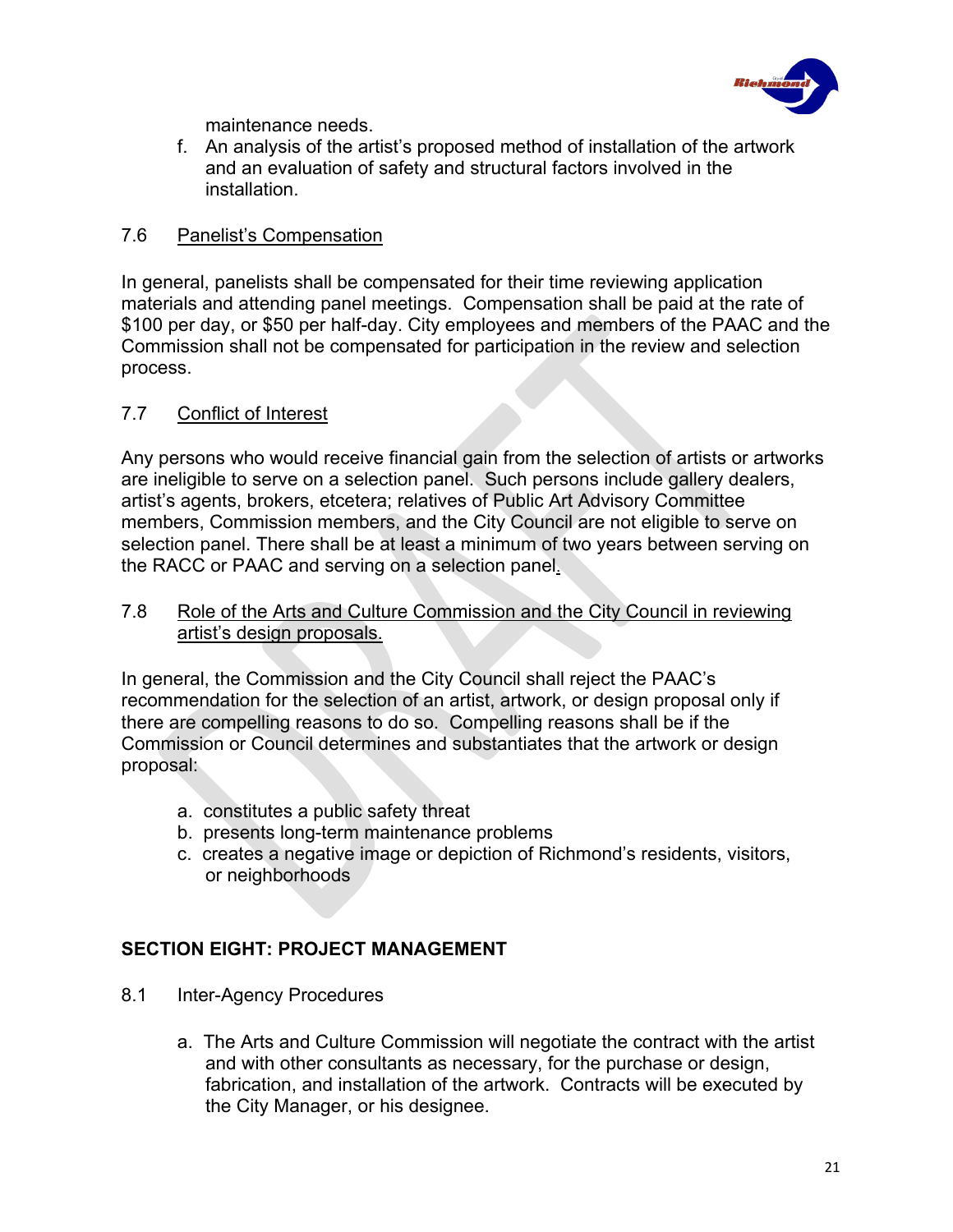

- b. Disbursements from the Public Art Projects Account shall be made only after authorization from the Arts and Culture Commission.
- c. On-site activity related to the installation of the artwork will be coordinated between Arts and Culture staff and the appropriate City official(s) within the Department having jurisdiction over the site and/or construction.
- d. In the case of sites under development, the appropriate City official(s) within the Department will coordinate the concurrent site development and the artwork installation in the most efficient manner possible.
- e. In the case of existing sites, staff and the appropriate city official(s) shall oversee and facilitate the installation of the artwork. In such cases, the cost of necessary site alteration or restoration shall be borne by the Public Art Program unless otherwise agreed upon by the appropriate City official(s).
- f. Unless otherwise agreed, routine maintenance of the artwork shall be the responsibility of the Department where the artwork is sited. Routine maintenance shall include such tasks as dusting, sweeping, and other such activities. Extraordinary maintenance and/or conservation of the artwork shall be the responsibility of the Arts and Culture Commission. No City Agency or Department shall be responsible for the conservation of artwork, and no conservation or repair work shall be performed by the user department without the prior written consent of the Arts and Culture Commission.
- g. Any proposed work of art, which is deemed by the Commission and the Department head to require extraordinary operations or maintenance on the part of the host Department, shall be subject to review by the Department head. Arts and Culture staff, in consultation with other City agencies, shall develop an annual maintenance needs survey of the public art collection and shall determine appropriate budgets and procedures for the care and maintenance of the collection.
- h. In general, Departmental staff and consultants hired by the Department in connection with projects where an artwork is included shall not receive additional compensation for time spent in connection with the implementation of artwork projects. However, where a specific technical or professional task is performed by such staff or consultant(s), solely in connection with the artwork, and where the task is necessary to the execution or installation of the artwork, and where it is not feasible to include it as the responsibility of the artist under the terms of the Public Art Program, such Departmental staff and/or consultants may receive compensation for work performed provided that reimbursement is requested prior to establishment of the project budget and is approved by the appropriate City departments.

### 8.2 Project files and records

Arts and Culture staff shall maintain records of each project, which shall include, but not be limited to, the following: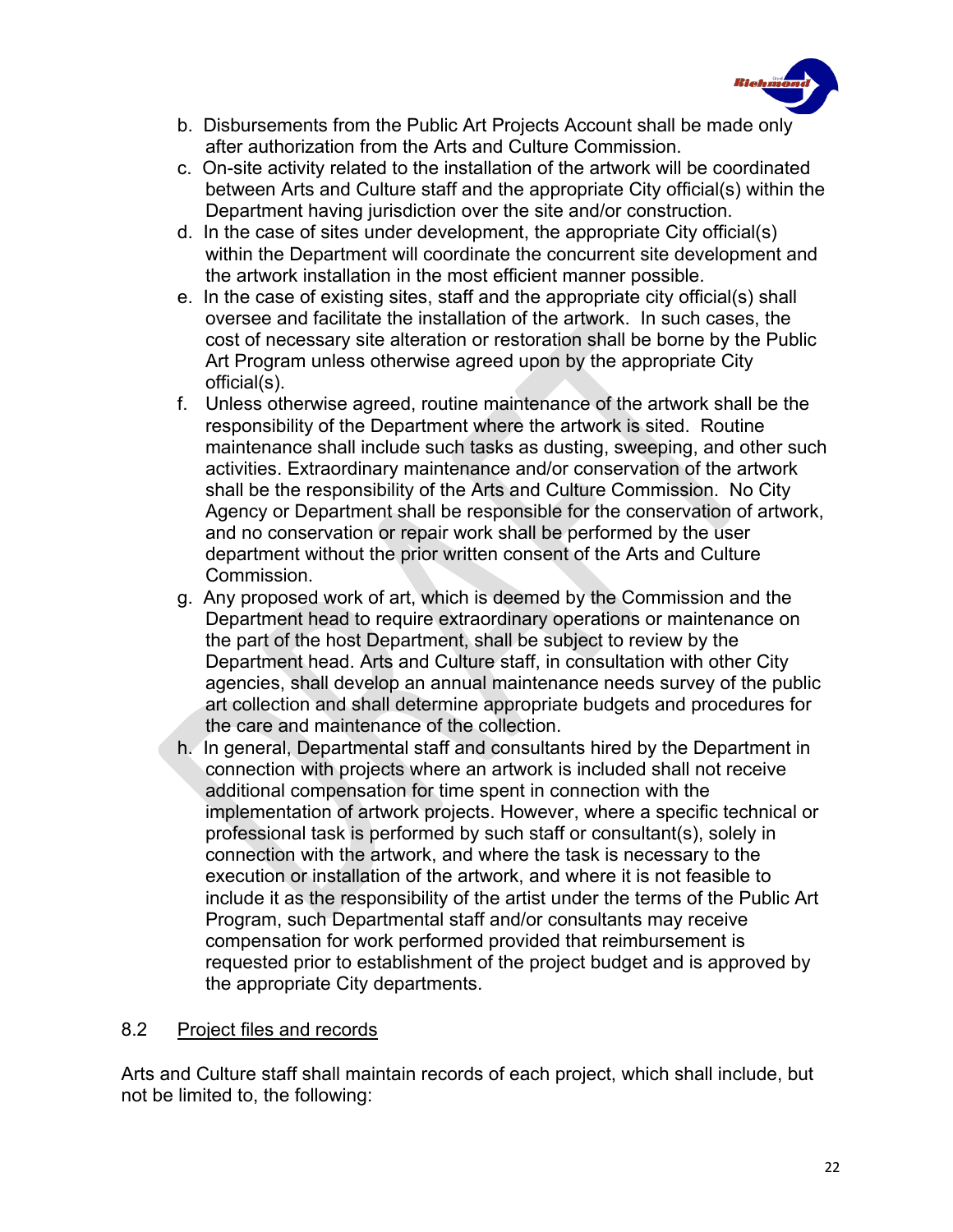

- a. Contract(s) with the artist(s) and consultants participating in the project.
- b. Records of City Council, Commission, and Public Art Advisory Committee actions bearing on the project
- c. Interdepartmental agreements relating to the siting or implementation of the project.
- d. Correspondence, announcements, memoranda, and publicity information relating to the project.
- e. Records of all billings made in connection with the project.
- f. All proposals submitted and other visual or written materials relating to the artist's design or method of execution as they are submitted or become available.
- g. Digital image(s) of the artwork

# **SECTION NINE: EDUCATION AND OUTREACH**

In order to stimulate and encourage public awareness of the visual arts, the Arts and Culture Commission will, to every extent possible, initiate events and activities designed to provide a greater understanding of public art. The activities and events may include, but are not limited to, the following:

- a. Conferences, symposia, workshops, artists' lectures, public art tours
- b. Development of cooperative programs with educational and arts institutions and community organizations
- c. Regular distribution of promotional and publicity packets, to include press releases, public service announcements, and public art newsletter.
- d. Educational material written specifically for Richmond schools at appropriate levels for elementary, middle and high school students.

# **SECTION TEN: GIFTS AND LOANS**

The Gifts and Loans Policy provides a process for the review of proposed gifts and loans of artwork or other artistic objects to the City of Richmond, and for the placement, care, and preservation of artwork acquired through this process.

## 10.1 Conditions Governing the Donation of Artwork to the City of Richmond

Potential donors of artwork must submit the following information to the Public Art Program. Staff will review the materials and, if the information is complete, will forward them to the Public Art Advisory Committee for review. The PAAC shall determine the feasibility of the proposed donation and shall forward a recommendation to the Arts and Culture Commission for review. If the Commission recommends acceptance of the proposed artwork, a recommendation will be made to the City Council for final approval and acceptance of the artwork.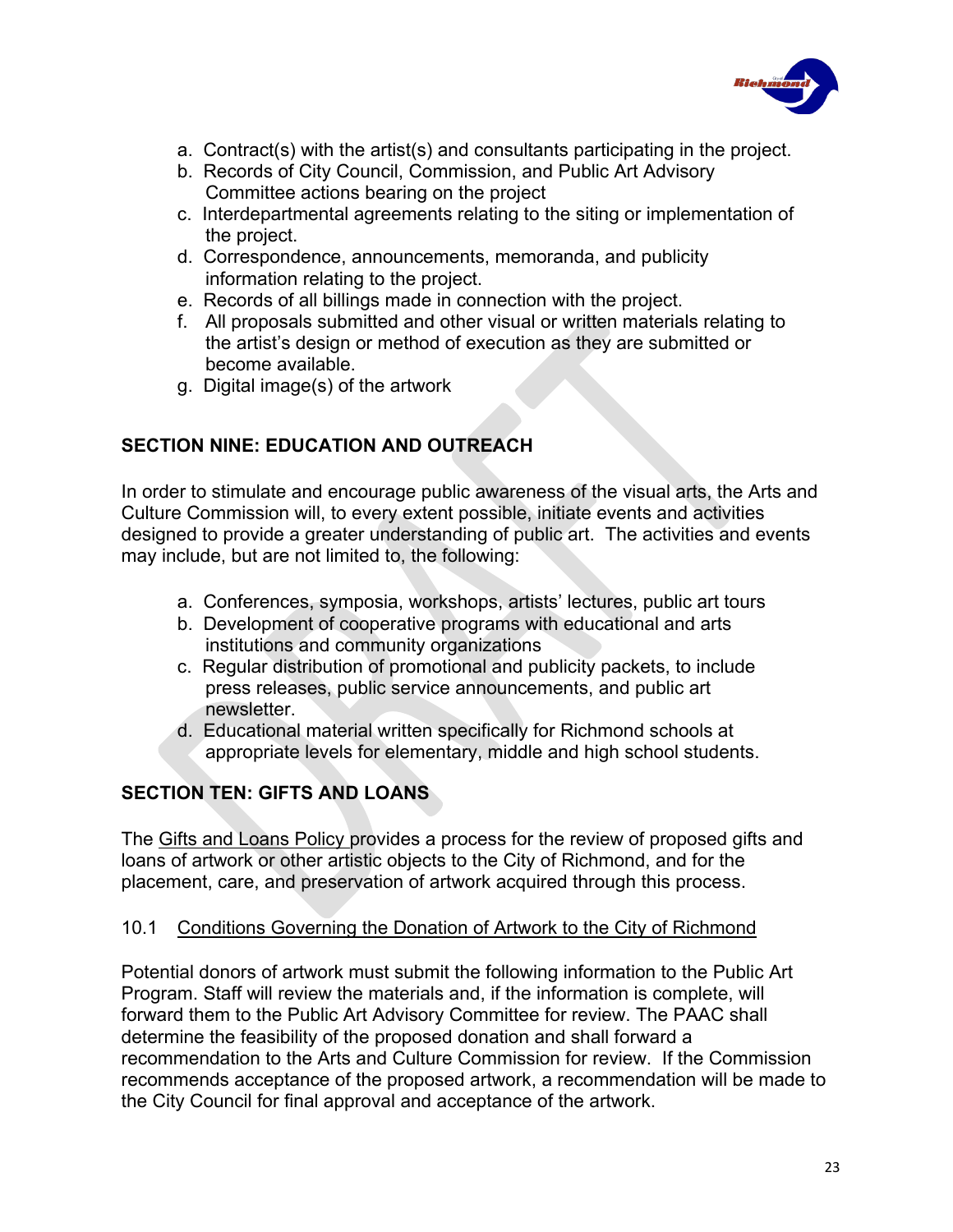

- a. Materials to be submitted by Donor
	- (i) Digital images of the work of art which depict it from all sides
	- (ii) A written description of the artwork, including dimensions (height, width, depth and weight), materials used, and any frames, backings, mounts or anchoring systems to be used in the installation of the artwork.
	- (iii) A site plan which identifies and describes the proposed site for the artwork and which accurately depicts the artwork in relationship to the surrounding environment
	- (iv)A written description and/or drawing of the proposed method of installation and a timeline for the transportation and installation of the artwork.
	- (v) An estimated cost for transporting and installing the artwork (to be done at donor's expense, unless otherwise agreed to by the City).
	- (vi)Written authorization from the City agency with jurisdiction over the site, approving the installation of the artwork.

### b. Review and Acceptance Criteria

Proposed gifts of artwork shall be evaluated on the following criteria:

- (i) An analysis of the relationship of the proposed artwork to its proposed location, and its relevance to its primary audience.
- (ii) An evaluation of the work's aesthetic quality, relative to its form, materials and craftsmanship.
- (iii) The availability and appropriateness of an acceptable site for the artwork.
- (iv) An analysis of the financial impact of the proposed gift on the Public Art Program, including costs related to the insuring of the artwork and to any long-term maintenance or conservation costs.
- (v) An analysis of the impact of the proposed gift on other City departments, to include any routine operations or maintenance requirements.
- c. Conditions of Acceptance
	- (i) The Public Art Advisory Committee and the Arts and Culture Commission encourage clear and unrestricted gifts to the City of Richmond. Any conditions or restrictions attached to a gift or loan must be represented to the Public Art Advisory Committee for review and to the City Council for approval. No work of art will be accepted with conditions deemed unacceptable by the Public Art Advisory Committee or the City Council, nor will any work of art be accepted with an attribution or circumstance guaranteed in perpetuity.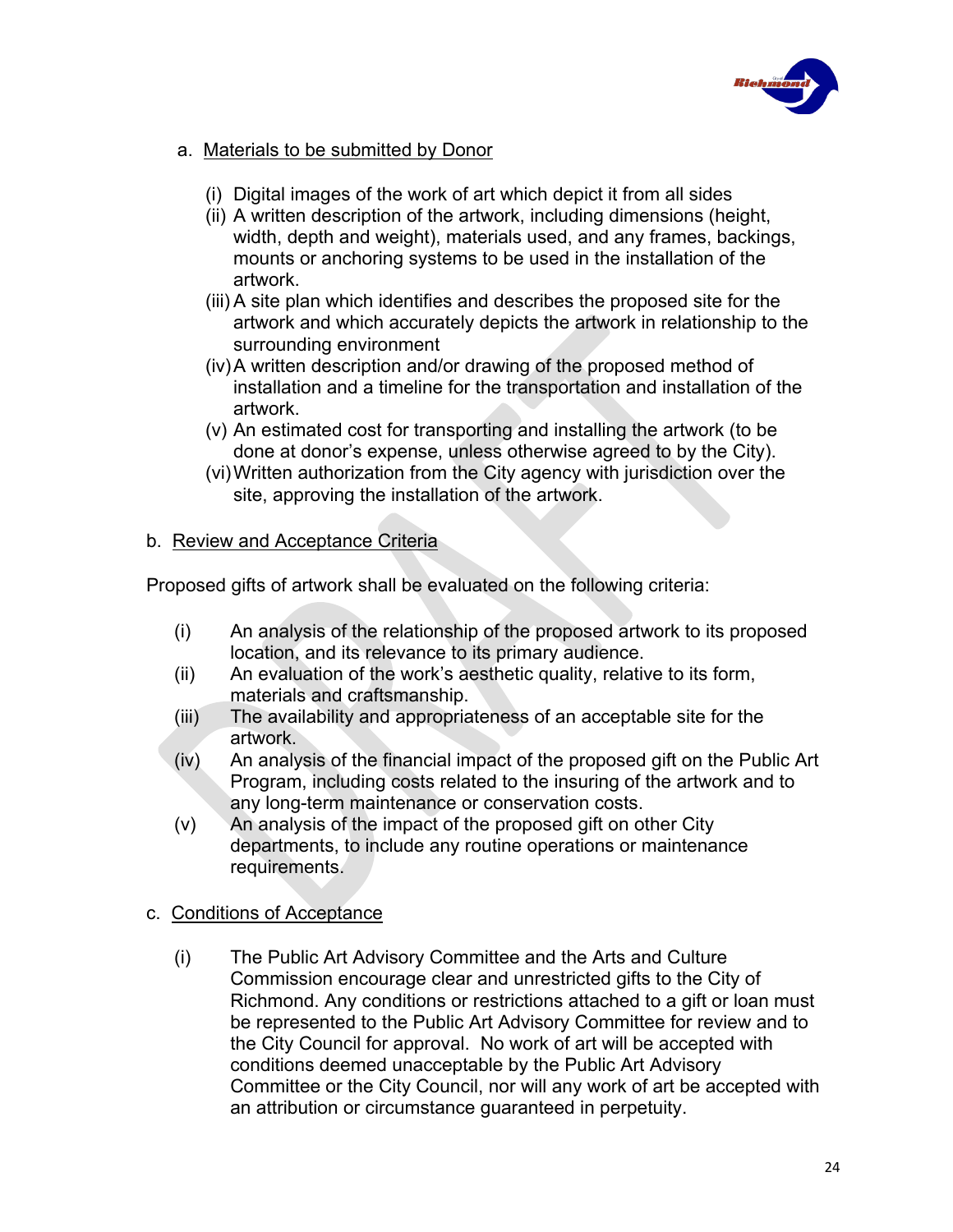

- (ii) A legal document of transmittal, transferring title or loan of the artwork, and defining the rights and responsibilities of all parties, must accompany all gifts of artwork.
- (iii) The City of Richmond requires that the creator of the artwork (artist) waive any right to the preservation of the artwork under the conditions set forth in the California Art Preservation Act and the 1990 Visual Artists Rights Act (VARA). The artist may, however, retain any right to disclaim authorship of the artwork pursuant to and these Acts. Before any gift is accepted by the City, the artist must acknowledge in writing his/her approval that the City may remove and/or destroy the artwork at its discretion. Should the City decide to remove or destroy the artwork, the City will provide the artist with 30 days' notice of its intent to do so. The artist may, upon written approval by the City and at his/her own expense, remove and retain the artwork in lieu of its being destroyed by the City.

### 10.2 Conditions Governing the Exhibition of Artwork on City Property

a. Materials to be submitted by lender:

Persons or organizations request to temporarily exhibit a work of art in or on City-owned property must submit the following:

- (i) Photographs, digital images, and/or slides of the works of art to be exhibited.
- (ii) A description of the location where the artwork will be exhibited and a written authorization from the City agency with jurisdiction over the site which approves the proposed loan of the artwork in that location.
- (iii) A written description and/or drawing of the proposed method of installation and a timeline for the transportation and installation of the artwork.

## b. Lender's Agreements

When exhibiting a work of art on City property, the Lender must agree in writing to the following:

- (i) Unless otherwise agreed to in writing by the City, the lender shall be responsible for all costs associated with the transportation, installation, de-installation, and insuring of the artwork.
- (ii) Upon removal of the artwork, the lender must return the site to its original condition and remove any debris caused by or resulting from the exhibition of the artwork. Such debris includes, but is not limited to, any parts or materials from the artwork which have been purposefully or unpurposefully removed from the body of the artwork.
- (iii) Unless otherwise agreed to in writing by the City, the Lender must agree to exhibit the artwork at his/her own risk and to bear the expenses of any losses or damages to the artwork. The Lender must agree to hold the City harmless from any and all liabilities and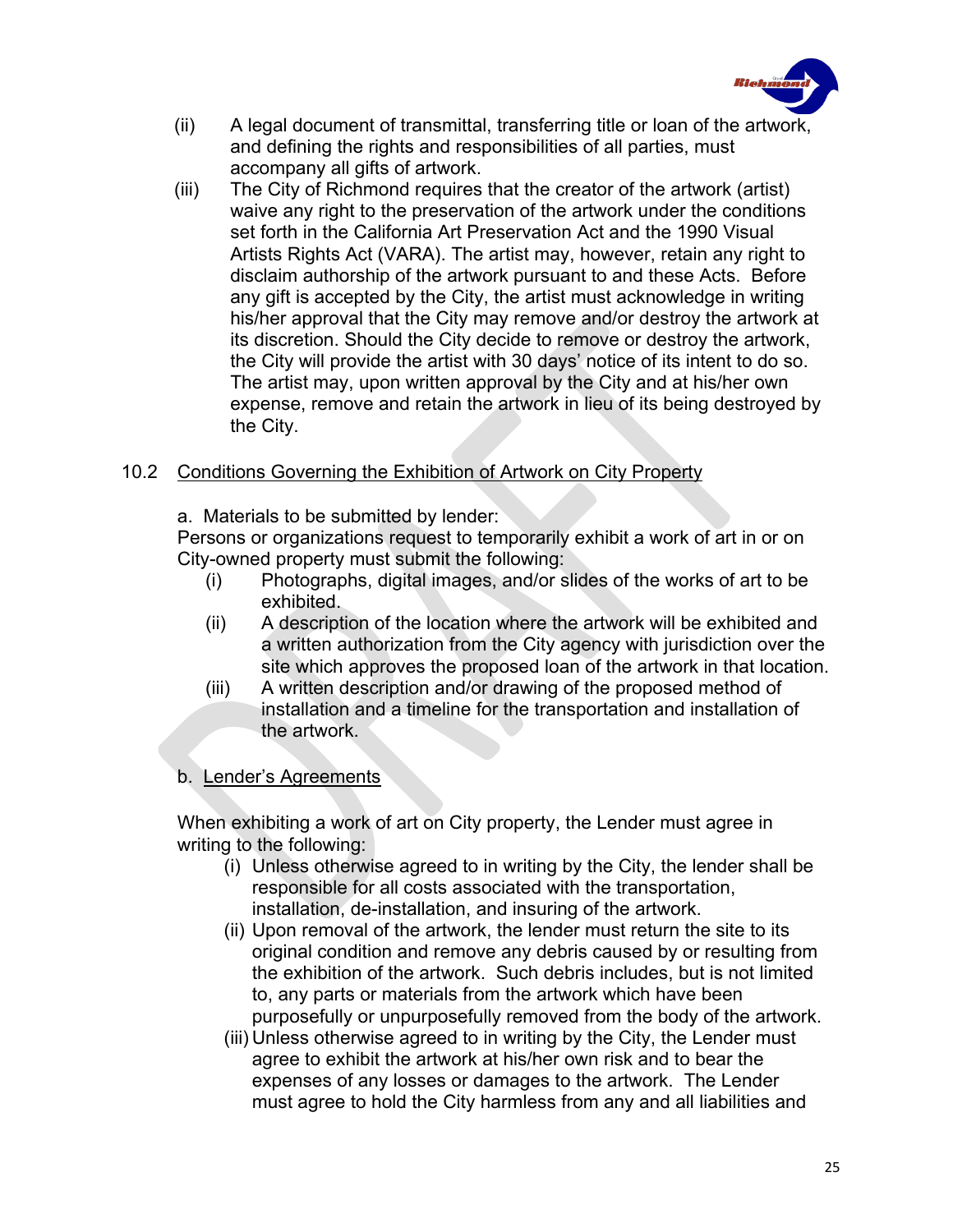

for any damages or losses to the artwork.

- (iv)The Lender must agree to produce and display an educational label for display next to or near the loaned artwork.
- (v) The Lender must agree to remove the artwork within three days' notice to do so by the City if the artwork becomes damaged or destroyed and/or becomes a danger or visual impediment to the public.
- c. Acceptance of Monetary Gifts for the Acquisition of Artwork

Proposed monetary gifts to the City for the purpose of acquiring artwork shall be referred to the Arts and Culture Commission for review. All recommendations on the acceptance or rejection of proposed gifts of money shall be referred to the City Council for final approval and acceptance.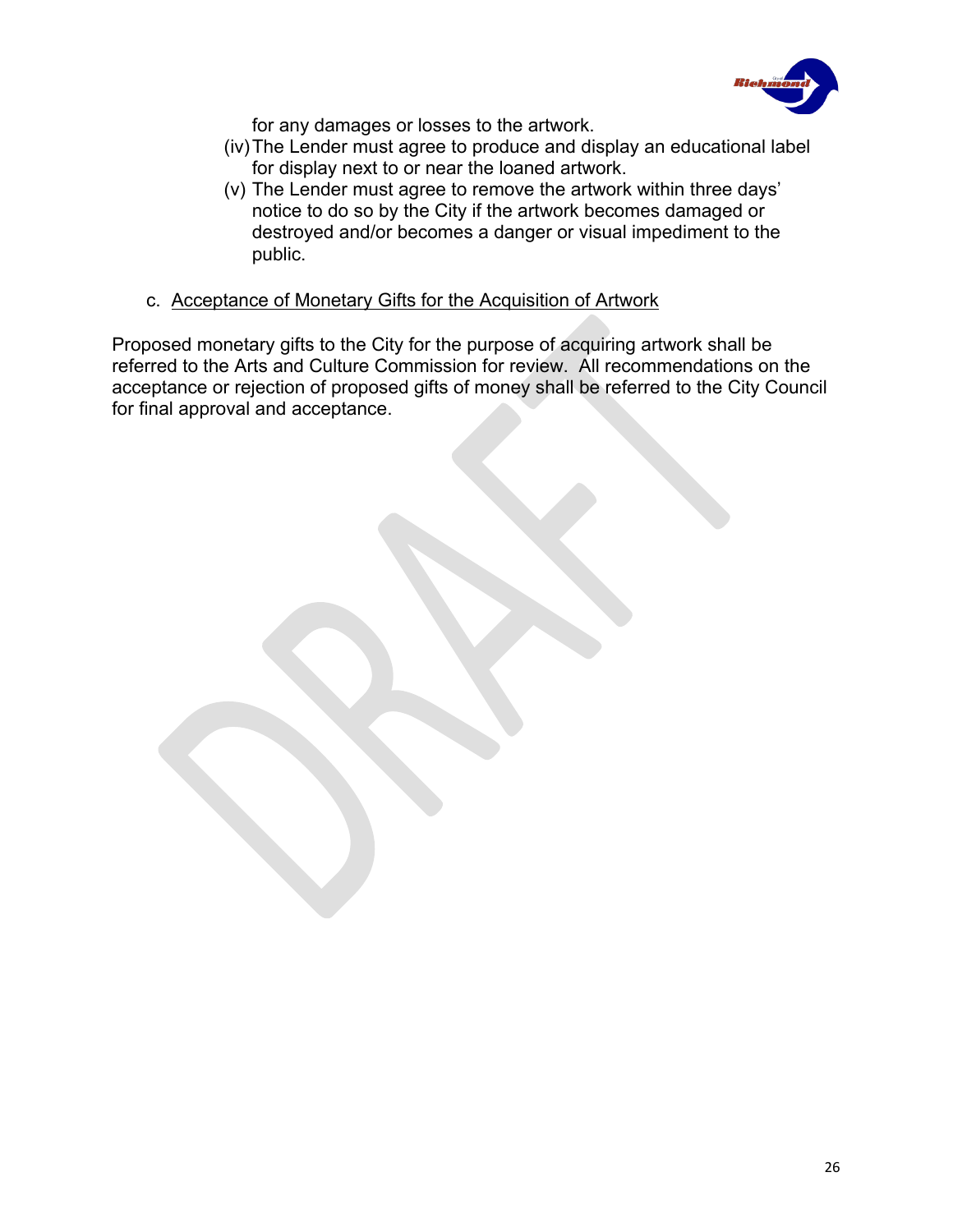# **CITY OF RICHMOND, ARTS AND CULTURE COMMISSION PUBLIC ART PROGRAM POLICIES AND PROCEDURES** APRIL 13, 1999

## **Amended X, XX, 2021**

### **SECTION ONE: ENABLING LEGISLATION**

On May 13, 1997 the City of Richmond adopted a "Percent for Art" Resolution 70-97 authorizing the allocation of 1.5% of the City and Richmond Redevelopment Agency's City's capital improvement project costs for the commissioning of public artworks and artists' services in the construction of public works; establishing a method for calculating public art appropriations for capital improvement projects; establishing a Public Art Projects Account; establishing methods of administering the erdinanceresolution; and establishing general guidelines for the administration of a Public Art Program.

The intent of the Public Art Resolution iswas to establish a Public Art Program in order to create a diverse and stimulating cultural environment for citizens of, and visitors to, the City of Richmond, and to promote greater economic vitality through the aesthetic enhancement of the City's public spaces, thereby making Richmond a more attractive environment for regional and local businesses. The purpose of this Resolution is was to increase public access to such works of art in Richmond by the imposition of a requirement that certain public development projects within the City of Richmond include or provide such works of art in areas on public property that are accessible and visible to the general public.

On 2021, RMC X.XX Public Art Program ordinance was adopted by City Council and replaced the 1997 "Percent for Art" Resolution. On July 18, 2017, the One Percent for Public Art on Private Development ordinance was adopted by the City Council (RMC 12.62) and on  $\qquad \qquad$ , 2021, the Public Art in Private Development Policies and Procedures was established.

## **SECTION TWO: MISSION STATEMENT**

Mission Statement: The City of Richmond Public Art Program will enliven and beautify the City environment, creating community pride for city residents. The program will encourage and promote awareness of the City's rich ethnic, social, and cultural diversity as expressed through visual, literary, performing, and design arts.

### **SECTION THREE: FUNDING SOURCES**

#### 3.1 3.1 APPROPRIATIONS

a. All appropriations for City of Richmond and Richmond Redevelopment Agency capital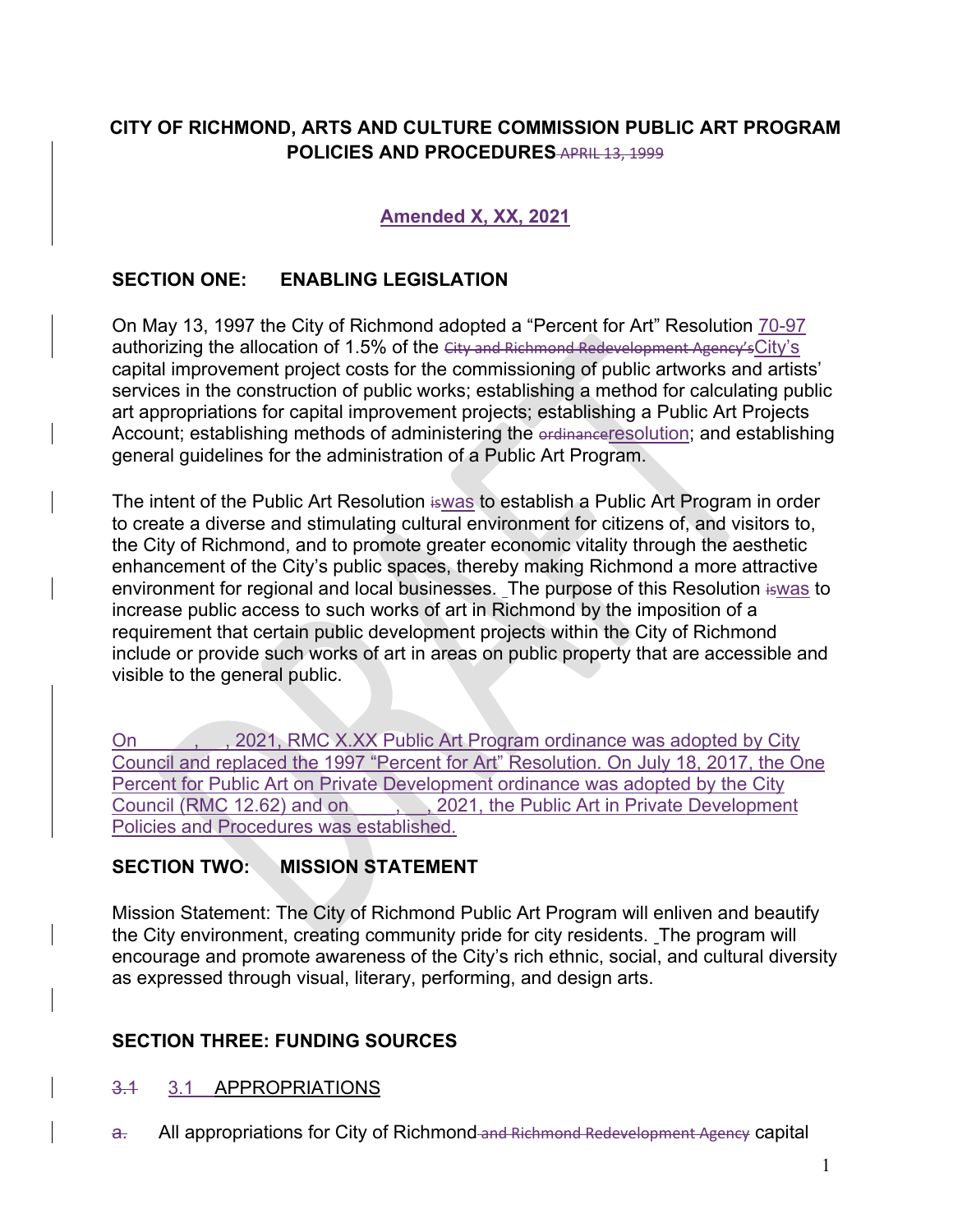improvement projects, including all bond projects and all other capital projects funded from other eligible sources, shall include an amount equal to one and one-half percent (1.5%) of the total capital improvement project cost to be dedicated to the City of Richmond/Richmond Redevelopment Agency Public Art Project Accounts.Projects Account. The 1.5% appropriation applies to all municipal property owned, leased, rented, or under construction by the City of Richmond and its Redevelopment Agency.. The 1.5% appropriation shall include, but is not limited to, the following capital improvements:

b.a. All municipal capital improvement projects funded from the City's General Fund.

- c.b.Public Works, including, but not limited to, street and sidewalk construction, underground water and sewage lines, where eligible, electrical sub-stations, and water pump stations.
- d.c. All capital improvement projects funded from other county, state, and Federal sources where the source allows for a percent for arts.
- e.d. Off-street parking funds (limited to parking construction or rehabilitation).
- f.e. Gas-tax funded capital improvements.
- 3.2f. Privately funded capital projects, where eligible

## 3.3

3.4 3.2 METHOD OF CALCULATION

a. a. The minimum amount to be appropriated to the Public Art Project Projects Account to fund artists' services and/or artworks, maintenance, conservation, education, and program administration, shall be the total capital project appropriation, including all construction costs, architectural and engineering fees, and site work expenses, multiplied by .015, excluding amounts budgeted for real property acquisition, demolition, and financing costs.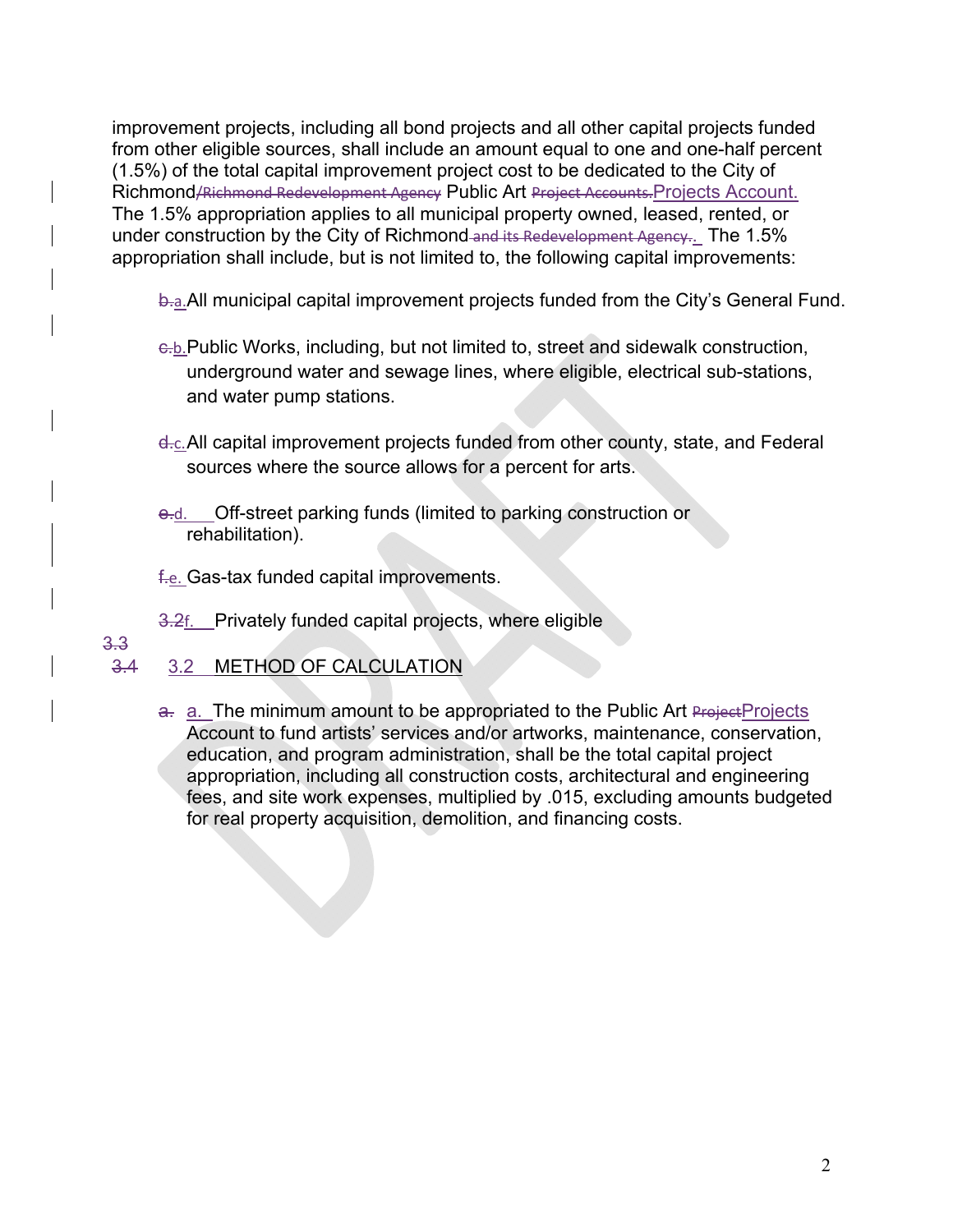**This method of calculation shall also apply to funds appropriated from the Redevelopment Agency for the acquisition of public art. Such funds will be maintained in a separate Redevelopment Agency Public Art Project Account.** 

- 3.3 ONE PERCENT PUBLIC ART ON PRIVATE DEVELOPMENTS IN-LIEU **CONTRIBUTION** 
	- a. All in-lieu contributions for the One Percent Public Art on Private Development program, as described in RMC 12.62.100, unless specified for specific use, shall be deposited into the Public Art Projects Account and the process for selecting art shall follow the process described in this Public Art Program Policies and Procedures.

# **SECTION FOUR: BUDGETING PROCEDURES**

## 4.1 4.1 FUNDING DESIGNATIONS

a. a. City of Richmond Public Art Projects Account

Within 30 days after approval of the City's annual operating budget, the Finance Director shall submit the authorized annual budget for capital improvements to the Richmond Arts and Culture Commission, specifying the total appropriation to be made to the City's "Public Art Project Projects Account." The minimal amount to be appropriated for art shall be based upon a 1.5% appropriation of the total City-funded portion of the construction costs, including architectural and engineering fees, and site work expenses as defined herein.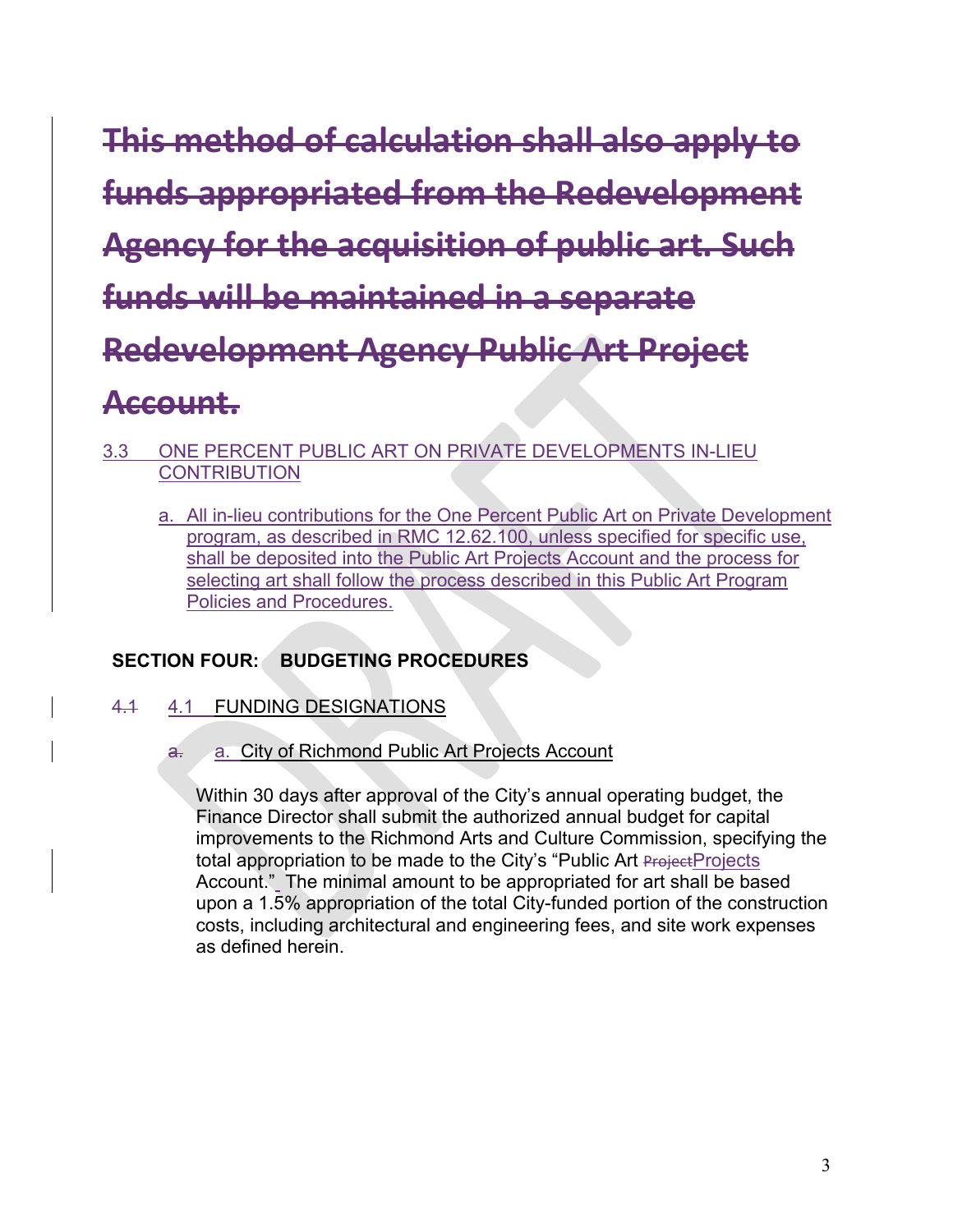- (i) Concurrent with the appropriation to fund eligible City construction projects, the City shall deposit the one and one-half percent (1.5%) appropriation in the Public Art Project Projects Account. If the transfer of monies from one project to another is not authorized, or if legal restrictions on the source of the fund prohibit such transfers, the one and one-half percent (1.5%) appropriation shall be restricted to a specific City project and the monies shall be placed in a project fund so designated for that project.
- (ii) On an annual basis, the Public Art Advisory Committee and the Richmond Arts and Culture Commission shall develop a PUBLIC ART ANNUAL PLAN that will identify specific public art projects to be implemented with the City's public art allocations.
- (iii) All in-lieu contributions from the One Percent for Public Art on Private Development program, as described in RMC 12.62.100, unless specified for a specific use, may be utilized for all eligible use of funds described below.
- (iv) Exemptions: If the project is deemed ineligible for a public art appropriation, the Finance Director and Participating Bodies must submit a letter of explanation to the Arts and Culture Commission explaining why the project has been deemed ineligible, or why funds must be restricted to a specific site.
- 4.2
- 4.3 Richmond Redevelopment Agency Public Art Project Account
- $4.4 -$ <br> $4.5 -$ 
	- After approval of the Agency's annual operating budget, the Agency Director shall submit the authorized annual budget for capital improvements to the Richmond Arts and Culture Commission, specifying the total appropriation to be dedicated to the Agency's "Public Art Project Account." The minimal amount to be appropriated for art shall be based upon a 1.5% appropriation of the total eligible project costs, including architectural and engineering fees, and site work expenses, as defined herein.
- 4.6
- 4.7 Concurrent with the appropriation to fund eligible Agency construction projects, the Agency shall deposit the one and one-half percent (1.5%) appropriation in the "Public Art Project Account." If the transfer of monies from one project to another is not authorized, or if legal restrictions on the source of the fund prohibit such transfers, the one and one-half percent (1.5%) appropriation shall be restricted to a specific Agency project and the monies shall be placed in a project fund so designated for that project.
- 4.8
- 4.9 On an annual basis, the Public Art Advisory Committee and the Richmond Arts and Culture Commission shall develop a PUBLIC ART ANNUAL PLAN that will identify specific public art projects to be implemented with the Agency's public art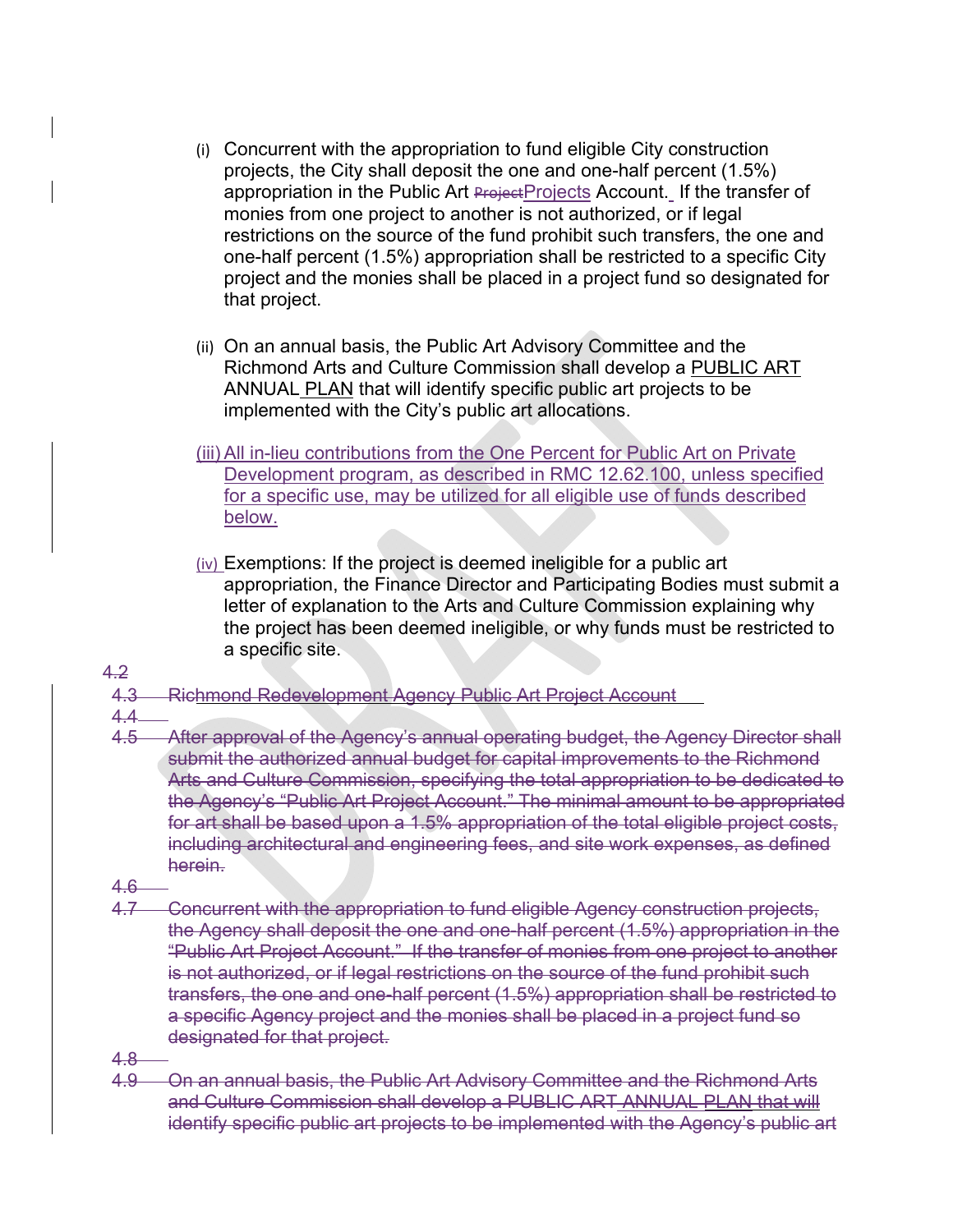allocations.

- 4.10
- 4.11 Exemptions: If the project is deemed ineligible for a public art appropriation, the Agency Director and Participating Bodies must submit
- 4.12 a letter of explanation to the Arts and Culture Commission explaining why the project has been deemed ineligible, or why funds must be restricted to a specific site.
- 4.13
- 4.14 4.2 FUNDING AGGREGATIONS

Funds appropriated as part of any project, including both City and Redevelopment Agency City projects, but deemed not necessary or appropriate in total or in part for public art at said project site, by the Richmond Arts and Culture Commission in consultation with the Public Art Advisory Committee (PAAC) and the capital improvement project manager(s), may be expended on other projects approved under the Public Art Annual Plan when such funds are eligible to be so used.

# 4.15 4.3 EXCLUSIONS

If any applicable laws or regulations with respect to any particular capital improvement project or portion thereof prohibits or restricts the use of the 1.5% dedication of such funds for public art, this resolutionordinance shall not apply to the project expenses so prohibited or restricted.

# 4.16 4.4 USE OF FUNDS

It is the intent of the Public Art Resolution that the Public Art Project Accounts, for both the City of Richmond and the Richmond Redevelopment Agency,Projects Account will be appropriated in the annual budget of each agencythe City to purchase or commission works of art or design elements created by artists to enhance Richmond's public spaces; to maintain, repair, or relocate public art or design elements; to fund staffing and, administrative costs, and contingency costs for the implementation of the Public Art Program, and to defray such other expenses which are, or may become, an integral part of the Public Art Program, including community education and outreach. The funds may also be utilized for inclusion of space that is generally open to the public during regular business hours and is dedicated for regular use as a rotating art gallery, free of charge and/or space within the project, to be made available to the public for the primary use of arts and cultural programming. This does not include those items which contribute to the asset base and normal operating expenses of a resident agency, such as a city museum or gallery, or a private cultural institution.

# 4.17 4.5 ELIGIBLE COSTS

In general, after administrative expenses, including funding staffing for the Public Art Program, have been appropriated, public art allocations may be used for the following:

a. a. Approximately one percent (1%)two-thirds of eligible funds shall be earmarked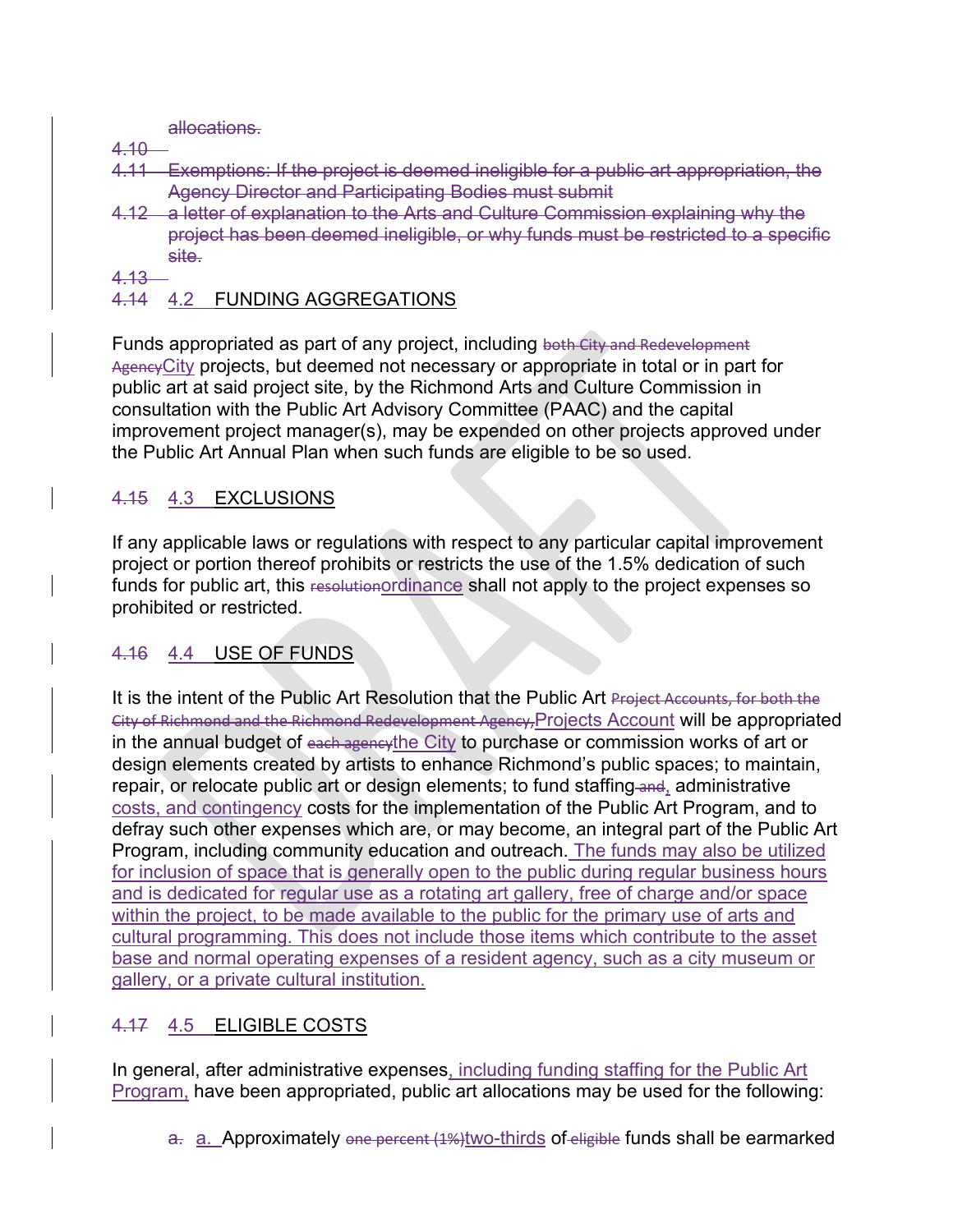for artist(s) fees and costs directly related to the selection of artists or artwork, for the fabrication and installation of artwork, and for costs associated with displaying and identifying the artwork. Public Art funds in this category may-be expended on, but are not limited to use for, the following:

be expended on, but are not limited to use for, the development of following:

 $(i)$  (i) honorarium fee to develop the artist's design concepts

 $(iii)$  (ii) the purchase or commissioning of artwork

 $(HH)$  (iii) costs associated with the placement, installation, and display of artwork

 $(iv)$  (iv) costs related to the selection of artists or artwork

(v) selection panelist fees (not including City of Richmond staff or PAAC or RACC members) (vi) Inclusion of space that is generally open to the public during regular business hours and is dedicated for regular use as a rotating art gallery, free of charge and/or space within the project, to be made available to the public for the primary use of arts and cultural programming

b. b. Approximately .5% one-third of eligible funds shall be earmarked for maintenance and conservation of the City's public artwork, community outreach and education, and documentation, publicity, and promotionpromotion, and contingency costs. Contingency costs, which account for unplanned expenses, shall not exceed 10% of the total budget. Any remaining contingency at the completion of the project will revert to the City.

# 4.18 4.6 INELIGIBLE COSTS

Monies appropriated under this ordinance may not be used for the following:

- a. a. Directional elements such as supergraphics, signage, or color coding except where these elements are integral parts of a public art project or are executed by artists in unique or limited editions.
- b. b. Art objects which are mass produced and of standard design, such as playground equipment or fountains.
- e. c. Reproduction, by mechanical or other means, of original works of art, except in cases of film, video, photography, printmaking or other media arts.
- d. d. Decorative or functional elements that are designed by the building architect or landscape architect.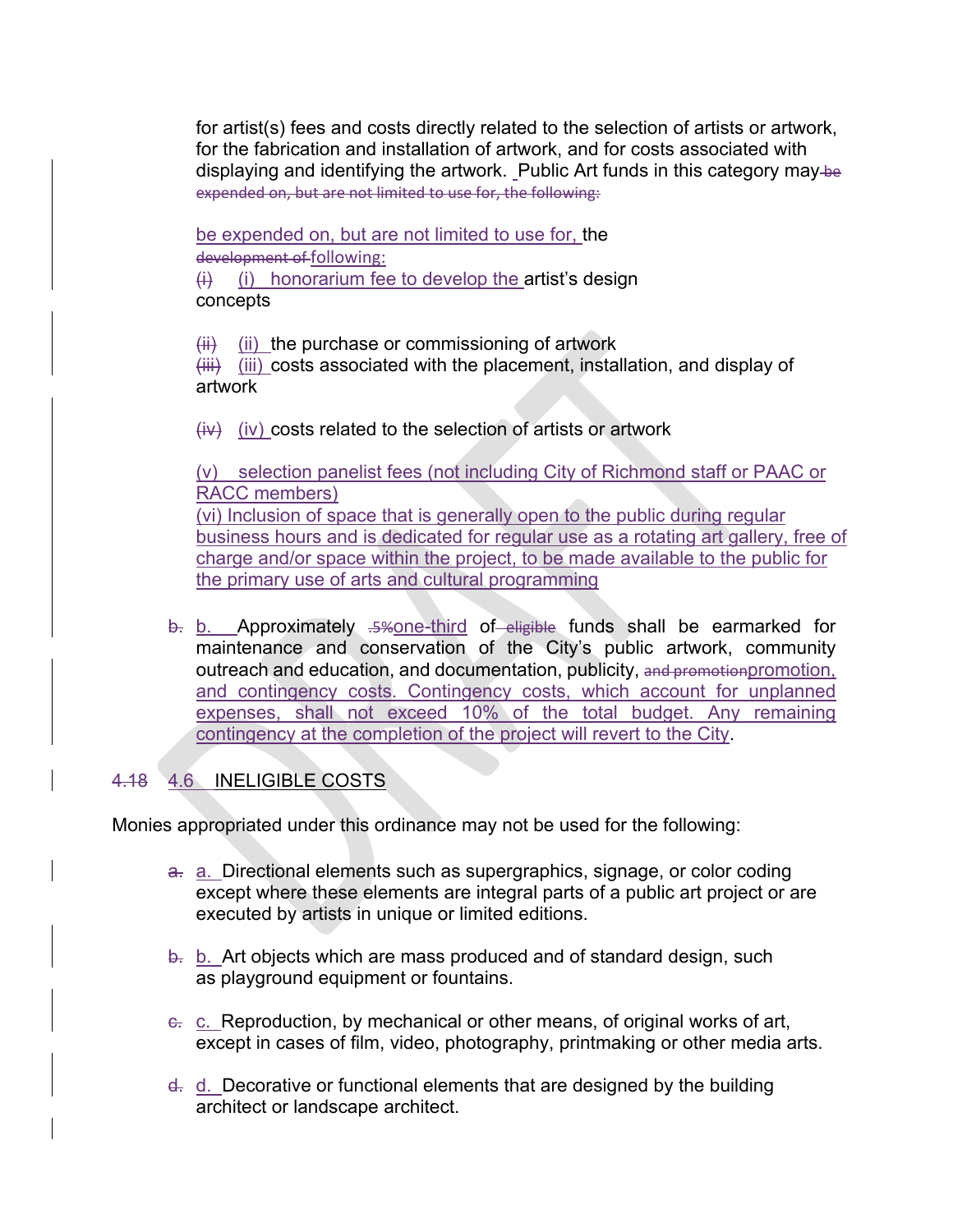- e. e. Landscape architecture, except when deemed to be an integral part of an artist's work and relevant to a project under consideration.
- $f<sub>z</sub>$  f. Those items which contribute to the asset base and normal operating expenses of a resident agency, such as a city museum or gallery, or a private cultural institution.
- g. g. Artwork acquired through third party owners, such as private collectors or auction houses.
- h. h. Architects' fees, except in such cases where the public art component significantly changes a project architect's scope of services.

## **SECTION FIVE: ADMINISTRATION**

### 5.1 5.1 RICHMOND CITY COUNCIL

The Richmond City Council shall:

a. Appropriate 1.5% of all eligible capital improvement project costs to the Public Art Project Account on an annual basis.

**b.a. Review and approve the Public Art Program Policies and Procedures.** 

c.b.Review and approve the Public Art Annual Plan.

a. Approve appointments to the Public Art Advisory Committee.

b.c. Approve contracts over \$10,000.

d. Approve appointments to the Arts and Culture Commission

- c.e.Approve acceptance of gifts or loans of artwork to the City, and approve loans of City-owned artwork to other organizations or institutions.
- 5.2 5.3 RICHMOND REDEVELOPMENT AGENCY
- 5.3
- 5.4 The Richmond Redevelopment Agency shall:
- $5.5-$ 
	- 5.6Appropriate 1.5% of all eligible capital improvement project costs to the Public Art Projects Account on an annual basis.
- 5.7
- 5.8 Review and approve Public Art Program Policies and Procedures as they may relate to Agency Policies.

5.9

5.10 Review and approve the Agency's Public Art Annual Plan as it relates to Agency projects.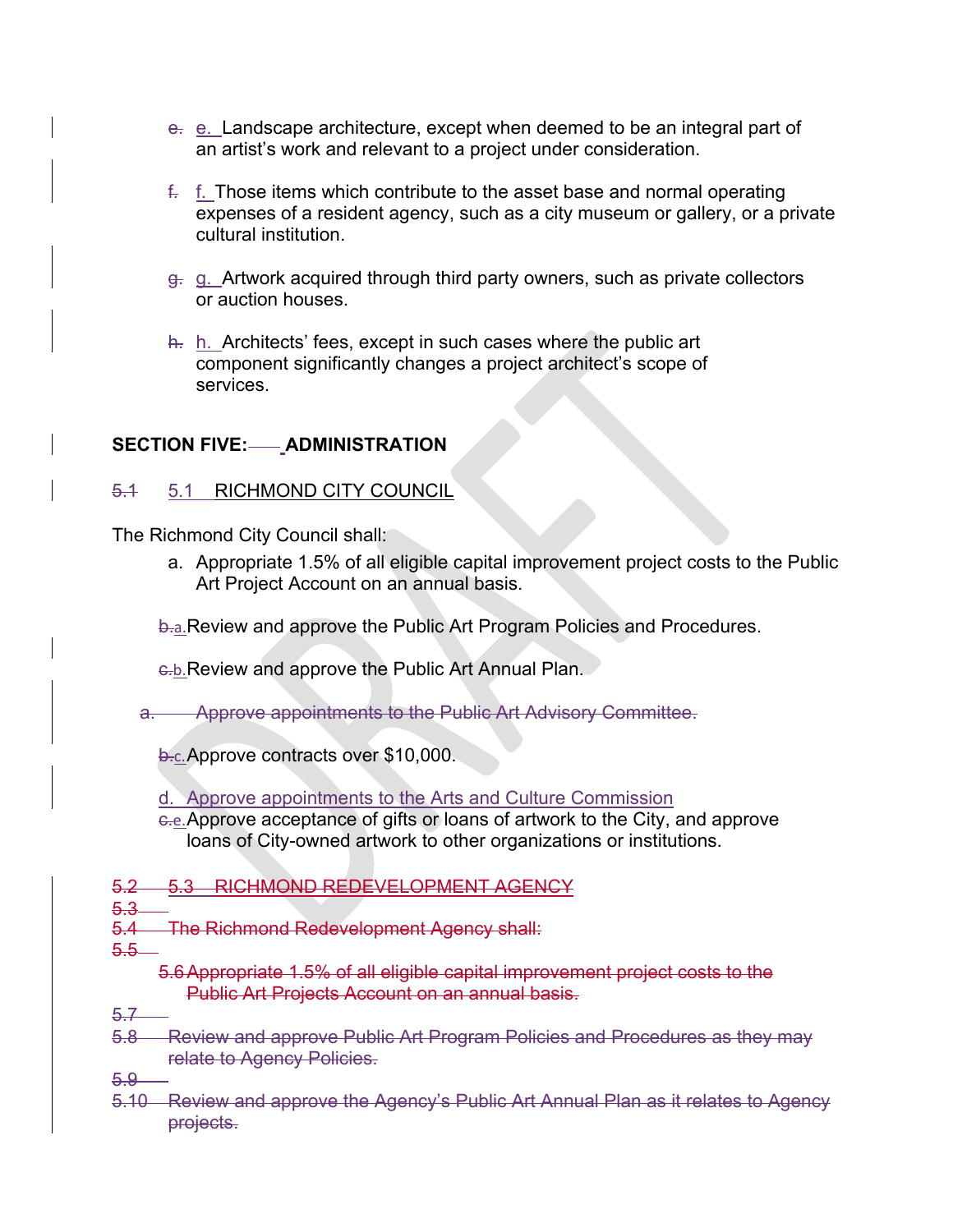5.11

5.12 Assist in the coordination of public art projects on Agency properties.

 $5.13 -$ 

## 5.14 ARTS AND CULTURE COMMISSION

The Richmond Arts and Culture Commission shall administer the Public Art Program and shall be responsible for reporting Public Art Program activities to the Richmond City Council and the Richmond Redevelopment Agency.. The Commission shall:

- a. Recommend Public Art Program policies and procedures to the City Council.
- b. Submit the Public Art Annual Plan to the City Council and/or Agency after review and approval of the plan as submitted by the Public Art Advisory Committee.
- c. Administer all aspects of the Public Art Program.
- d. Review and accept (or reject) proposals for public art acquisitions, as recommended by the Public Art Advisory Committee, and forward a recommendation to the City Council if over \$10,000 .
- e. f.e. Review and recommend to the City Council the acceptance or rejection of all proposed gifts or loans of artwork to the City, and make recommendations for the lending of City-owned artwork to other organizations or institutions.
- g.f.Solicit funds from foundations, corporations, public agencies, and other appropriate sources.

h. Recommend to the City Council persons to serve on the Public Art Advisory Committee.

## i.g. Revise Public Art Program policies and procedures as necessary.

- h. Administer and coordinate the Neighborhood Public Art mini-grant program designated to stimulate arts and culture in the Richmond community, help emerging artists of all ages and ethnicities, and fund local visual, literary and performing arts projects.
- i. Administer and coordinate the appointment of a Richmond Poet Laureate who provides a focus for the appreciation and dissemination of poetry in Richmond, promotes the appreciation and knowledge of poetry among our youth, and acts as a spokesperson for the growing number of poets and writers in Richmond.

# 5.15 5.4 PUBLIC ART ADVISORY COMMITTEE

The Public Art Advisory Committee (PAAC) shall be a subcommittee of the Richmond Arts and Culture Committee composed of a minimum of five and a maximum of seven members who shall serve a maximum of two, two-year terms.

. Volunteers may be added to assist as needed. Terms shall be staggered to ensure a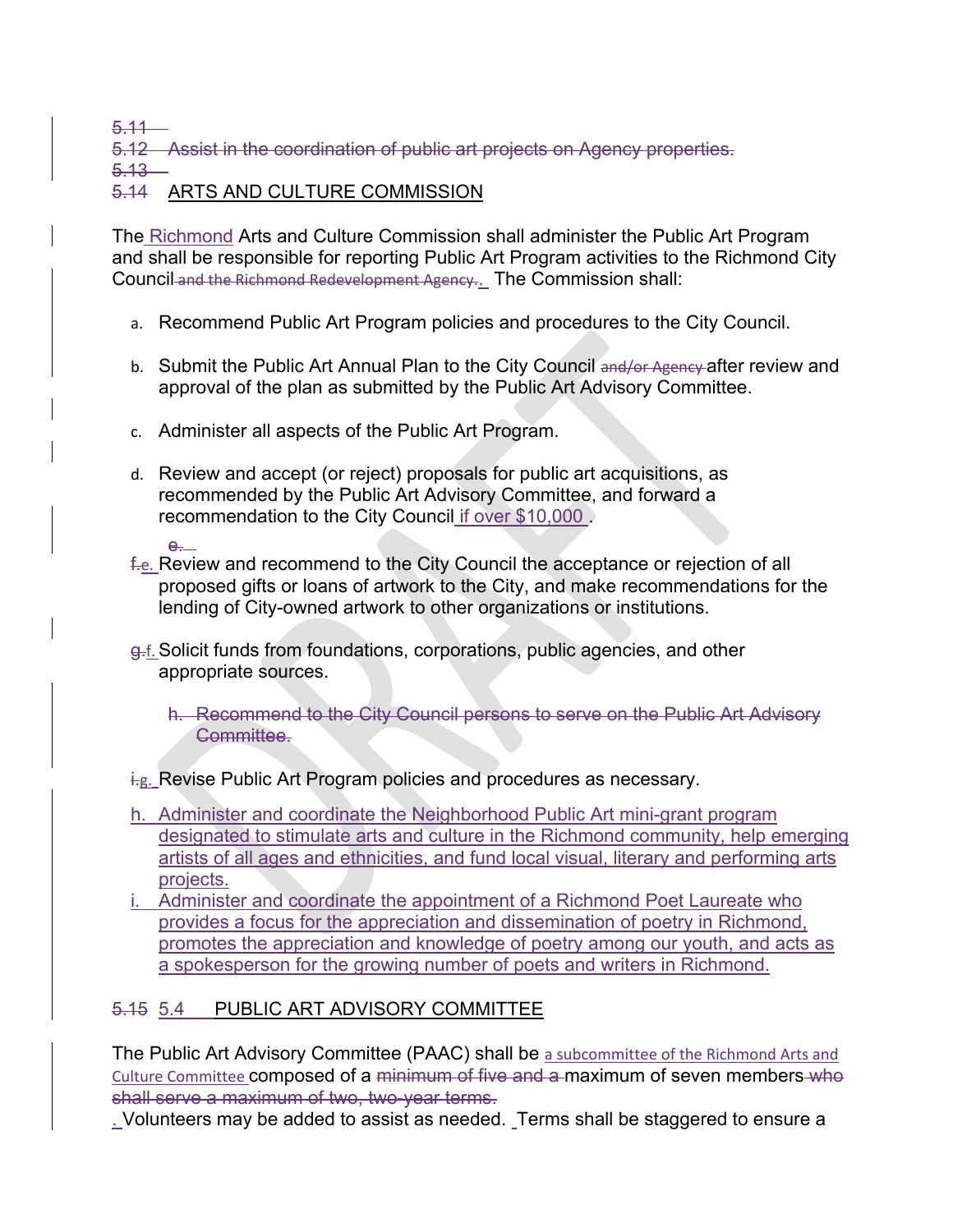degree of continuity. The PAAC shall include a maximum of three members of the Richmond Arts and Culture Commission. The Commission shall strive for ethnic, social, and professional diversity in the PAAC's membership.

The Public Art Advisory Committee shall:

- a. Recommend program policies and procedures to the Arts and Culture a. Commission
- $\frac{1}{2}$ . b. Recommend public art projects and budgets, in the form of a Public Art Annual Plan, to the Arts and Culture Commission.
- c. c. Review for acceptance (or rejection) proposals for public art acquisitions, as recommended by selection panels, and forward a recommendation for acceptance or rejection to the Arts and Culture Commission.
- d. d. Review and recommend to the Arts and Culture Commission the acceptance or rejection of all proposed gifts or loans of artwork to the City, and make recommendations for the lending of City-owned artwork to other organizations or institutions.
- e. e. Serve as community liaisons and provide advocacy for the Public Art Program and its activities in all of Richmond's neighborhoods. PUBLIC ART PROGRAMI. Review for acceptance (or rejection) proposals for public art in private development, as recommended by selection panels, and forward a recommendation for acceptance or rejection to the Arts and Culture Commission.

## 5.16 5.5 ARTS AND CULTURE STAFF

Public Art ProgramArts and Culture staff shall be responsible for the overall management and administration of the public art program. The Public Art Program Coordinator The Arts and Culture Manager shall be responsible for managing, or overseeing the management of, public art projects from inception to completion. The Public Art Program Coordinator's The Arts and Culture Manager's responsibilities shall include, but are not limited to, the following:

- a. Review and evaluate the City/Agency Annual Capital Improvement Projects list and identify potential projects to be implemented in conjunction with projects described therein. Maintain ongoing contact with, and if possible attend meetings of, all City Agencies that may have projects generating Public Art funds.
- b. Review other planned or existing City/Ageney projects to determine other appropriate public art project opportunities.
- c. Prepare and submit, with the Public Art Advisory Committee, a Public Art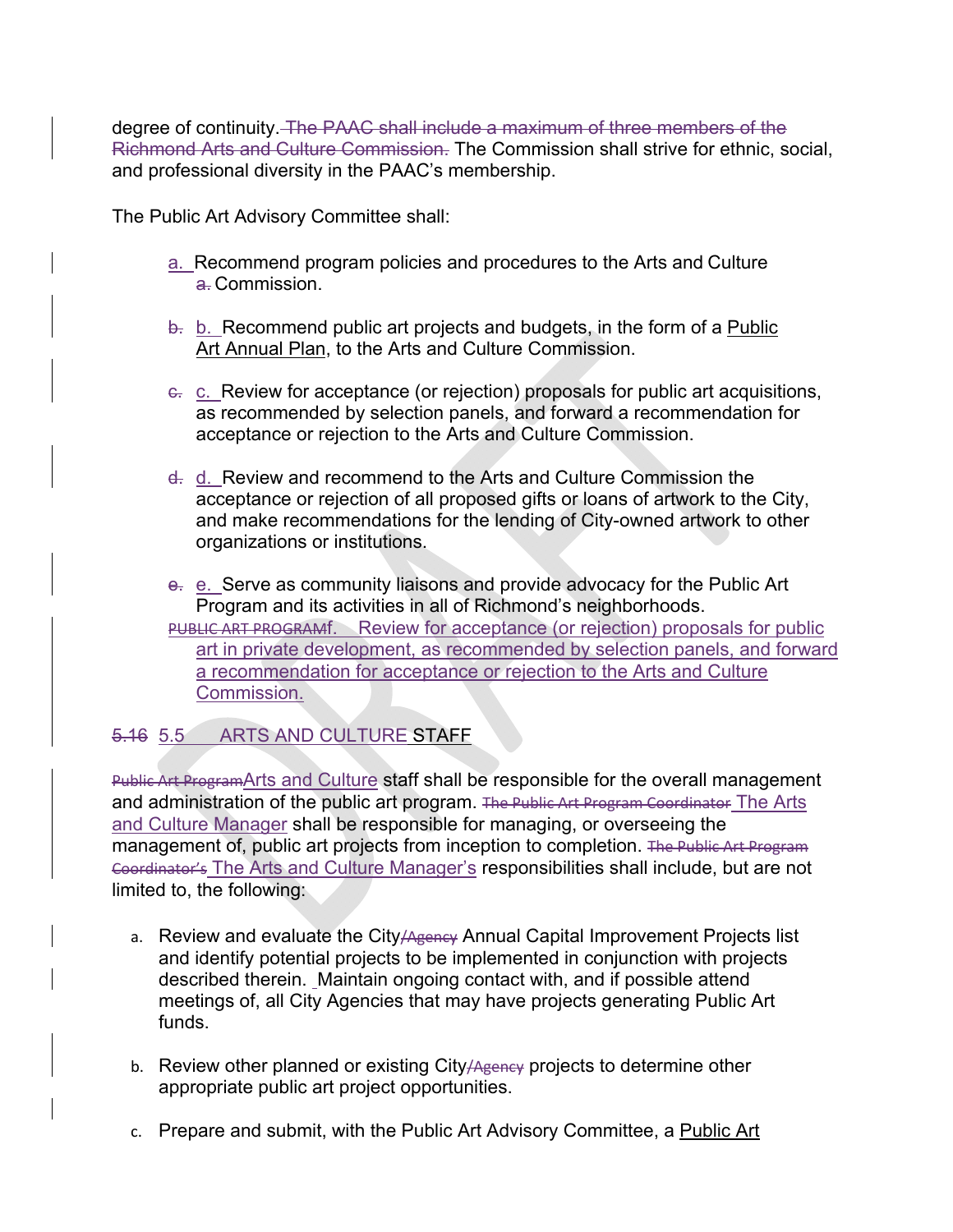Annual Plan to the Arts and Culture Commission, the Richmond Redevelopment Agency, and the City Council.

- d. Develop project parameters, budgets, and timelines for each adopted project.
- e. Develop and implement an artist recruitment plan, including writing and disseminating Requests for Proposals/Qualifications, and identify appropriate methods for the artist selection process.
- f. For selection processes involving a selection panel, identify and recommend to the PAAC qualified panelists, drawing from City agencies and organizations such as the Richmond Neighborhood Coordinating Council, Chamber of Commerce, City Council, PAAC, and the community at large.
- g. Review artists' application materials and pre-screen the applicant pool to select a slate of qualified candidates for review by the selection panel.
- h. Maintain an artists' pool of qualified and interested artists
- i. Prepare artists' materials for presentation to the panel.
- j. Schedule, facilitate, and oversee the artist selection process.
- k. Submit panel's recommendations to the PAAC and Commission.
- l. Solicit review, comment, and/or approvals for works of art from appropriate City agencies, departments relative to safety and maintenance.
- m. Solicit and submit appropriate comments or recommendations made by other City agencies to the PAAC for review, and, if required, for resolution.
- n. Convene and facilitate any public meetings related to the project.
- o. Negotiate and administer contracts; review and approve general contractor bid documents as they pertain to the implementation of the public art project.
- p. Collaborate with the Client Agency and other City departments to coordinate the roles and responsibilities of the artist, architect, engineers, general contractor, and other professionals involved in the project.
- q. Prepare and distribute press and publicity materials related to the Public Art Program.
- r. Prepare and maintain project files. This includes a comprehensive inventory, a database of artists, as well as ongoing records of maintenance.
- s. Prepare grant requests to outside funding sources, as appropriate.
- t. Review the Public Art collection to evaluate and make recommendations for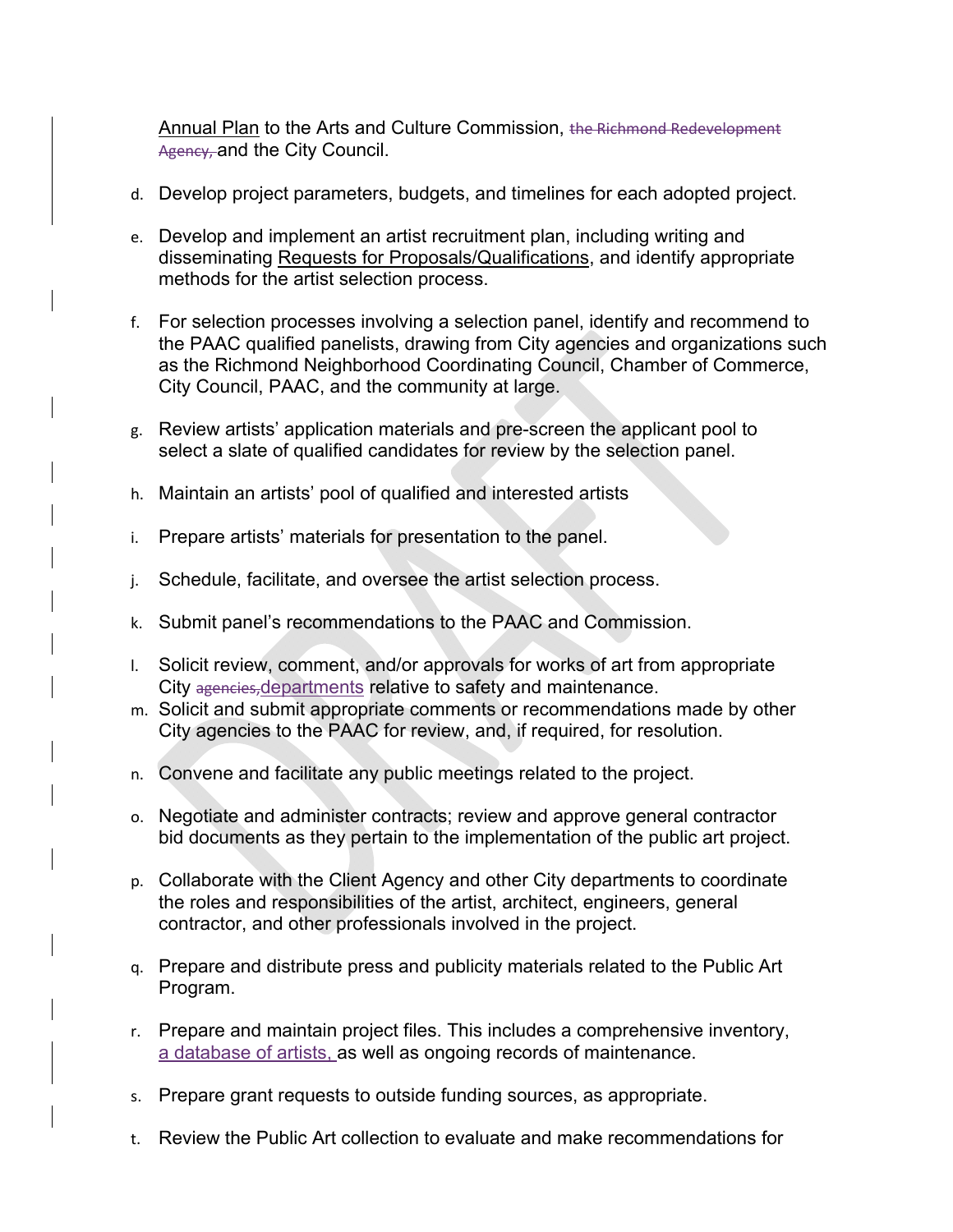maintenance or conservation needs. Work with appropriate City personnel to identify and refurbish murals as needed.

### 5.17 5.6 CITY DEPARTMENTS/CLIENT AGENCIES

All City Agencies and Departments collaborating on public art projects with the Arts and Culture Commission and the Public Art Program shall:

- a. Deposit public art allocations in the City/Agency Public Art Project Projects Account.
- b. b. Provide information to the Public ArtArts and Culture staff ("staff") identifying existing or planned sites under the Department's jurisdiction that may be appropriate for public art projects.
- e. c. Include the cost of architectural services related to the coordination and implementation of the Public Art Program in the total construction budget. Incorporate into bid packages and contracts language describing the architect's scope of services relative to the public art project, closely coordinated with the artist's design.
- d. d. Direct the Project Architect to work within the intent of the program as described in the Percent for Public Art Program Ordinance and in these guidelines.
- e. e. Assist staff in the development and implementation of public art projects at departmental sites, attending and/or requesting meetings as necessary.
- f. f. Inform staff of the relationship of any advisory groups, neighborhood groups, or other groups which may be impacted by or be interested in the development of a public art project. Collaborate with staff to develop and ensure collegial relationships for each project.
- g. g. Inform staff of any proposed or planned project involving construction, renovation, or further development of a site or facility at the earliest possible point, in order to allow for adequate review of the project's potential for incorporation of artwork, and for planning of an appropriate artwork project or design team effort. Ensure open lines of communication regarding all projects.
- h. h. Advise staff of any municipal, division, or departmental ordinances, resolutions, or regulations which may affect or be affected by proposed public art projects.
- i. i. Inform staff of planning projects for neighborhood improvement, redevelopment area projects, private or public planning studies and/or longrange policy recommendations that have the potential to incorporate public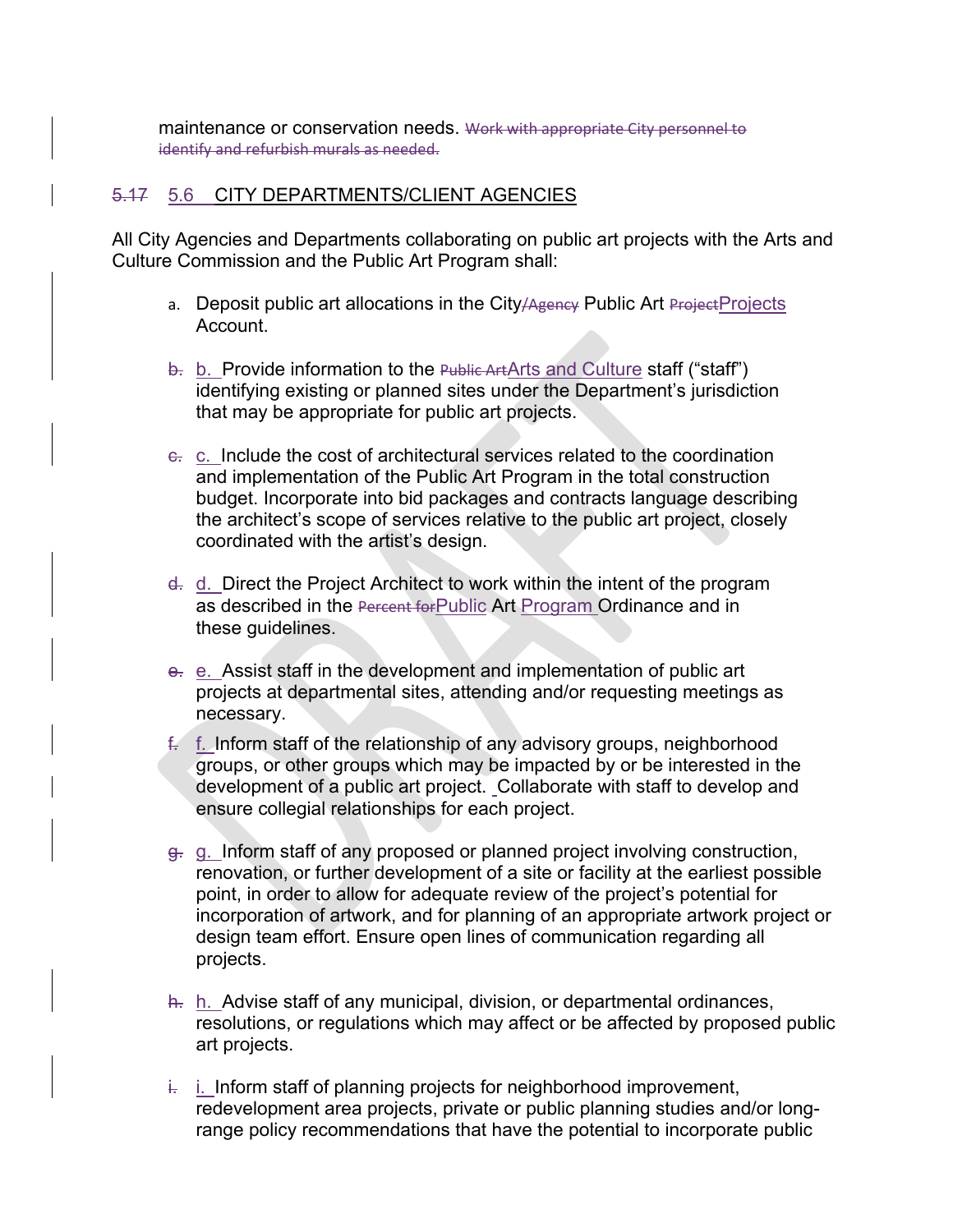art.

## **SECTION SIX: ACQUISITION OF PUBLIC ARTWORK**

## 6.1 6.1 CRITERIA FOR THE ACQUISITION OF ARTWORK

Criteria to be used in the acquisition of public artwork or design elements, whether by commission, purchase or gift, shall include, but not be limited to, the following:

- a. a. Context. Works of art must be compatible in scale, materials, form and content with their surrounding.surroundings. Consideration shall be given to the architectural, historical, geographical, and social/cultural context of the site.
- b. b. Artistic Quality. Quality shall include excellence in the artwork's craftsmanship, originality in conception and integrity of materials used.
- c. c. Media. All forms of media may be considered. Works may be portable, permanently affixed, or incorporated in the design and/or function of a public space. Temporary exhibits or installations may also be considered for commissions.
- d. d. Permanence. For permanent works of art or design elements, due consideration shall be given to the work's structural and surface soundness, and to inherent resistance to theft, vandalism, weathering, and excessive maintenance or repair costs.
- e. e. Public Safety. All works of art, design elements, or temporary installations shall be evaluated to ensure their compliance with public safety requirements
- f. f. Diversity. The Public Art Program recognizes the cultural, ethnic, and social diversity of Richmond's population, as well as that of the greater Bay Area, and shall incorporate diversity in every aspect of the Program. Mans by which the Program may realize the goal of cultural and aesthetic diversity shall include, but is not limited to:
	- $\langle i \rangle$  (i) Achieving an equitable distribution of commissions, acquisitions, and temporary exhibitions from artists who represent Richmond's multi- ethnic, multi-cultural population.
	- $(iii)$  (ii) Commissioning artworks, design elements, and temporary exhibitions throughout Richmond's various neighborhoods.
	- $(iii)$  (iii) Emphasizing and encouraging the acquisition of artwork and design elements which include a wide variety of styles, scale, and media.
	- $(iv)$  (iv) Encouraging community participation in the public art process, when appropriate.
	- $(v)$  (v) Encouraging the exploration and understanding of new and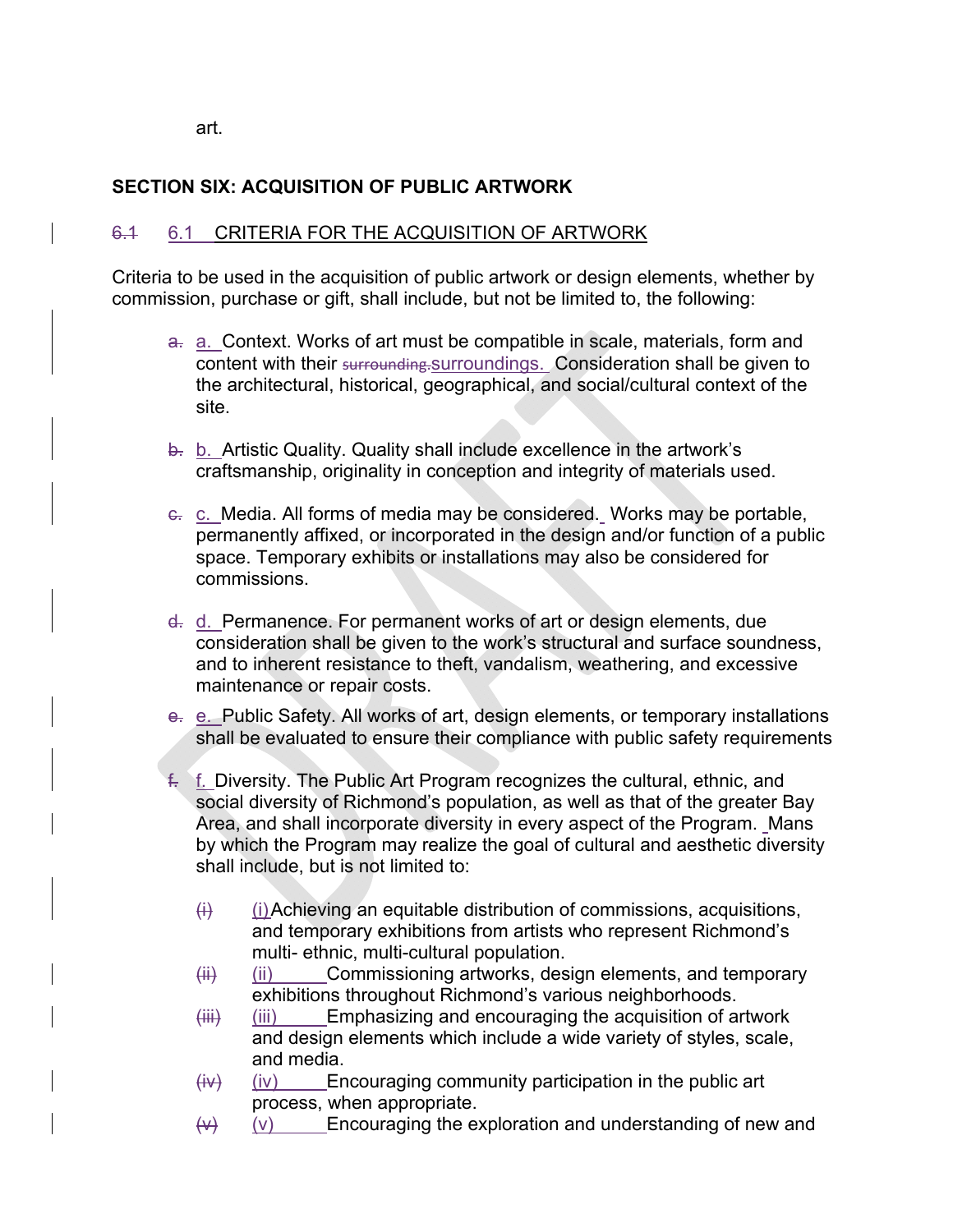experimental art forms as well as established and traditional art forms.

#### 6.2 6.2 FEASIBILITY

Before a proposal for a public art project is given final approval, it shall be evaluated for its feasibility relative to:

- a. a. The project budget and its estimated time line.
- $\theta$ . b. Convincing evidence that the artist can complete the project on time and within budget.
- e. c. Approval of the project by the appropriate city agencies, relative to safety, maintenance, and code requirements.

### 6.3 6.3 SITE CRITERIA

Prior to recommending a site for a public art project, Public Art ProgramArts and Culture staff, in collaboration with appropriate city agencies and the Public Art Advisory Committee, shall evaluate the site for the following factors:

- a. Visibility and public access.
- b. Public safety
- c. Interior and exterior traffic patterns.
- d. The relationship of the proposed public art project to the site's existing or future architectural features and to its natural features.
- e. The function and uses of the facility or site.
- f. The nature of the site's surrounding neighborhood and potential impact of the public art project on residences or businesses.
- g. Future development plans for the area which may affect the public art project.

h. The relationship of the proposed public art project to existing works of art or h. i. design elements within the site's vicinity.

- $i$ . The proposed  $\mu$  biepublic art project's impact on the surrounding environment.
- $\frac{1}{k}$ . The social or cultural context of the proposed artwork or design elementselement relative to the site and its surrounding environment.

#### **SECTION SEVEN: SELECTION PROCESSES**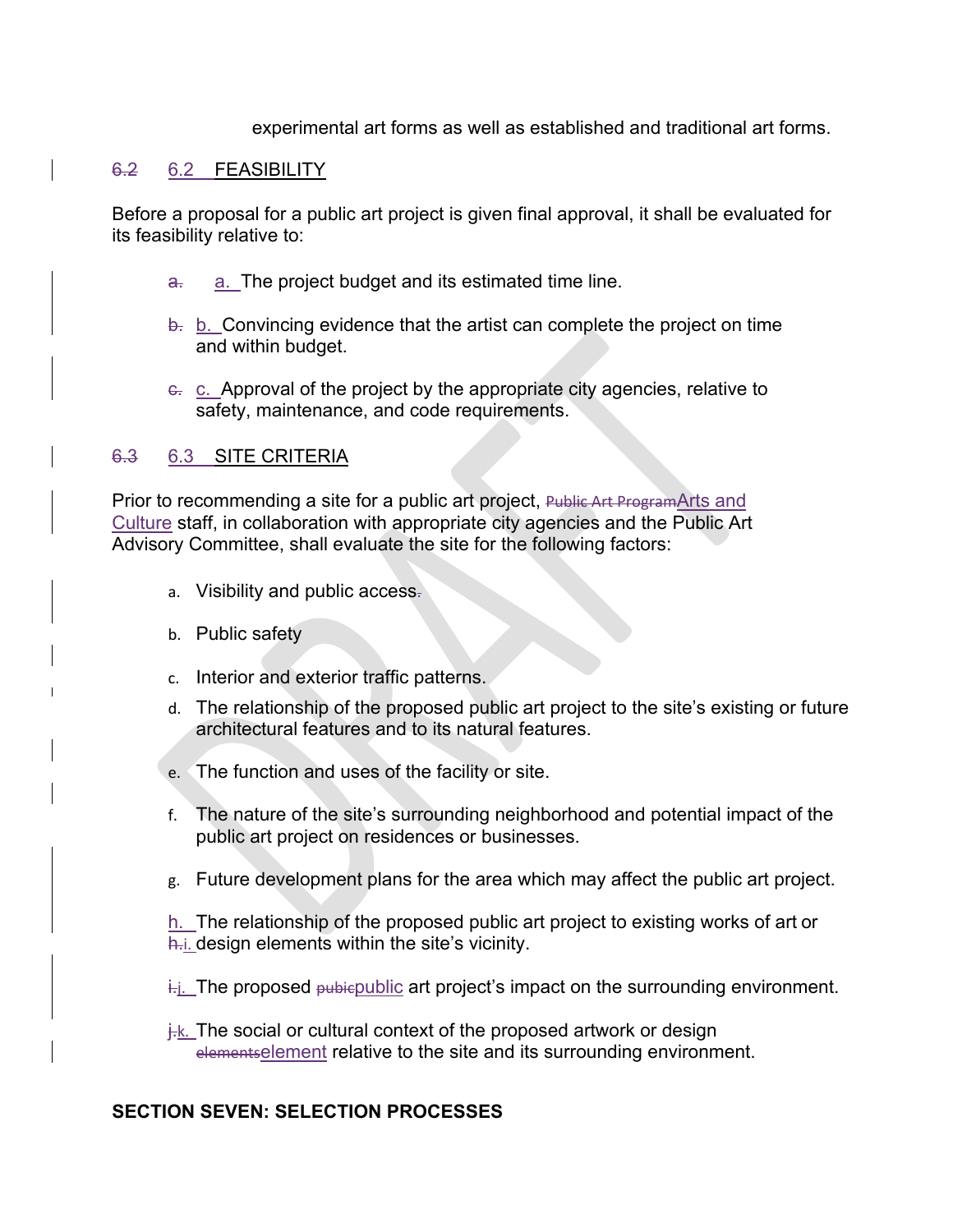## 7.1 7.1 METHODS OF SELECTION

Artists (or artwork) may be selected for public art projects by one of the following methods:

Directiona. Direct selection: artist(s) or completed artwork(s) chosen directly by the a. Public Art Advisory Committee or by a Selection Panel.

- b. Limited competition or invitational: artists are invited by the Public Art b. Advisory Committee or by a Selection Panel to submit proposals, a completed artwork, or otherwise participate in a public art project.
- c. c. Open competition: any professional artist is eligible to participate, subject to limitations established by the Public Art Advisory Committee.

## 7.2 7.2 ARTIST RECRUITMENT METHODS

#### a. a. Competitive Processes

For competitive projects, staff shall develop a Request for Qualifications ("RFQ") or a Request for Proposals ("RFP"). The RFQ or RFP shall be disseminated as widely as possible through local media, the arts media, and through direct mailings to artists and arts organizations. The RFQ or RFP shall include the following information.

- (i) A description of the project, including its goals; the project parameters, including the site's physical description, potential approaches to the project, and any physical or legal restrictions which may apply to the project.
- (ii) The artist's potential scope of work.
- (iii) Application procedures, including materials requested eligibility factors, and timelines.
- (iv) Selection procedures (if appropriate).
- (v) Criteria for the selection of artist(s) and artwork(s)
- (vi) Project budget.

### b. b. Direct Recruitment

The Public Art Program may utilize Direct Recruitment methods to solicit qualified arts for a project. Direct Recruitment shall be defined as the direct solicitation of qualified candidates by means of direct mailings of the RFQ or RFP, or through phone contact with artists, arts organizations, galleries or other sources for the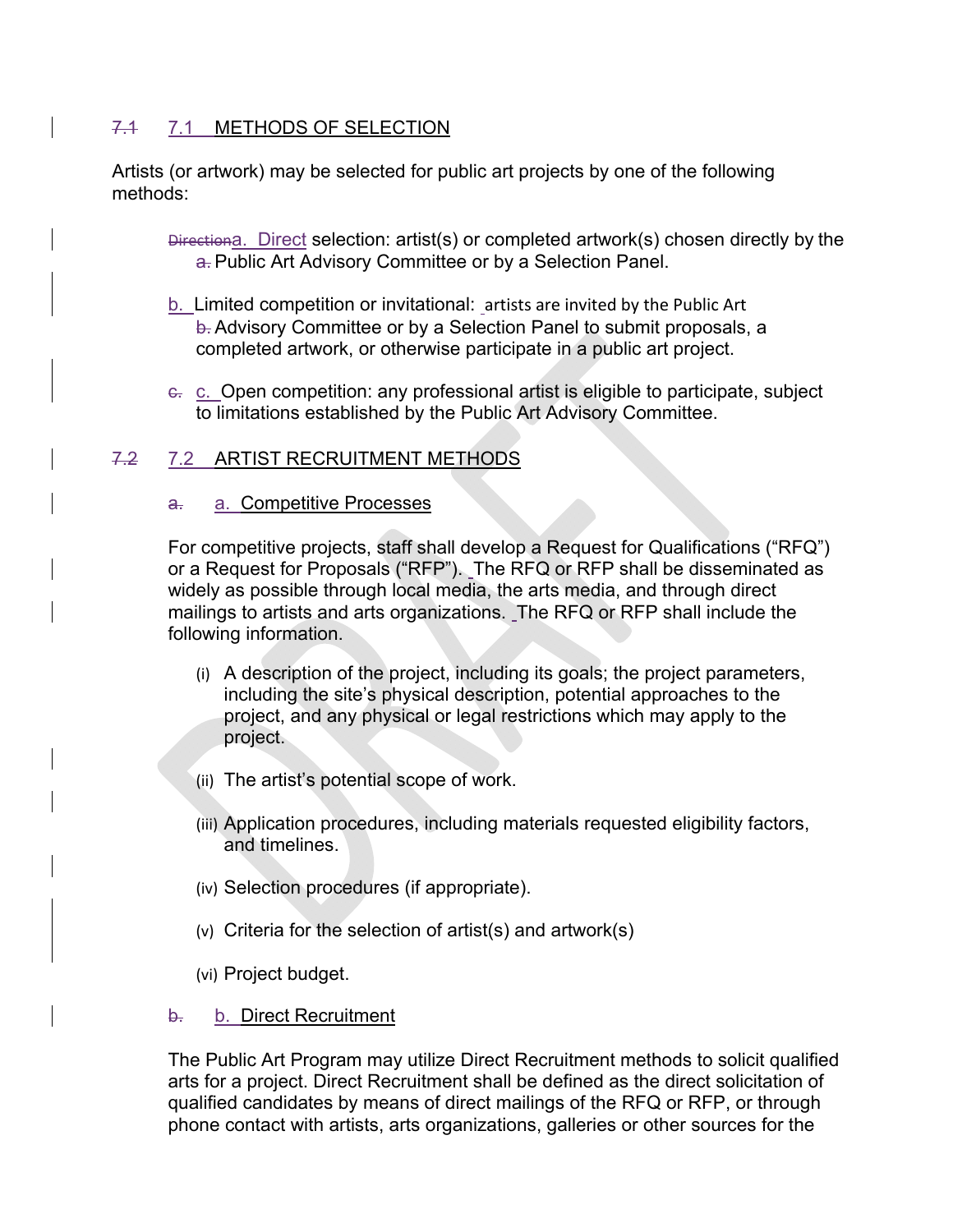purpose of soliciting names of artistartists to be considered for a project.

### 7.3 7.3 ARTIST SELECTION PROCEDURES

#### a. a. Pre-Screening

Public ArtArts and Culture staff shall pre-screen applications, and evaluate them relative to the minimum candidate criteria and qualifications outlined in the RFQ or RFP. Staff shall then present the slate of qualified candidates for review to the selection panel. Along with the candidates recommended for review, the panel will receive a list fof all project applicants. Panelists may request the inclusion for review any artist previously eliminated by the staff if they believe that the artist does meet the stated minimum qualifications.

the stated minimum qualifications.

### b. b. Selection Panel

Selection panels are ad-hoc panels assembled for specific projects. The role of the selection panel is to assist the Public Art Program in identifying qualified artists to be considered for a project. The number of panelists and the composition of the panel appointed for projects will depend upon the size, location, and complexity of each project. In general panels shall be comprised ofcomprise a minimum of three persons from the following categories. listed below. There shall be an odd number of voting members on the panel to remove the possibility of a tie.

- 4. 1. Voting Members
	- a. a. At least one artist or arts professional (curator, educator, etc.)
	- $\frac{1}{2}$  b. At least one representative of the neighborhood in which the artwork will occur.
- $\epsilon$ . 2. Non-voting advisors.

### c. c. Project Advisory Committees

For certain projects, the PAAC may elect to establish a project "advisory" committee. An advisory committee is an ad hoc group which provides staff and artists with information regarding the physical parameters of the site, the site's users or audience, the social, historical, or cultural history of the neighborhood where the artwork will occur, and other types of information which may assist the art in preparing a design proposal.

Advisory Committee members shall be identified through existing community organizations and by referrals from other agencies, public or private, which are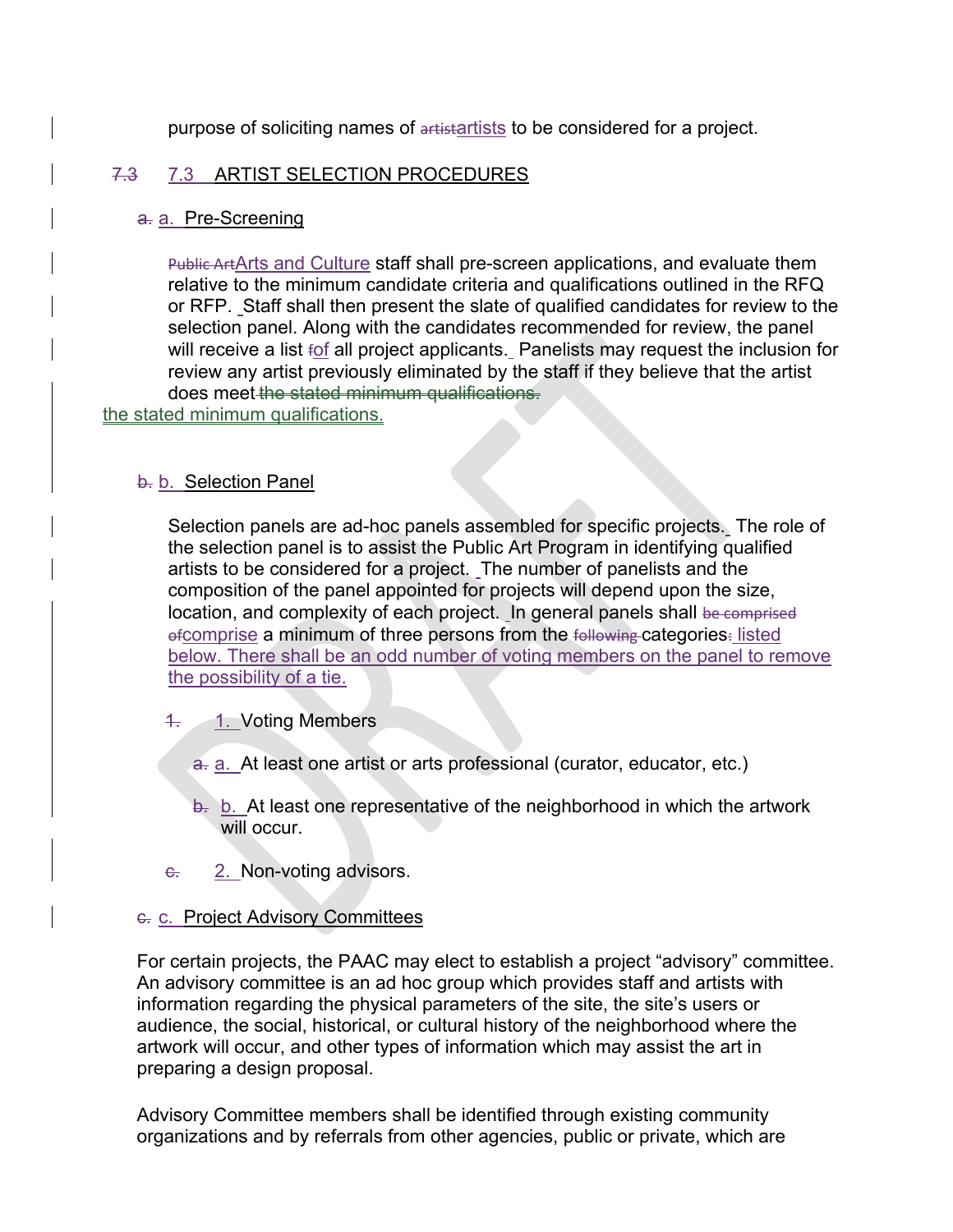familiar with the neighborhood in which the art project will occur. The Advisory Committee will represent residents or facility or site users who will be most affected by the art project and who can provide the artist with useful information in the development of his or her project. The Advisory Committee, as a whole, does not retain the right to vote, and should neither advise nor influence the selection panel during their deliberations. However, one or more Advisory Committee members may serve on the selection panel if requested by the PAAC to do so. The Advisory Committee may consist of one or more of the following persons:

- $(i)$  (i) The design architect, if selected. (Note: when the projects calls for an artist or artists to participate on a design team, the project architect may be asked to serve as voting member of the selection panel).
- $(iii)$  (ii) The project manager or designee from the City agency collaborating on the project.
- $(iii)$  (iii) Other design team members, if appropriate.

 $(iv)$  (iv) A member of the Public Art Advisory Committee.

### d. d. Selection of Panelists

Public Art programArts and Culture staff shall recommend panelists for each project and shall submit these recommendations to the PAAC for review. Selection of panelists shall be made based on an analysis of the following: experience in implementing or administering public art projects; knowledge of current trends and issues in public art; knowledge of local, regional and national arts; experience and interest in working with Richmond's multi-cultural community; ability assess the creativity, design skills, and problem-solving abilities of artist under review; knowledge of materials and methods of fabrication used in public art projects and an ability to assess their appropriateness to a particular site, ability to represent a particular neighborhood or area of Richmond in which the artwork will be sited, ability to work cooperatively and effectively in a panel process.

- $(i)$  (i) To expedite the recruitment and approval of panelists, staff shall develop a list of qualified panelists. The panelists list shall be reviewed and approved by the PAAC. Or projects under \$50,000, staff shall be authorized to convene a panel abasedbased on this list. Panelists representing the client agency or community representatives shall be included on the panel at the staff's discretion.
- $\overline{f}$  (ii) Any persons who would receive financial gain from the selection of artists or artworks are ineligible to serve on a Selection Panel. Any artist selected to serve on the Selection Panel is precluded from having his/her work considered for any Public Art project during his/her time of service.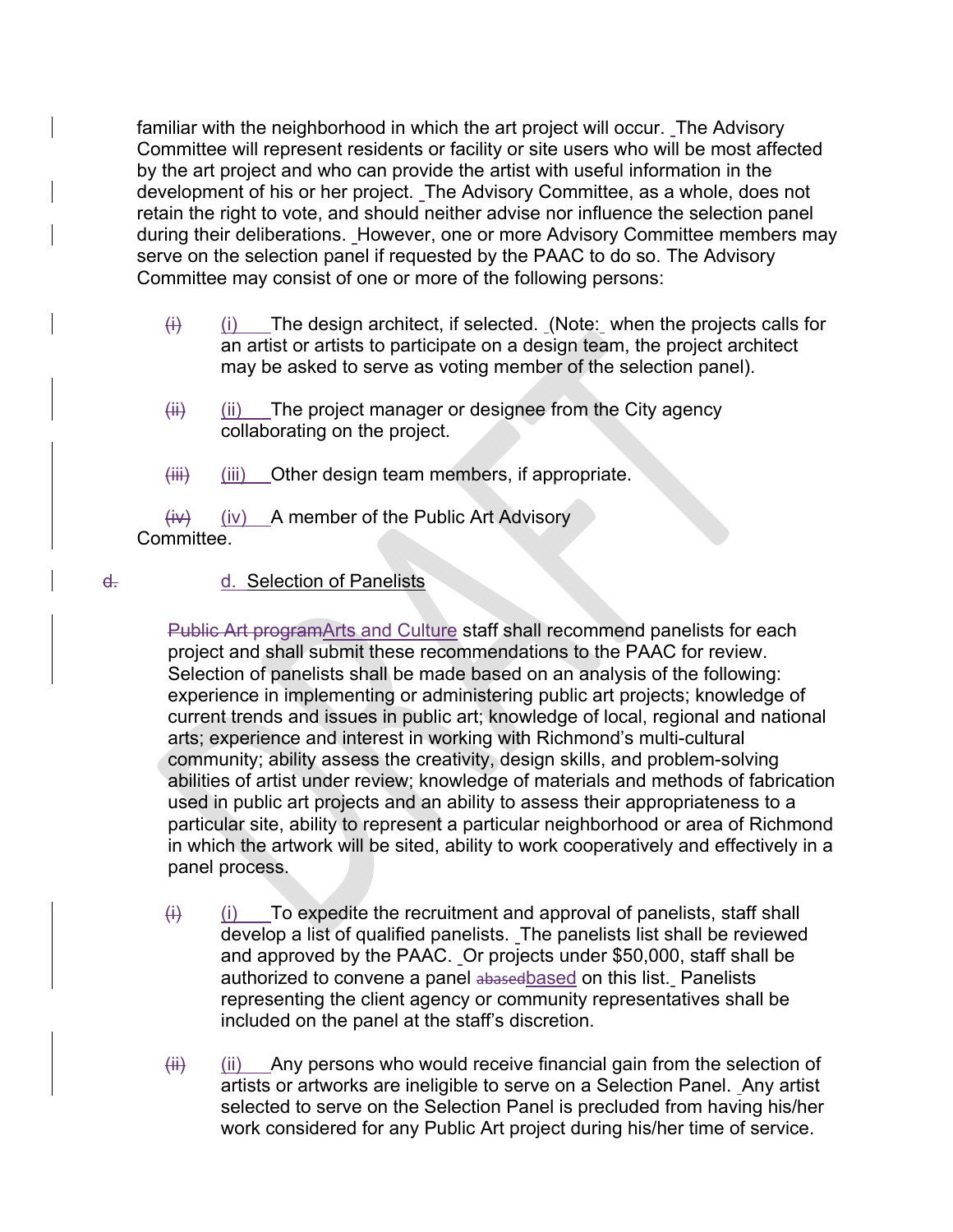#### e. e. Modified Panel Process

For some projects, such as those with budgets of \$50,000 or less, or where time is of the essence in recruiting, selecting, and commissioning an artist, the PAAC shall retain the option of:

- $(i)$  (i) Selecting one or more artists to work on the project through direct invitation.
- $\overline{f}$  (ii) Developing a short list of qualified artists to present to a selection panel and/or convening a selection panel comprised of a staff representative, a representative of the client agency or facility, and one guest panelist. This panel will review the short list of qualified artists and select one or more artists for the project.

### f. f. Eligibility Criteria

In general, any professional artist may be considered for a public art purchase or commission. Specific eligibility requirements will be established at the initiation of each project and will be described on the RFQ/RFP. In general:

(i) Artists will be considered for commission on the basis of their professional qualifications, as demonstrated by past work, relevant professional experience, the appropriateness of a specific proposal to the project goals and parameters, and the probability that the artist can successfully complete the project.

> the project goals and parameters, and the probability that the artist an successfully complete the project.

- (ii) Excluded from consideration are the works of art or proposals submitted by the project architect and/or members of the design team, and artists who are members of or related to the Public Art ProgramArts and Culture staff, the PAAC, Commission, or the City Council. There shall be at least a minimum of two years between serving on the RACC or PAAC and consideration of works of art or proposals.
- (iii) Artists shall not receive more than two commissions from the City of Richmond in any five-year period, nor shall artists receive more than one commission in consecutive years. These restrictions shall apply to individual artists, artists who are commissioned as part of a team, and/or any artists who will receive credit for any commissioned project.
- (iv) Artists may be selected on a national or international basis. Though preference may be given to Richmond-based artists for any given project, the Public Art Program shall encourage a wide diversity in style, scale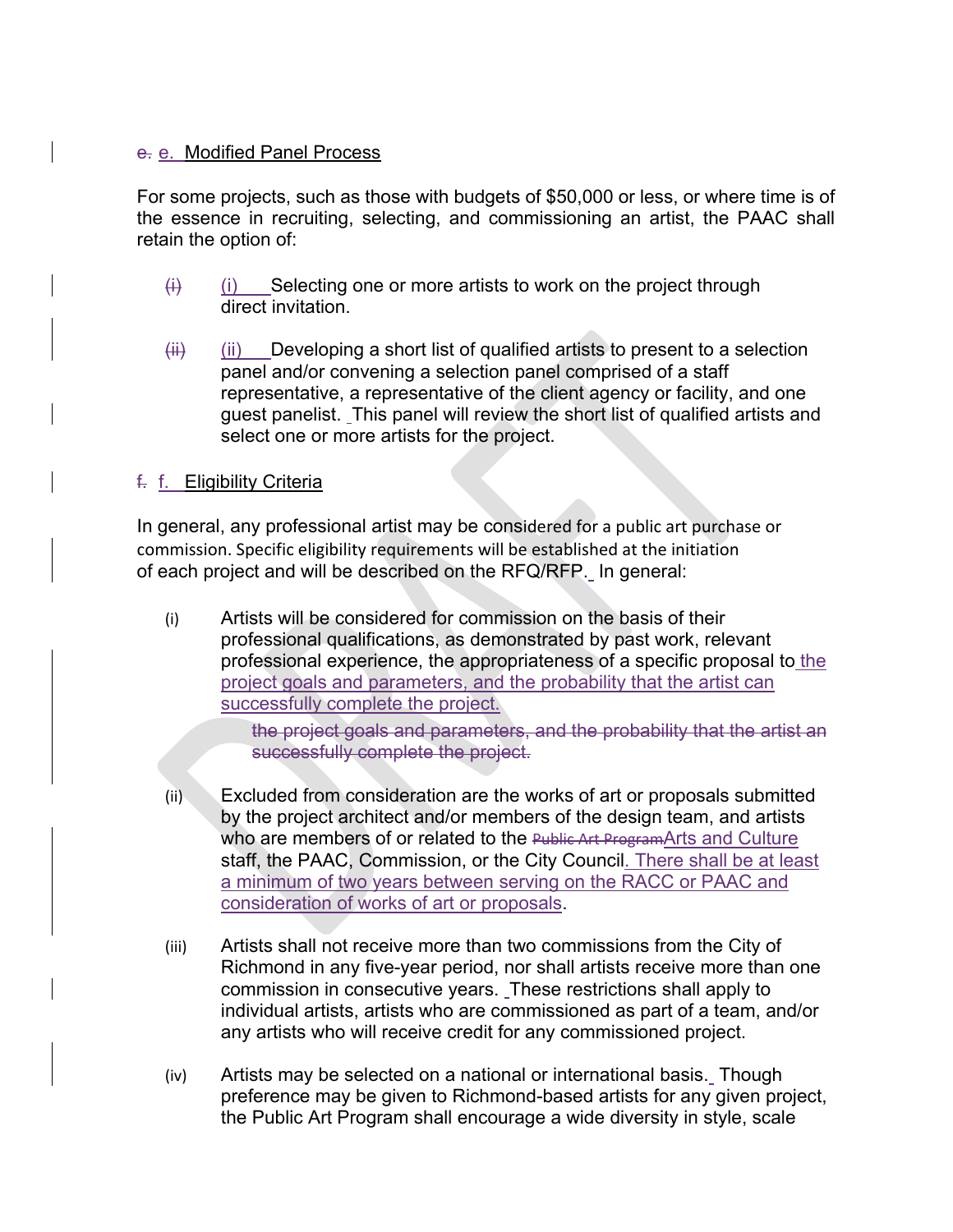and media in public art, and encourages the exchange of ideas and creative talent from all artists.

#### 7.4 7.4 Selection Process

When formal selection panels are convened, the Selection Process will be facilitated under the following processes:

- a. a. The Selection Panel shall meet in open session.
- $\theta$ . b. Staff shall issue written instructions to panelists detailing the duties and responsibilities related to the project before the first panel meeting.
- c. c. The panel shall review credentials, proposals, and/or materials submitted by artists.
- d. d. The Panel shall recommend to the Public Art Advisory Committee an artist or artists to be commissioned for the project; an artist or artists to develop a design proposal for the project; or recommend an artist or artists whose existing work is to bbe selected for the project. In the case where an artist or artists have been asked to prepare a specific design proposal, the Panel shall re-convene to review the proposals and shall select the artwork following the same procedures as outlined in steps A, B, and C above.
- e. e. If a consensus cannot be reached, then a vote shall be taken, with the majority carrying the decision. Panelists shall each have one vote, and no Panelist shall have the right $\pm$  of veto.
- f. The Panel shall have the option of making no selection. In the event that no selection is made, the PAAC shall determine whether to:
	- $(i)$  (i) initiate a new selection process
	- $(iii)$  (ii) revise the project
	- (iii) (iii) abandon the project
- f. g. The panel's decision shall be recorded by the Public Art Coordinator Arts and Culture Manager in the form of a written record to the Public artArt Advisory committee. If approved, the Panel's decision will be given formal approval by resolution of the Committee. If rejected, the decision to reject the Panel's decision will be voted on by the Public Art Advisory Committee and an alternative process for project development will be determined.
- $g<sub>r</sub>$  h. Upon approval of the panel's recommendation by the PAAC, the PAAC shall forward a recommendation to the Arts and culture Commission. The Commission shall review and approve or reject the PAAC's recommendation.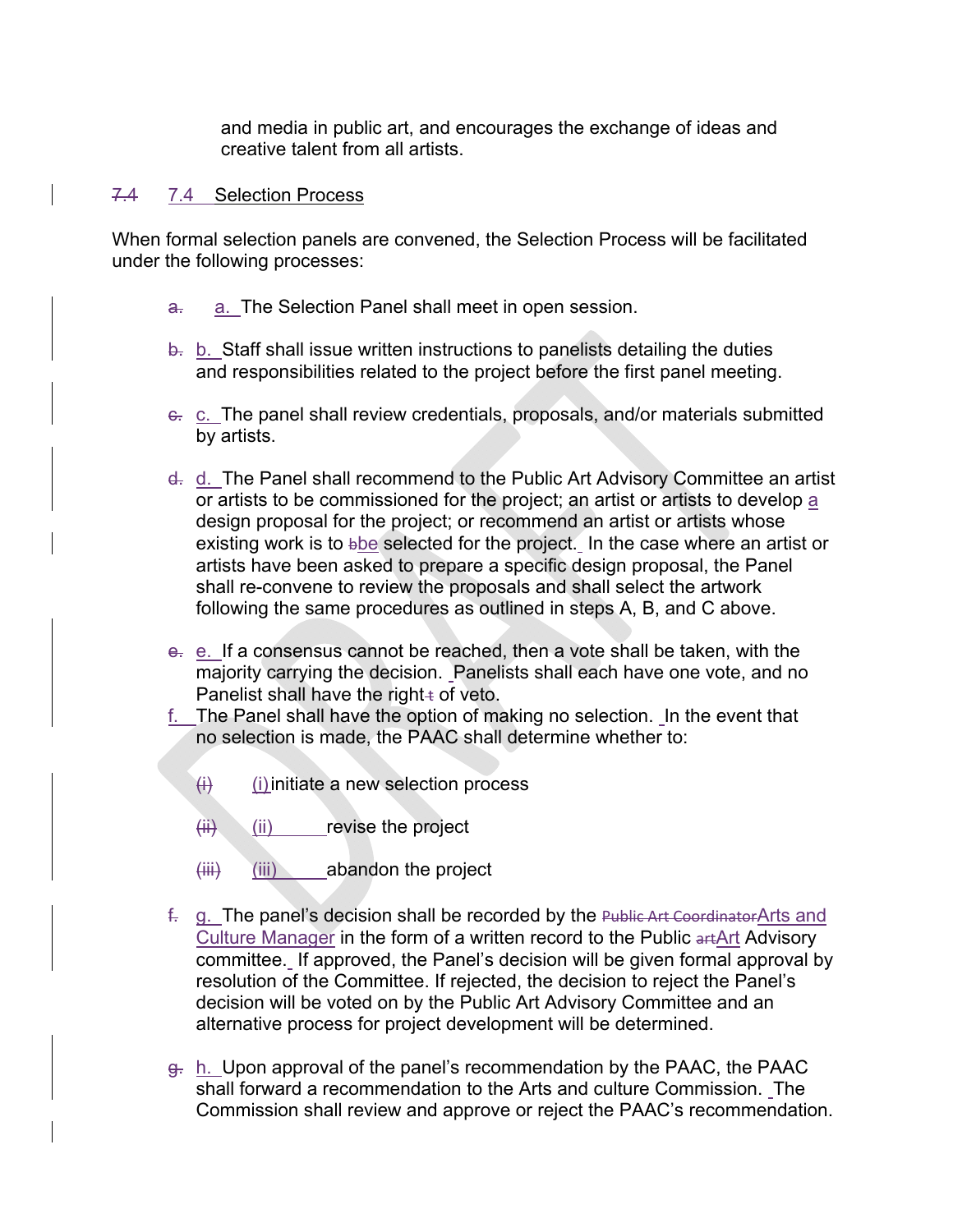- h. *i.* If the Commission approves the PAAC's recommendation, it shall forward a recommendation to the City Council (for acceptance of projects over \$10,000).
- j. If the Commission rejects the PAAC's recommendation, it will provide a  $\overline{h}$  written report to the PAAC with the reasons for the rejection. The PAAC shall then determine whether to 1) revise or modify the project; 2) initiate a new review and selection process; or 3) abandon the project.
- $\frac{1}{2}$ . K. If the City Council accepts the Commission's recommendation, it shall approve the proposals by means of a formal resolution authorizing staff to enter into contract with the selected artist(s).
- $k$ . I. If the City Council rejects the Commission's recommendation, the PAAC shall determine whether to 1) revise or modify the project; 2) initiate a new review and selection process; or 3) abandon the project.

### 7.5 7.5 Artist Selection Criteria

The Panelists shall select artists based on the appropriateness of their proposal to the particular project and the probability of its successful completion, as indicted by the artist's past work or by his/her ability to procure appropriate resources to ensure successful completion of the project. In evaluating proposals for public art projects, panelists shall consider:

- a. a. Artistic Quality. Quality shall include excellence in the artwork's craftsmanship, originality in conception, and integrity of the materials used.
- b. b. The Appropriateness of the artwork to the surrounding neighborhood, to include its scale, form, content and design.
- $\epsilon$ . C. An evaluation of the artwork's relationship to the social and cultural identity of the neighborhood where the artwork will occur.
- d. d. An evaluation of the artist's proposed budget and the artist's ability to successfully complete the project within the proposed budget.
- e. e. An evaluation of the artist's proposed materials and their appropriateness to the project as regards structural and surface integrity, protection against theft, vandalism, public safety and weathering, and an analysis of long-term maintenance needs.
- $f<sub>z</sub>$  f. An analysis of the artist's proposed method of installation of the artwork and an evaluation of safety adand structural factors involved in the installation.

### 7.6 7.6 Panelist's Compensation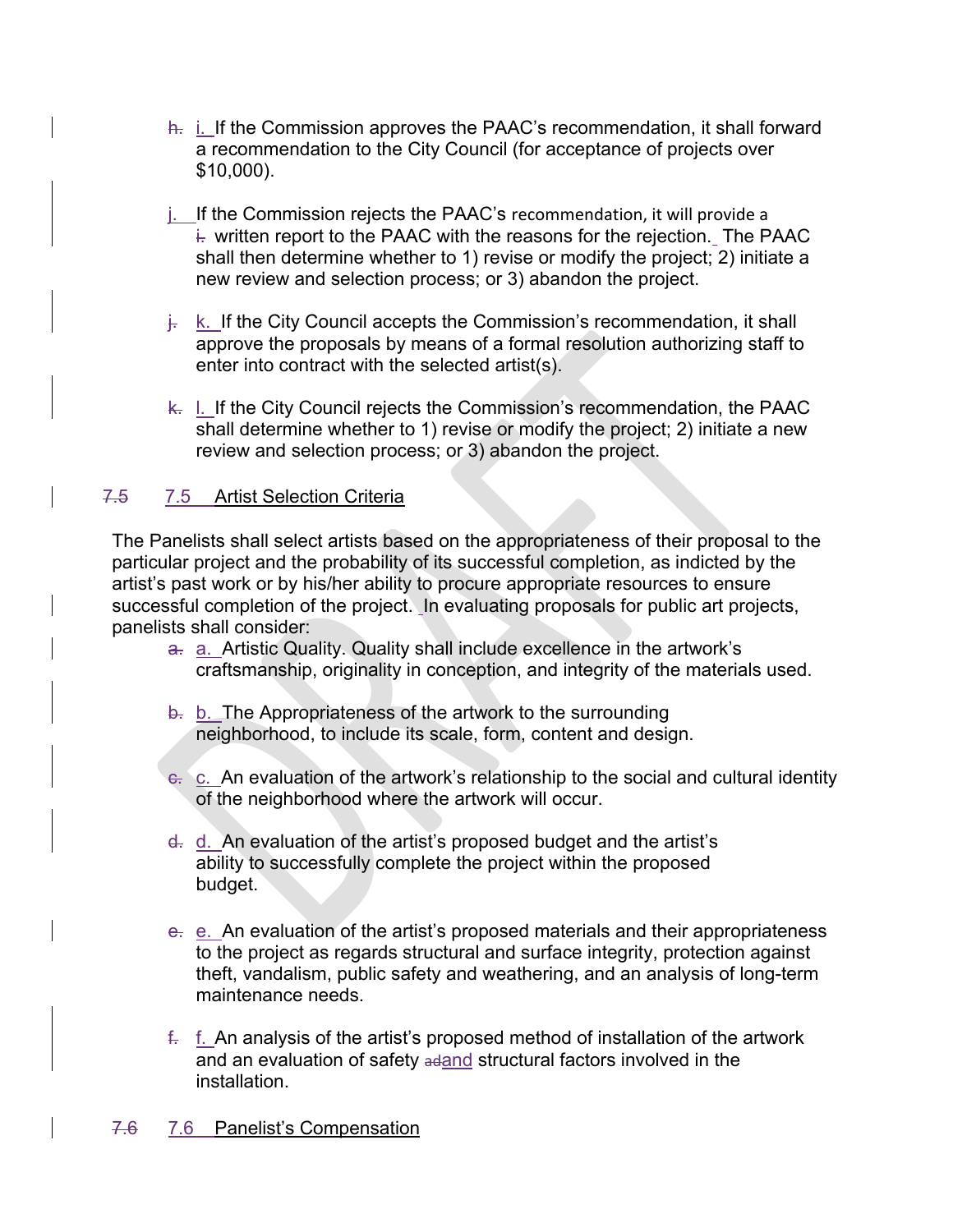In general, panelists shall be compensated for their time reviewing application materials and attending panel meetings. Compensation shall be paid at the rate of \$100 per day, or \$50 per half-day. City employees and members of the PAAC and the Commission shall not be compensated for participation in the review and selection process.

## 7.7 Conflict of Interest

Any persons who would receive financial gain from the selection of artists or artworks are ineligible to serve on a selection panel. Such persons include gallery dealers, artist's agents, brokers, etcetera; relatives of Public Art Advisory Committee members, Commission members, and the City Council are not eligible to serve on selection panel. There shall be at least a minimum of two years between serving on the RACC or PAAC and serving on a selection panel.

### 7.8 Role of the Arts and Culture Commission and the City Council in reviewing 7.8 artist's design proposals.

In general, the Commission and the City Council shall reject the PAAC's recommendation for the selection of an artist, artwork, or design proposal only if there are compelling reasons to do so. Compelling reasons shall be if the Commission or Council determines and substantiates that the artwork or design proposal:

- a. a. constitutes a public safety threat
- b. b. presents long-term maintenance problems
- e. c. creates a negative image or depiction of Richmond's residents, visitors, or neighborhoods

# **SECTION EIGHT: PROJECT MANAGEMENT**

- 8.1 8.1 Inter-Agency Procedures
	- a. a. The Arts and Culture Commission will negotiate the contract with the artist and with other consultants as necessary, for the purchase or design, fabrication, and installation of the artwork. Contracts will be executed by the City MangerManager, or his designee.
	- $b.$  b. Disbursements from the Public Art Project Projects Account shall be made only after authorization from the Arts and Culture Commission.
	- c. c. On-site activity related to the installation of the artwork will be coordinated between Public Art ProgramArts and Culture staff and the appropriate City official(s) within the Department having jurisdiction over the site and/or construction.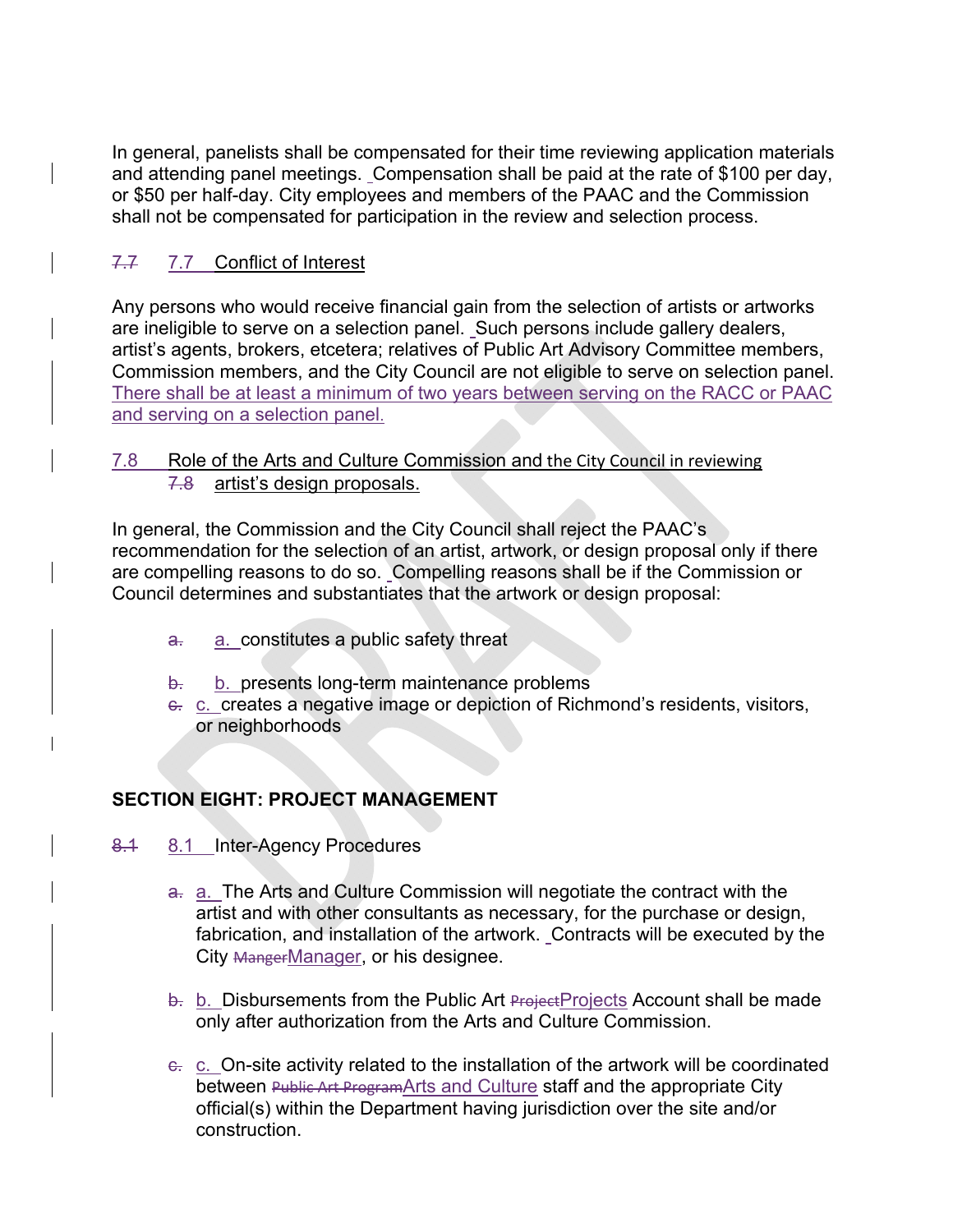- $\frac{d}{dx}$  d. In the case of sites under development, the appropriate City official(s) within the Department will coordinate the concurrent site development and the artwork installation in the most efficient manner possible.
- e. e. In the case of existing sites, staff and the appropriate city official(s) shall oversee and facilitate the installation of the artwork. In such cases, the cost of necessary site alteration or restoration shall be borne by the Public Art Program unless otherwise agreed upon by the appropriate City official(s).
- f. f. Unless otherwise agreed, routine maintenance of the artwork shall be the responsibility of the Department where the artwork is sited. Routine maintenance shall include such tasks as dusting, sweeping, and other such activities. Extraordinary maintenance and/or conservation of the artwork shall be the responsibility of the arts Arts and Culture Commission. No City Agency or Department shall be responsible for the conservation of artwork, and no conservation or repair work shall be performed by the user department with **oughtwithout the prior written consent of the Arts and Culture Commission.**
- g. g. Any proposed work of art, which is deemed by the Commission and the Department head to require extraordinary operations or maintenance on the part of the host Department, shall be subject to review by the Department head. Public Art ProgramArts and Culture staff, in consultation with other City agencies, shall develop an annual maintenance needs survey of the public art collection and shall determine appropriate budgets and procedures for the care and maintenance of the collection.
- h. h. In general, Departmental staff and consultantes)consultants hired by the Department in connection with projects where an artwork is included shall not receive additional compensation for time spent in connection with the implementation of artwork projects. However, where a specific technical or professional task is performed by such staff or consultant(s), solely in connection with the artwork, and where the task is necessary to the execution or installation of the artwork, and where it is not feasible to include it as the responsibility of the artist under the terms of the Public Art Program, such Departmental staff and/or consultants may receive compensation for work performed provided that reimbursement is requested prior to establishment of the project budget and is approved by the appropriate City departments.

# 8.2 8.2 Project files and records

i.

Public Art ProgramArts and Culture staff shall maintain records of each project, which shall include, but not be limited to, the following:

- $a<sub>z</sub>$  a. Contract(s) with the artist(s) and consultants participating in the project.
- b. b. Records of City Council, Commission, and Public Art Advisory Committee actions bearing on the project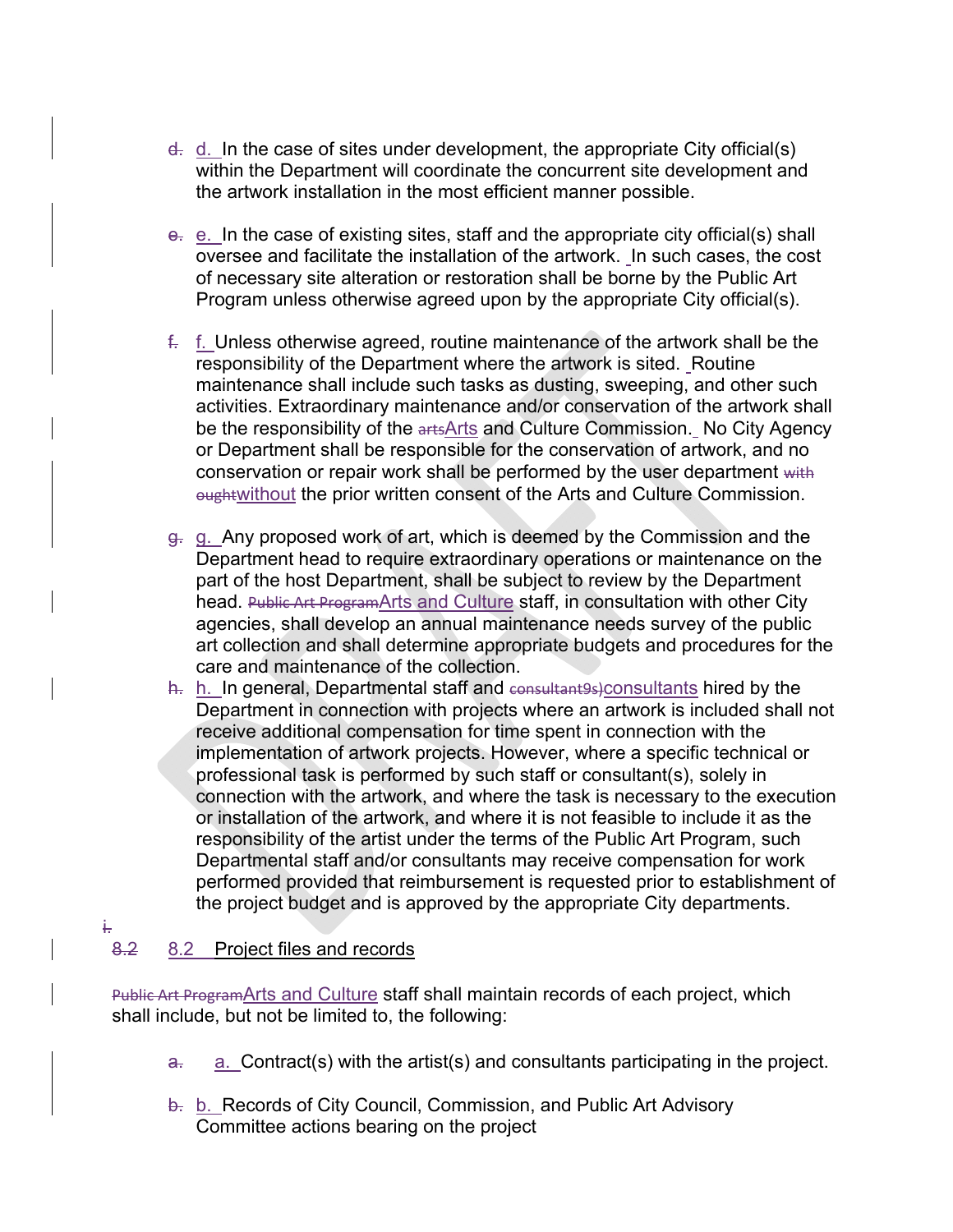- c. c. Interdepartmental agreements relating to the siting or implementation of the project.
- d. d. Correspondence, announcements, memoranda, and publicity information relating to the project.
- e. e. Records of all billings made in connection with the project.
- $f<sub>r</sub>$  f. All proposals submitted and other visual or written materials relating to the artist's design or method of execution as they are submitted or become available.
- g. Photo-documentation in the form of black and white photographs, color slides, and transparencies of the completed project.
- g. Digital image(s) of the artwork

# **SECTION NINE: EDUCATION AND OUTREACH**

In order to stimulate and encourage public awareness of the visual arts, the Arts and Culture Commission will, to every extent possible, initiate events and activities designed to provide a greater understanding of public art. The activities and events may include, but are not limited to, the following:

- a. Conferences, symposia, workshops, artists' lectures, public art tours
- a. b. Development of cooperative programs with educational and arts institutions and community organizations
- b. c. Regular distribution of promotional and publicity packets, to include press releases, public service announcements, and public art newsletter.
- d. Educational material written specifically for Richmond schools at appropriate levels for elementary, middle and high school students.

# **SECTION TEN: GIFTS AND LOANS**

The Gifts and Loans Policy provides a process for the review of proposed gifts and loans of artwork or other artistic objects to the City of Richmond, and for the placement, care, and preservation of artwork acquired through this process.

## 10.1 10.1 Conditions Governing the Donation of Artwork to the City of Richmond

Potential donors of artwork must submit the following information to the Public Art Program. Staff will review the materials and, if the information is complete, will forward them to the Public Art Advisory Committee for review. The PAAC shall determine the feasibility of the proposed donation and shall forward a recommendation to the Arts and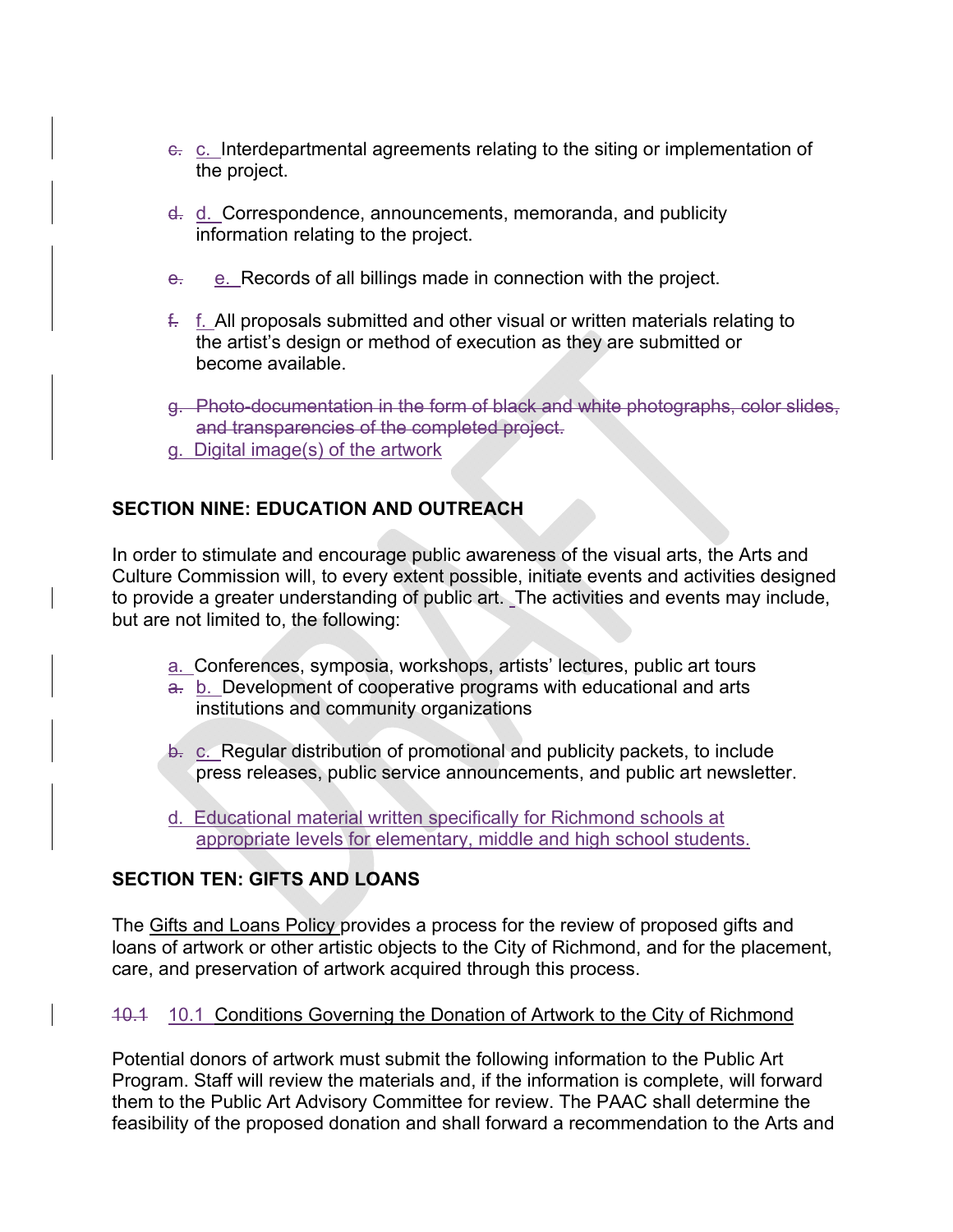Culture Commission for review. If the Commission recommends acceptance of the proposed artwork, a recommendation will be made to the City Council for final approval and acceptance of the artwork.

- a. a. Materials to be submitted by Donor
	- (i) photographs and/or slidesDigital images of the work of art which depict it from all sides
	- (ii) aA written description of the artwork, including dimensions (height, width, depth and weight), materials used, and any frames, backings, mounts or anchoring systems to be used in the installation of the artwork.
	- (iii) A site plan which identifies and describes the proposed site for the artwork and which accurately depicts the artwork in relationship to the surrounding environment
	- (iv) A written description and/or drawing of the proposed method of installation and a timeline for the transportation and installation of the artwork.
	- (v) An estimated cost for transporting and installing the artwork (to be done at donor's expense, unless otherwise agreed to by the City).
	- (vi) Written authorization from the City agency with jurisdiction over the site, approving the installation of the artwork.

#### b. b. Review and Acceptance Criteria

Proposed gifts of artwork shall be evaluated on the following criteria:

- $(i)$  (i) An analysis of the relationship of the proposed artwork to its proposed location, and its relevance to its primary audience.
- $(iii)$  (ii) An evaluation of the work's aesthetic quality, relative to its form, materials and craftsmanship.
- $\overline{v}$  (iii) The availability and appropriateness of an acceptable site for the artwork.
- $(vii)$  (iv) An analysis of the financial impact of the proposed gift on the Public Art Program, including costs related to the insuring of the artwork and to any long-term maintenance or conservation costs.
- $(ix)$  (v) An analysis of the impact of the proposed gift on other City departments, to include any routine operations or maintenance requirements.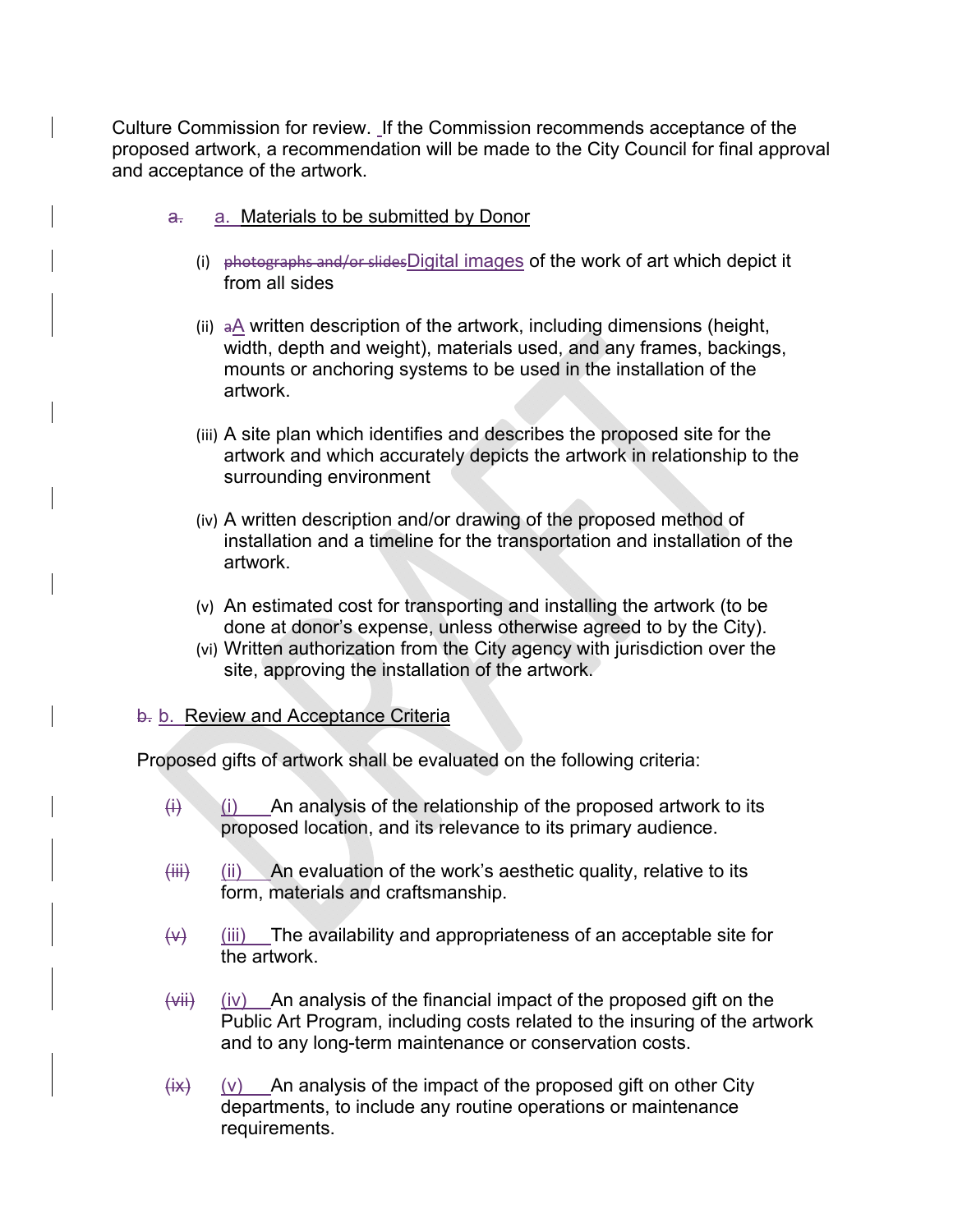### c. c. Conditions of Acceptance

(i) The Public Art Advisory Committee and the Arts and Culture Commission encourage clear and unrestricted gifts to the City of Richmond. Any conditions or restrictions attached to a gift or loan must be represented to the Public Art Advisory Committee for review and to the City Council for approval. No work of art will be accepted with conditions deemed unacceptable by the Public Art Advisory

 $\overline{H}$  Committee or the City council council, nor will any work of art be accepted with an attribution or circumstance guaranteed in perpetuity.

 $(iii)$  (ii) A legal document of transmittal, transferring title or loan of the artwork, and defining the rights and responsibilities of all parties, must accompany all gifts of artwork.

> (iii) The City of Richmond requires that the creator of the artwork (artist) waive any right to the preservation of the artwork under the conditions set forth in the California Art Preservation Act and the 1990 Visual Artist's Artists Rights Act. (VARA). The artist may, however, retain any right to disclaim authorship of the artwork pursuant to and these Acts. Before any gift is accepted by the City, the artist must acknowledge in writing his/her approval that the City may remove and/or destroy the artwork at its discretion. Should the City decide to remove or destroy the artwork, the City will provide the artist with 30 daysdays' notice of its intent to do so. The artist may, upon written approval by the City and at his/her own expense, remove and retain the artwork in lieu of its being destroyed by the City.

## 10.2 10.2 Conditions Governing the Exhibition of Artwork on City Property

 $a<sub>r</sub>$  a. Materials to be submitted by lender:

Persons or organizations request to temporarily exhibit a work of art in or on Cityowned property must submit the following:

- $\overline{f}$  (i) Photographs, digital images, and/or slides of the works of art to be exhibited.
- $(i)$  (ii) A description of the location where the artwork will be exhibited and a written authorization from the City agency with jurisdiction over the site which approves the proposed loan of the artwork in that location.
- $(vi)$  (iii) A written description and/or drawing of the proposed method of installation and a timeline for the transportation and installation of the artwork.